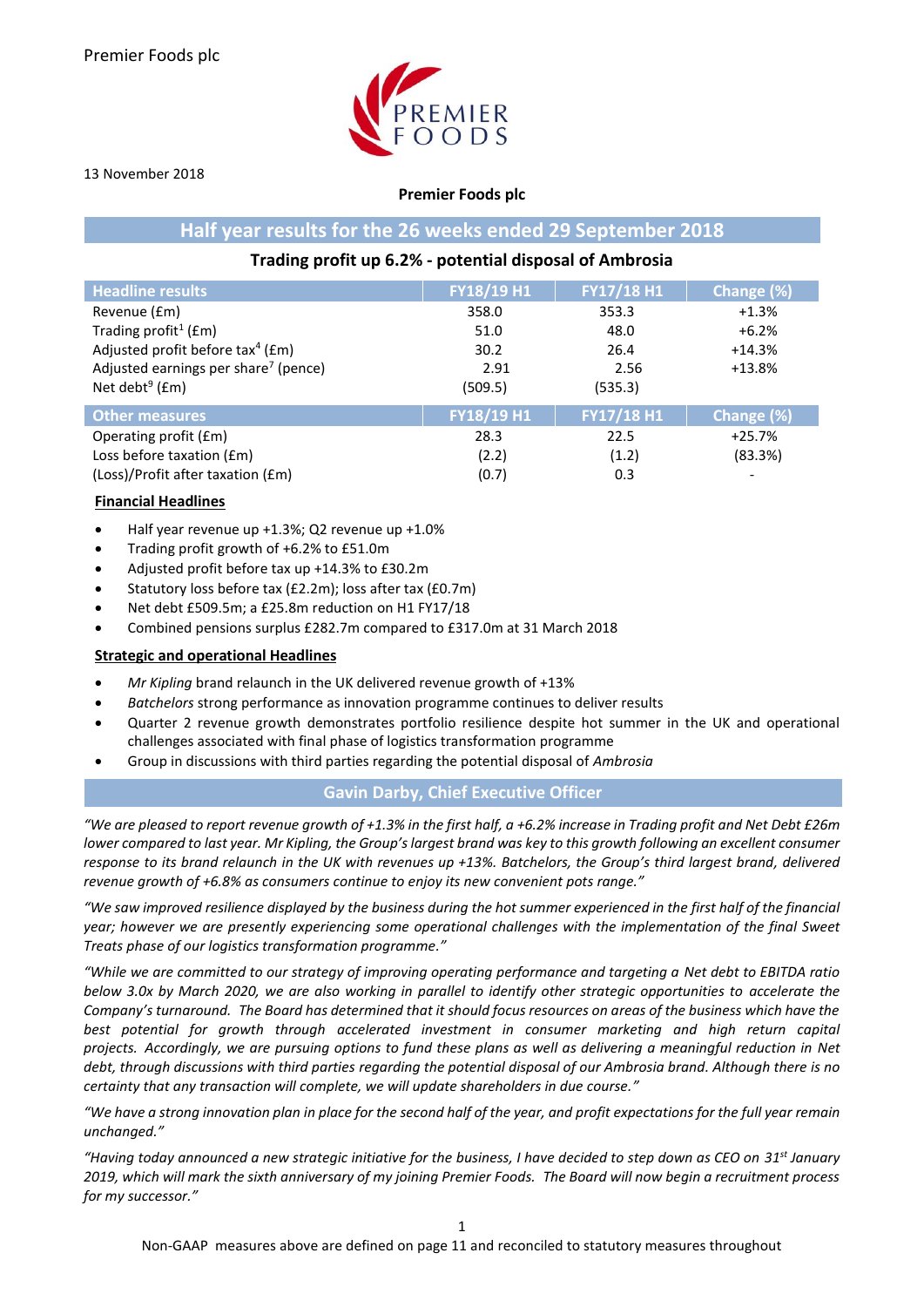This announcement contains inside information for the purposes of Article 7 of EU Regulation 596/2014.

A presentation to investors and analysts will take place today, 13 November 2018, at 9:00am GMT. The presentation will be webcast at [www.premierfoods.co.uk/investors/investor-centre.](http://www.premierfoods.co.uk/investors/investor-centre) A recording of the webcast will be available on the Company's website later in the day.

A conference call for bond investors and analysts will take place today, 13 November 2018, at 1:30pm GMT. Dial in details are outlined below:

| Telephone:     | 0800 376 7922 (UK toll free)                     |
|----------------|--------------------------------------------------|
|                | +44 20 7192 8000 (standard international access) |
| Conference ID: | 9796465                                          |

A factsheet of the half year results is available at: [www.premierfoods.co.uk/investors/results-centre](http://www.premierfoods.co.uk/investors/results-centre)

A Premier Foods image gallery is available using the following link: [www.premierfoods.co.uk/media/image-gallery/](http://www.premierfoods.co.uk/media/image-gallery/)

#### **For further information, please contact:**

| Institutional investors and analysts:                     |                      |
|-----------------------------------------------------------|----------------------|
| Alastair Murray, Chief Financial Officer                  | +44 (0) 1727 815 850 |
| Richard Godden, Director of Investor Relations & Treasury | +44 (0) 1727 815 850 |
| <b>Media enquiries:</b>                                   |                      |
| Hannah Collyer, Corporate Affairs Director                | +44 (0) 1727 815 850 |
| Maitland                                                  | +44 (0) 20 7379 5151 |
| <b>Clinton Manning</b>                                    |                      |
| Joanna Davidson                                           |                      |

- Ends –

This announcement may contain "forward-looking statements" that are based on estimates and assumptions and are subject to risks and uncertainties. Forward-looking statements are all statements other than statements of historical fact or statements in the present tense, and can be identified by words such as "targets", "aims", "aspires", "assumes", "believes", "estimates", "anticipates", "expects", "intends", "hopes", "may", "would", "should", "could", "will", "plans", "predicts" and "potential", as well as the negatives of these terms and other words of similar meaning. Any forward-looking statements in this announcement are made based upon Premier Foods' estimates, expectations and beliefs concerning future events affecting the Group and subject to a number of known and unknown risks and uncertainties. Such forward-looking statements are based on numerous assumptions regarding the Premier Foods Group's present and future business strategies and the environment in which it will operate, which may prove not to be accurate. Premier Foods cautions that these forward-looking statements are not guarantees and that actual results could differ materially from those expressed or implied in these forward-looking statements. Undue reliance should, therefore, not be placed on such forwardlooking statements. Any forward-looking statements contained in this announcement apply only as at the date of this announcement and are not intended to give any assurance as to future results. Premier Foods will update this announcement as required by applicable law, including the Prospectus Rules, the Listing Rules, the Disclosure and Transparency Rules, London Stock Exchange and any other applicable law or regulations, but otherwise expressly disclaims any obligation or undertaking to update or revise any forward-looking statement, whether as a result of new information, future developments or otherwise.

#### **Statement following AGM**

The Board has reflected upon the expressed views of some shareholders at the AGM, held on 18th July 2018, culminating in their opposition to certain resolutions tabled at that meeting. The Board will give careful consideration to all shareholders' views and discussions with shareholders will continue, including matters arising from voting at the AGM. It is actively looking at strategic options which may accelerate the creation of shareholder value and developments in this respect as set out in the outlook statement.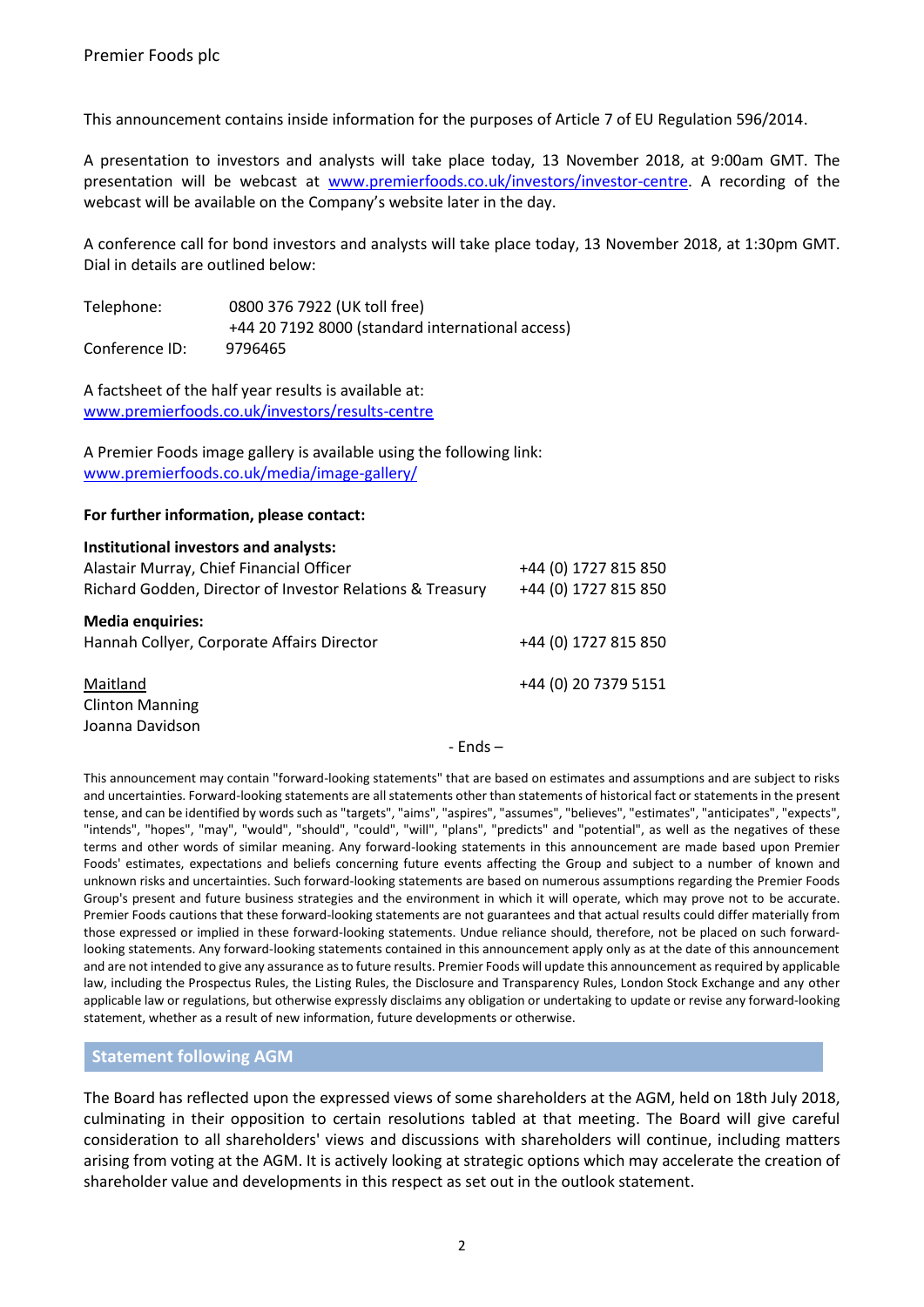# **Financial results**

### **Revenue**

| Group revenue (£m) | Grocery | <b>Sweet Treats</b> | Group |
|--------------------|---------|---------------------|-------|
| <b>Branded</b>     | 210.2   | 86.7                | 296.9 |
| Non-branded        | 45.8    | 15.3                | 61.1  |
| <b>Total</b>       | 256.0   | 102.0               | 358.0 |
| % change           |         |                     |       |
| <b>Branded</b>     | (2.1%)  | 7.4%                | 0.5%  |
| Non-branded        | 13.6%   | (13.1%)             | 5.5%  |
| <b>Total</b>       | 0.4%    | 3.8%                | 1.3%  |

Group revenue for the 26 weeks ended 29 September 2018 was £358.0m, up from £353.3m in the equivalent period a year ago; an increase of 1.3%. Branded revenue grew by +0.5% to £296.9m while Nonbranded revenue also increased, up +5.5% to £61.1m. In the second quarter, Group revenue was +1.0% higher than the same period a year ago and Group revenues have grown for five consecutive quarters.

Grocery business unit revenues grew by +0.4% in the period to £256.0m; branded revenues were (2.1%) lower and Non-branded revenue increased +13.6%. The Non-branded revenue growth in the period benefitted in particular from a strong performance by Knighton Foods. In the Sweet Treats business, half year revenues were £102.0m, a +3.8% increase on the prior year. Branded revenues grew +7.4% while Nonbranded revenues declined by (13.1%).

The Group recognises the challenging time experienced by the wider consumer sector in recent months. However, it notes a clear disparity between revenue trends in the food sector compared to the non-food sector of the UK consumer goods market, with food sector sales demonstrating stronger trends over several months. In addition, while the rate of general inflation previously ran ahead of average earnings approximately a year ago, this trend has now reversed and accordingly purchasing power for consumers has strengthened.

During the Group's second financial quarter of the year, the UK experienced a prolonged period of hot weather, with average temperatures in July and August significantly higher than the equivalent months last year. Consequently, the majority of the Group's categories – some of which are biased to perform more strongly in colder weather - saw value declines in both July and August. *Bisto* gravy and *Ambrosia* custard were the branded products most affected by this temperature pattern during the second quarter and it is estimated that second quarter Group revenues were impacted by approximately 110 basis points as a result.

The recently launched new products continue to support growth in the business. The strongest performer in the Grocery business in the first half of the year was *Batchelors,* which saw growth of +6.8%. This reflected continued momentum from the Super Noodles and Pasta 'n' Sauce pot product ranges but also supported by new *Batchelors* Rice pots and Cup a Soup To Go! pots. In overall terms, the *Batchelors* pots range has more than doubled revenues in the first half of the year compared to the comparative period and demonstrates the importance of the Group's innovation strategy. *Nissin* Soba Noodles and Cup Noodle products also grew strongly in the half, up over +60% compared to the prior year period.

*Oxo* performed well during the period reflecting beneficial retailer ranging decisions while *Angel Delight* grew +22% following the continued success of its ready to eat pot product ranges. *Ambrosia* saw lower revenues in the first half of the year. This was due to a pro-active decision to reduce the levels of promotional investment which in turn reduced volumes and resulted in an increase in Divisional contribution but also lower sales of custard products in the second quarter due to a hotter summer in the UK.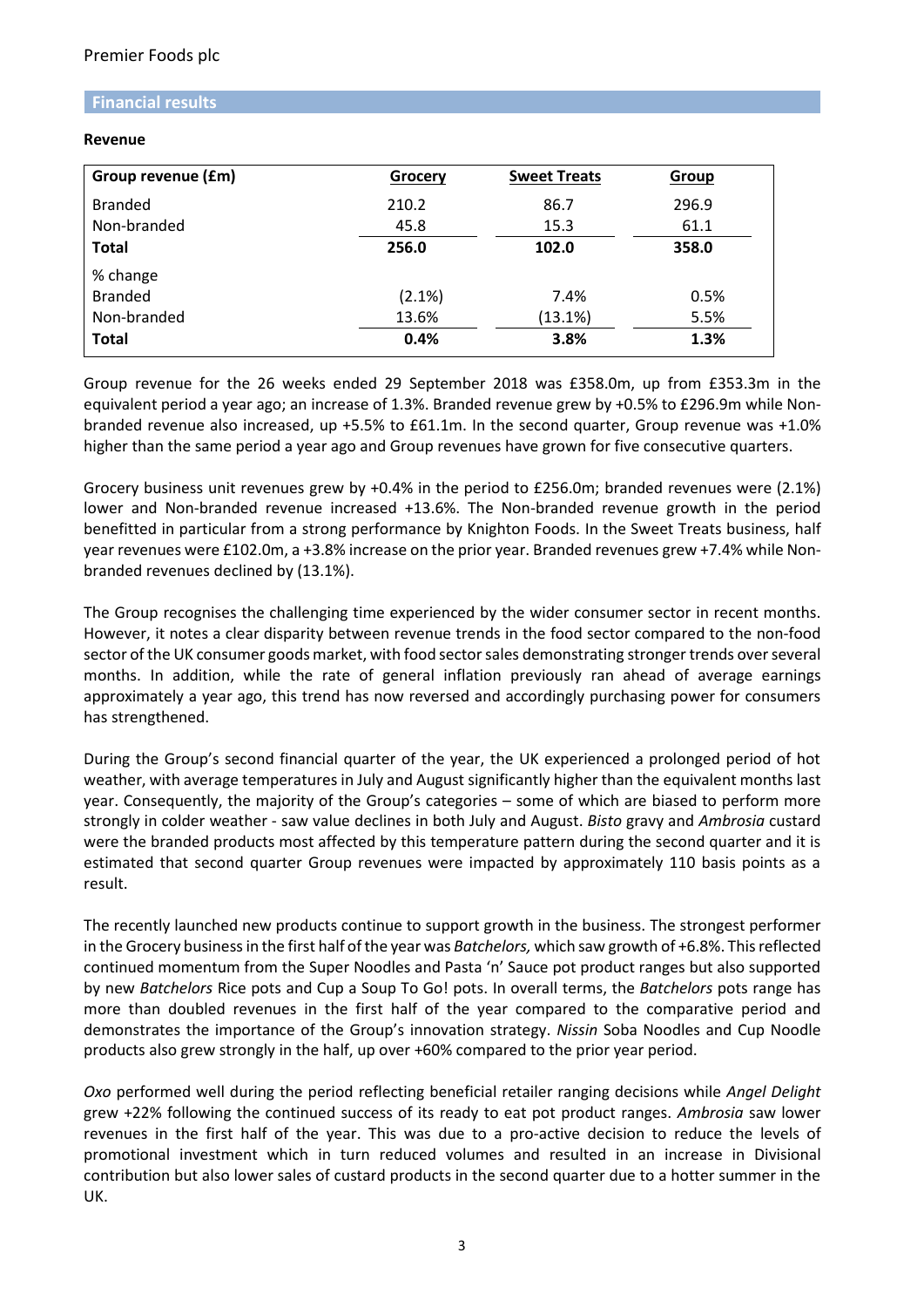In Sweet Treats, revenue increased by +3.8% in the first half of the year, with branded revenue up +7.4% while Non-branded revenues were (13.1%) lower. The major factor in the branded revenue growth was a strong performance by *Mr Kipling* following a major brand relaunch, including an updated brand logo, improved packaging, television advertising, and supported by new product development such as Unicorn and Flamingo slices. In *Cadbury* cake, sales of the core range grew in the first half of the year, but the removal of certain lower selling lines held back revenue.

The Group is committed to developing 'better for you' choices across its portfolio. This means providing a meaningful (typically 30%) reduction in sugar, salt, fat or calories; or no added sugar or salt; or a free from option such as gluten free. Alongside this, the Group is aiming to increase the proportion of its new product development which delivers 'better for you' options or which help consumers improve their diet.

The Group's International business has grown strongly over the last three years and in the first half of this year, a number of brands and geographies have continued on this same trajectory. However, and as expected, *Cadbury* cake sales were adversely affected in the first half by phasing shipments to Australia. Price increases implemented for UK wholesales who export some of the Group's products also resulted in lower sales. Consequently, reported International sales declined by 9% in the period. Excluding the effect of these two factors, International revenue would have grown approximately 9% in the first half of the year.

However, retail sales of branded cake in Australia, as measured by market share data, continue to be strong, with combined *Cadbury* cake and *Mr Kipling* market share in Australia achieving a record share of 16.6% during the period. Cake market share in Australia for the period as a whole increased to 12.4%.

*Sharwood's* recorded very strong performances in Australia, USA and Europe with revenue up +47% and the new *Batchelors* Soupa! range continued to do well in Australia.

Non-branded revenue grew +5.5% in the first half of the year. Grocery Non-branded performance was +13.6%. Approximately half this gain was due to an improved performance at B2B subsidiary Knighton Foods, with the balance coming from higher sales of private label products which benefitted from contract gains notably in Stuffings and Noodles. In Sweet Treats, after a very strong set of performances over recent years, the Group exited some lower value Pies and Tarts contracts and saw some shelf space conceded to branded products which resulted in lower revenues.

In overall terms, the Group's Non-branded business is one which plays an important and supportive role and accordingly, there are some key principles the Group employs. These principles are to: deploy low levels of capital investment; support the recovery of manufacturing overheads and apply strict financial hurdles on new contracts.

| £m                                   | FY18/19 H1 | FY17/18 H1 | Change   |
|--------------------------------------|------------|------------|----------|
| Divisional contribution <sup>2</sup> |            |            |          |
| Grocery                              | 57.0       | 51.4       | $+10.9%$ |
| <b>Sweet Treats</b>                  | 11.3       | 11.5       | (1.7%)   |
| Total                                | 68.3       | 62.9       | $+8.5%$  |
| Group & corporate costs              | (17.3)     | (14.9)     | (16.1%)  |
| <b>Trading profit</b>                | 51.0       | 48.0       | $+6.2%$  |

## **Trading profit**

The Group reported Trading profit of £51.0m in the first half of the year, +6.2% growth compared to FY17/18 H1. Divisional contribution of £68.3m was £5.4m higher than the comparative period. The Grocery business recorded Divisional contribution growth of £5.6m to £57.0m while Sweet Treats Divisional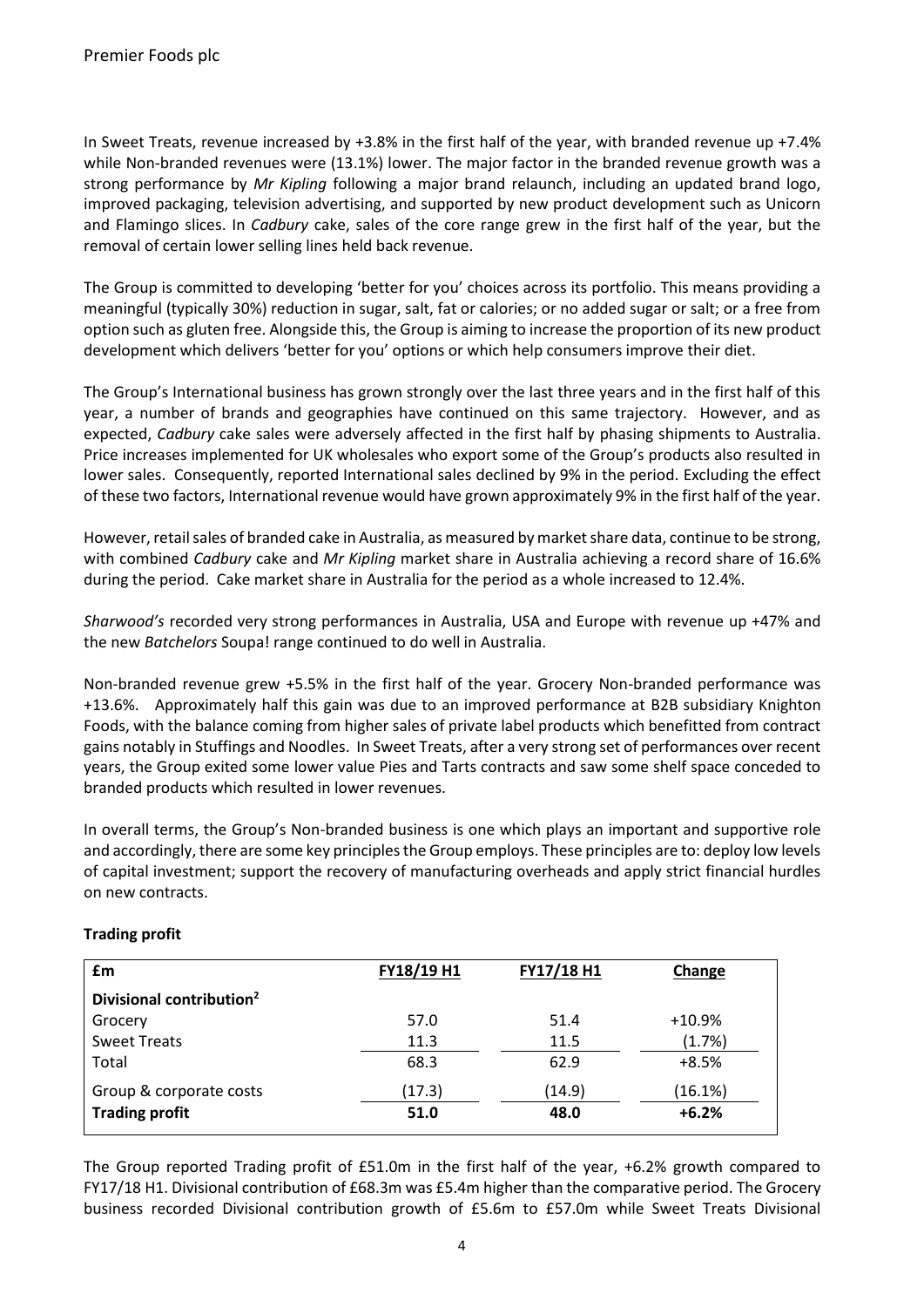contribution was broadly in line with last year at £11.3m. Group & corporate costs were £2.4m higher than the prior year as the Group adopted a change to the phasing of its Group-wide management incentive scheme.

Grocery Divisional contribution benefitted from changes in the promotional strategy of Ambrosia and in this case, the Group has reduced the depth of promotional deals it has offered which resulted in lower volumes and revenue in the period but growth in Divisional contribution.

Divisional contribution margins in the Grocery business grew 2.1 percentage points in FY18/19 H1 compared to the prior year. This is in line with margins two years ago, whereby margins in the prior year were impacted by a longer than expected process to recover input cost inflation seen across the Group's categories. With recovery of this input cost inflation now complete, the Group saw the return of Divisional contribution margins seen two years ago. Consumer marketing investment in the full year is expected to be in line with the prior year.

The results of the International and Knighton business units are consolidated in the results of the Grocery business unit. Both these business units contributed to the growth in Divisional contribution in the period.

In Sweet Treats, the revenue benefits delivered in the first half of the year following the successful *Mr Kipling* brand relaunch were offset by short-term challenges in the Group's logistics transformation programme which will consolidate all warehousing and distribution operations in one central location. The third phase of this programme, the transfer of Sweet Treats to the new third-party managed warehouse in Tamworth, went live in September but did not initially achieve the required performance. These issues have adversely impacted both sales volume and efficiency. Although good progress is now being made, with supplementary capacity now in place for the peak trading period, customer service levels are currently below the Group's usual high standards which will adversely impact Sweet Treats in the third quarter.

| £m                                                          | FY18/19 H1 | FY17/18 H1 | Change   |
|-------------------------------------------------------------|------------|------------|----------|
| Adjusted EBITDA <sup>3</sup>                                | 59.4       | 56.1       | +5.9%    |
| Depreciation                                                | (8.4)      | (8.1)      | (3.4% )  |
| <b>Trading profit</b>                                       | 51.0       | 48.0       | $+6.2%$  |
| Amortisation of intangible assets                           | (17.8)     | (18.0)     | $+1.1%$  |
| Fair value movements on foreign<br>exchange and derivatives | 0.8        | 0.9        | (11.1%)  |
| Restructuring costs                                         | (5.1)      | (3.1)      | (64.5%)  |
| Net interest on pensions and<br>administrative expenses     | (0.6)      | (1.0)      | +40.0%   |
| Operating profit before<br>impairment                       | 28.3       | 26.8       | $+5.6%$  |
| Impairment of goodwill &<br>intangible assets               |            | (4.3)      |          |
| <b>Operating profit</b>                                     | 28.3       | 22.5       | $+25.7%$ |
|                                                             |            |            |          |

# **Operating profit**

Adjusted EBITDA grew by £3.3m in the first half of the year to £59.4m and depreciation was £8.4m, broadly in line with the prior year.

Operating profit grew by +25.7% to £28.3m in FY18/19 H1 largely due to the increase in Trading profit described above and non-repeat of impairment of goodwill and intangible assets. Restructuring costs were £2.0m higher than the comparative period at £5.1m and predominantly related to charges associated with the Group's logistics restructuring programme. An impairment charge of £4.3m in FY17/18 H1 related to the write-off of Knighton Foods goodwill.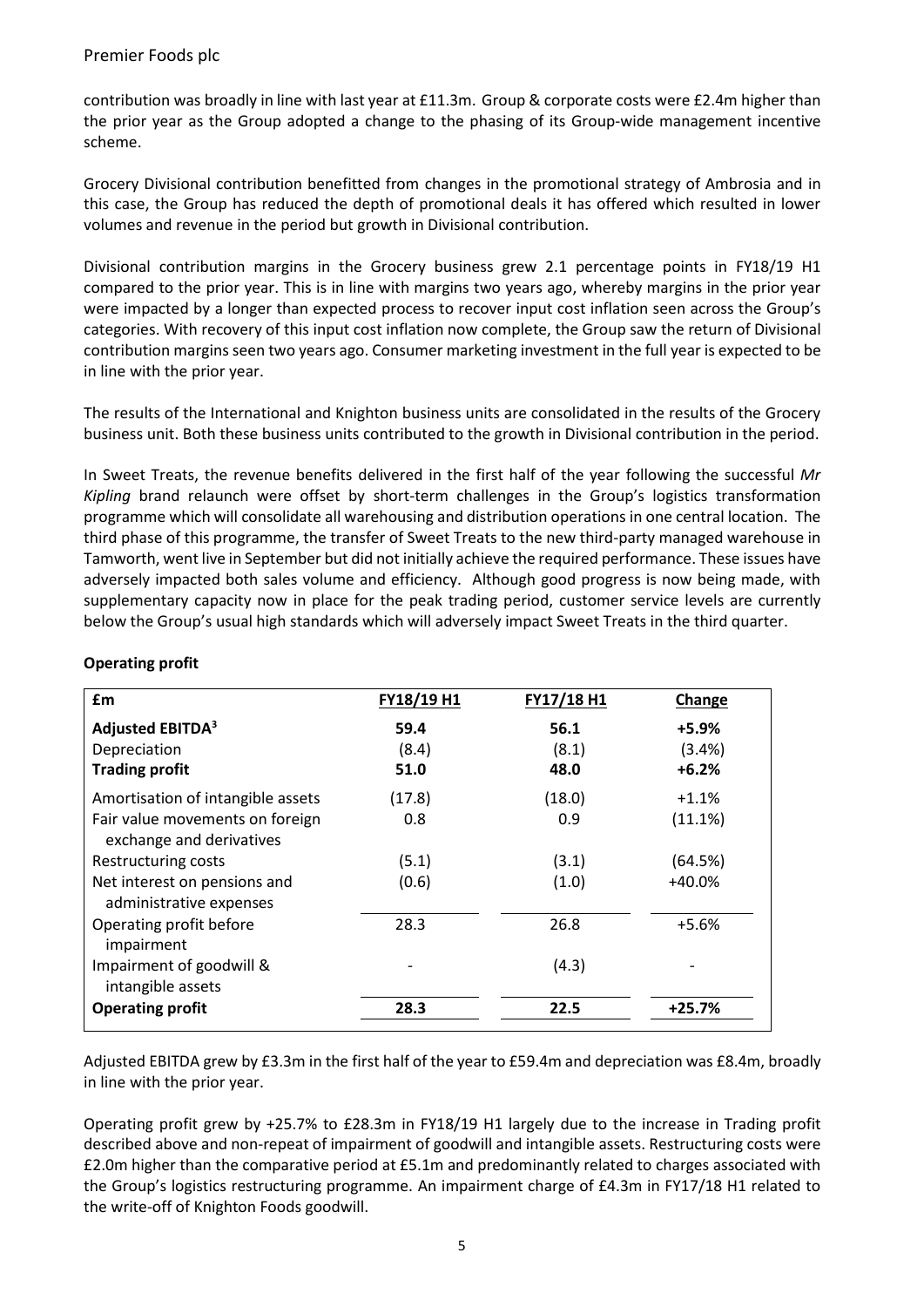Amortisation of intangible assets of £17.8m was broadly in line with the comparative period, as were fair value movements on foreign exchange and derivatives, at £0.8m. Net interest on pensions and administrative expenses was £0.6m, £0.4m lower than the prior period. This comprised administrative expenses incurred of £5.0m, partly offset by a net interest credit of £4.4m owing to an opening combined pension schemes surplus.

## **Finance costs**

| £m                                                             | FY18/19 H1 | FY17/18 H1 | Change   |
|----------------------------------------------------------------|------------|------------|----------|
| Senior secured notes interest                                  | 16.1       | 15.9       | (1.3%)   |
| Bank debt interest                                             | 2.8        | 3.6        | $+22.2%$ |
|                                                                | 18.9       | 19.5       | $+3.1%$  |
| Amortisation of debt issuance costs                            | 1.9        | 2.1        | $+9.5%$  |
| Net regular interest <sup>5</sup>                              | 20.8       | 21.6       | $+3.6%$  |
| Fair value movements on interest<br>rate financial instruments |            | (0.3)      |          |
| Write-off of financing costs & early<br>redemption fees        | 11.3       | 4.0        | (182.5%) |
| Discount unwind                                                | (1.6)      | (2.0)      | (20.0%)  |
| Other interest                                                 |            | 0.4        |          |
| Net finance cost                                               | 30.5       | 23.7       | (28.7%)  |

Net finance cost was £30.5m for the period; £6.8m higher than FY17/18 H1. Net regular interest in FY18/19 H1 was £20.8m, a decrease of £0.8m compared to the prior year period. The largest component of finance costs was interest due to holders of the Group's senior secured notes of £16.1m. Bank debt interest of £2.8m was £0.8m lower in the period due to lower levels of average debt and a lower coupon on the revolving credit facility following the refinancing completed in May 2018. Amortisation of debt issuance costs was £1.9m.

In the prior year, a £2.0m discount unwind credit relating to long term property provisions held by the Group due to an increase in gilt yields was reflected in the reported Net finance cost of £23.7m. In the current period, a discount unwind credit of £1.6m was included in the Net finance cost of £30.5m. Writeoff of financing costs and early redemption fees of £11.3m include a £5.7m fee related to the write-off of transaction costs associated with the senior secured fixed rate notes due March 2021, which were repaid during the period.

# **Taxation**

A tax credit of £1.5m in the period was in line with the comparative period. This includes a deferred tax credit of £0.5m and a credit of £1.1m relating to prepayment of foreign taxes paid in prior years.

A deferred tax liability at 29 September 2018 of £2.2m compared to a liability of £12.1m at 31 March 2018. This movement primarily reflects a lower pensions surplus reported at 29 September 2018 compared to 31 March 2018. Deferred tax assets relating to brought forward losses were approximately £42m which equate to around £250m of future taxable profits.

The corporation tax rate and deferred tax rate applied in calculations are 19.0% and 17.0% respectively.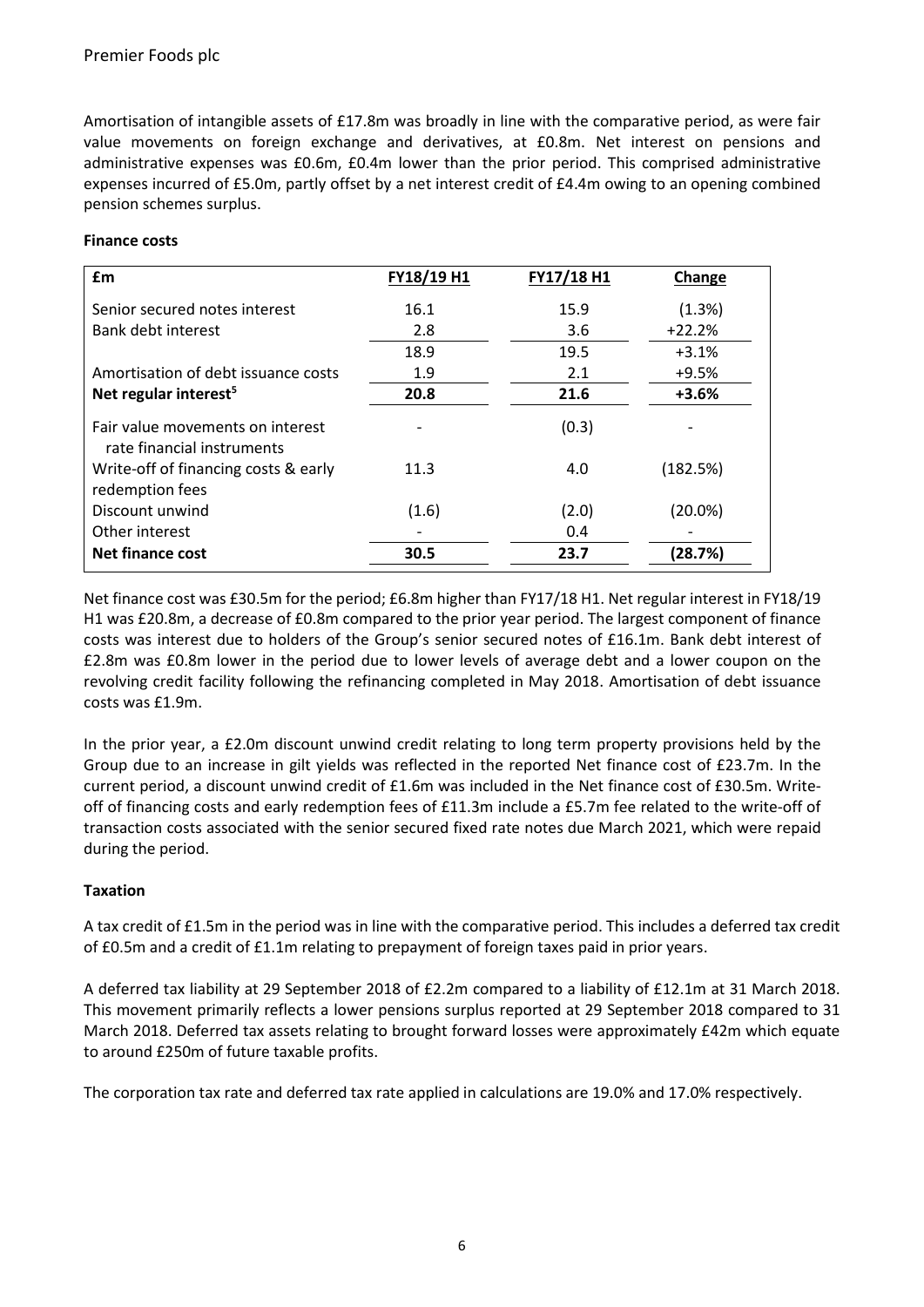## **Earnings per share**

| Earnings per share (£m)                 | FY18/19 H1 | FY17/18 H1 | Change   |
|-----------------------------------------|------------|------------|----------|
| Operating profit                        | 28.3       | 22.5       | $+25.7%$ |
| Net finance cost                        | (30.5)     | (23.7)     | (28.7%)  |
| Loss before taxation                    | (2.2)      | (1.2)      | (83.3%)  |
| <b>Taxation</b>                         | 1.5        | 1.5        |          |
| (Loss)/Profit after taxation            | (0.7)      | 0.3        |          |
| Average shares in issue                 | 840.8      | 834.2      |          |
| Basic (loss)/earnings per share (pence) | (0.1)      | 0.0        |          |

The Group reported a loss before tax of £2.2m in the period, compared to a loss before tax of £1.2m in the comparative period. A loss after tax was £0.7m, compared to a £0.3m profit in the prior year period.

| Adjusted earnings per share (£m)       | FY18/19 H1 | FY17/18 H1 | Change   |
|----------------------------------------|------------|------------|----------|
| Trading profit                         | 51.0       | 48.0       | $+6.2%$  |
| Less: Net regular interest             | (20.8)     | (21.6)     | $+3.6%$  |
| Adjusted profit before tax             | 30.2       | 26.4       | $+14.3%$ |
| Less: Notional tax (19%)               | (5.7)      | (5.0)      | (14.3%)  |
| Adjusted profit after tax <sup>6</sup> | 24.5       | 21.4       | $+14.3%$ |
| Average shares in issue (millions)     | 840.8      | 834.2      |          |
| Adjusted earnings per share (pence)    | 2.91       | 2.56       | $+13.8%$ |

Adjusted profit before tax was £30.2m in FY18/19 H1, an increase of £3.8m in the period reflecting growth in Trading profit in the half of £3.0m and lower interest costs as described above. Adjusted profit after tax was £24.5m in H1 after deducting a notional 19.0% tax charge of £5.7m. This was an increase of £3.1m compared to the prior year. Based on average shares in issue of 840.8 million shares, adjusted earnings per share in the period was 2.91 pence, a +13.8% increase on the prior year period.

#### **Free cash flow**

| £m                                                 | FY18/19 H1 | FY17/18 H1 |
|----------------------------------------------------|------------|------------|
| Trading profit                                     | 51.0       | 48.0       |
| Depreciation                                       | 8.4        | 8.1        |
| Other non-cash items                               | 1.1        | 1.0        |
| Interest                                           | (13.9)     | (17.2)     |
| <b>Taxation</b>                                    |            | 1.0        |
| <b>Pension contributions</b>                       | (18.8)     | (19.8)     |
| Capital expenditure                                | (7.0)      | (8.6)      |
| Working capital & other                            | (16.6)     | (12.9)     |
| Restructuring costs                                | (4.6)      | (6.9)      |
| Sale of property, plant & equipment                |            | 1.3        |
| <b>Financing fees</b>                              | (11.8)     | (6.8)      |
| Free cash flow <sup>10</sup>                       | (12.2)     | (12.8)     |
| <b>Statutory cash flow statement</b>               |            |            |
| Cash generated from operating activities           | 6.5        | 1.2        |
| Cash used in investing activities                  | (7.0)      | (7.3)      |
| Cash (used in)/generated from financing activities | (11.7)     | 22.3       |
| Net (decrease)/increase in cash & cash equivalents | (12.2)     | 16.2       |

The Group reported an outflow of Free cash in the period of £12.2m. Trading profit of £51.0m was £3.0m ahead of FY17/18 H1 for the reasons outlined above, while depreciation of £8.4m was broadly in line with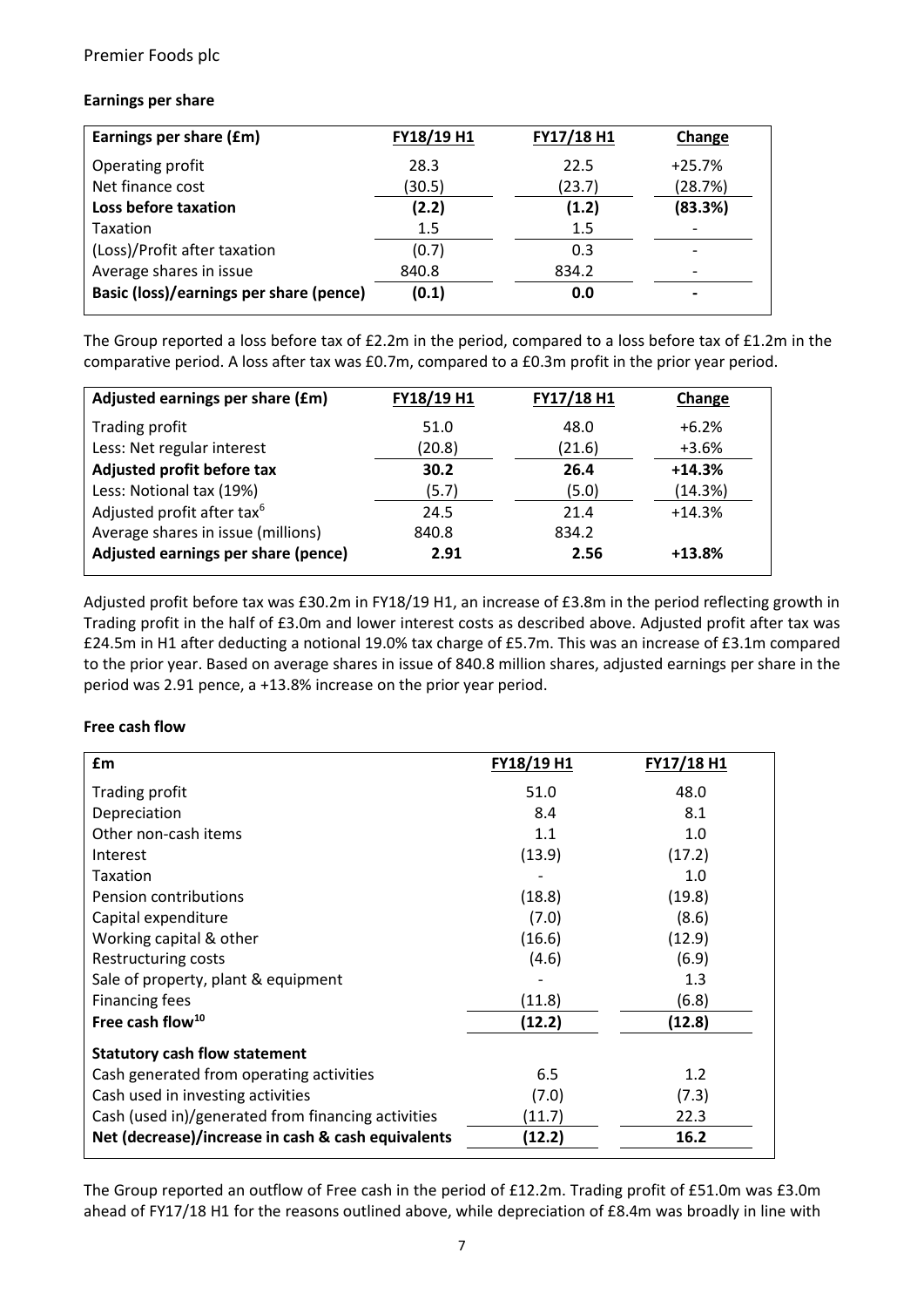the comparative period. Net interest paid in the period was £13.9m due to benefits associated with the timing of interest payable on the recently issued £300m fixed rate notes due October 2023. This will have the effect of reducing the cash interest paid in the current year but will normalise thereafter. No taxation was paid in the period due to the availability of brought forward losses and capital allowances, however a payment of £1.0m was received in the prior period from Irish tax authorities in respect of tax paid in prior years. Pension contributions in FY18/19 H1 were £18.8m, in line with expectations, and £1.0m lower than the prior year.

Capital expenditure was £1.6m lower in the period at £7.0m; the Group's expectations for the current year is for investment of no more than £22m. Restructuring costs were £4.6m, predominantly associated with implementation costs of the Group's logistics transformation programme and also redundancies relating to the Group's cost reduction and efficiency programmes. Financing fees of £11.8m relate to costs associated with the extension of the Group's revolving credit facility and the issue of new £300m Senior secured fixed rate notes early in the financial year. This comprised £5.6m due to the early redemption of previously issued fixed rate notes due March 2021 and £6.2m of other fees associated with the issue of the new fixed rate notes and extension of the Group's revolving credit facility. Working capital and other was an outflow of £16.6m in the period, £3.7m higher than the comparative period largely due to higher stock levels.

The Group is committed to reducing Net debt by £25m per annum in a normal year. However, in the absence of certainty over the arrangements for the UK's departure from the EU, the Group shortly intends to start a process of building stocks of raw materials to protect the Company against the risk of delays at ports. Potentially this action will cause an adverse movement of up to £10m in working capital during quarter four, which we would expect to reverse the following financial year as the situation normalises.

On a statutory basis, cash generated from operations was £20.4m compared to £17.4m in FY17/18 H1. Cash generated from operating activities was £6.5m in the period after deducting net interest paid of £13.9m. Cash used in investing activities was (£7.0m) in FY18/19 H1 compared to (£7.3m) in the comparative period. Cash used in financing activities was (£11.7m) in the period compared to cash generated of £22.3m in the prior year. This was principally due to proceeds from borrowings of £300.0m which reflected the issue of new Senior secured fixed rate notes, the repayment of the 2021 £325.0m Senior secured fixed rate notes.

At 29 September 2018, the Group held cash and bank deposits of £11.4m and the Group's drawings on its revolving credit facility were £25.0m.

## **Net debt and sources of finance**

|                                 | £m    |
|---------------------------------|-------|
| Net debt at 31 March 2018       | 496.4 |
| Free cash outflow in period     | 12.2  |
| Movement in debt issuance costs | 0.9   |
| Net debt at 29 September 2018   | 509.5 |

Net debt at 29 September 2018 was £509.5m. This is a £13.1m increase compared to 31 March 2018 but £25.8m lower than the same point a year ago. The movement in debt issuance costs in the period was £0.9m.

In the first half of the year, the Group extended the term of its revolving credit facility with its lending syndicate from December 2020 to December 2022, subject to a future refinancing of the Group's £210m Floating rate notes. The total facility was reduced from £217m to £177m in June 2018 and was £25.0m drawn at 29 September 2018.

The Group also completed the issuance of new five year £300m Senior Secured floating rate notes due October 2023, at a coupon of 6.25% during the first half of the year. These new notes replaced the Group's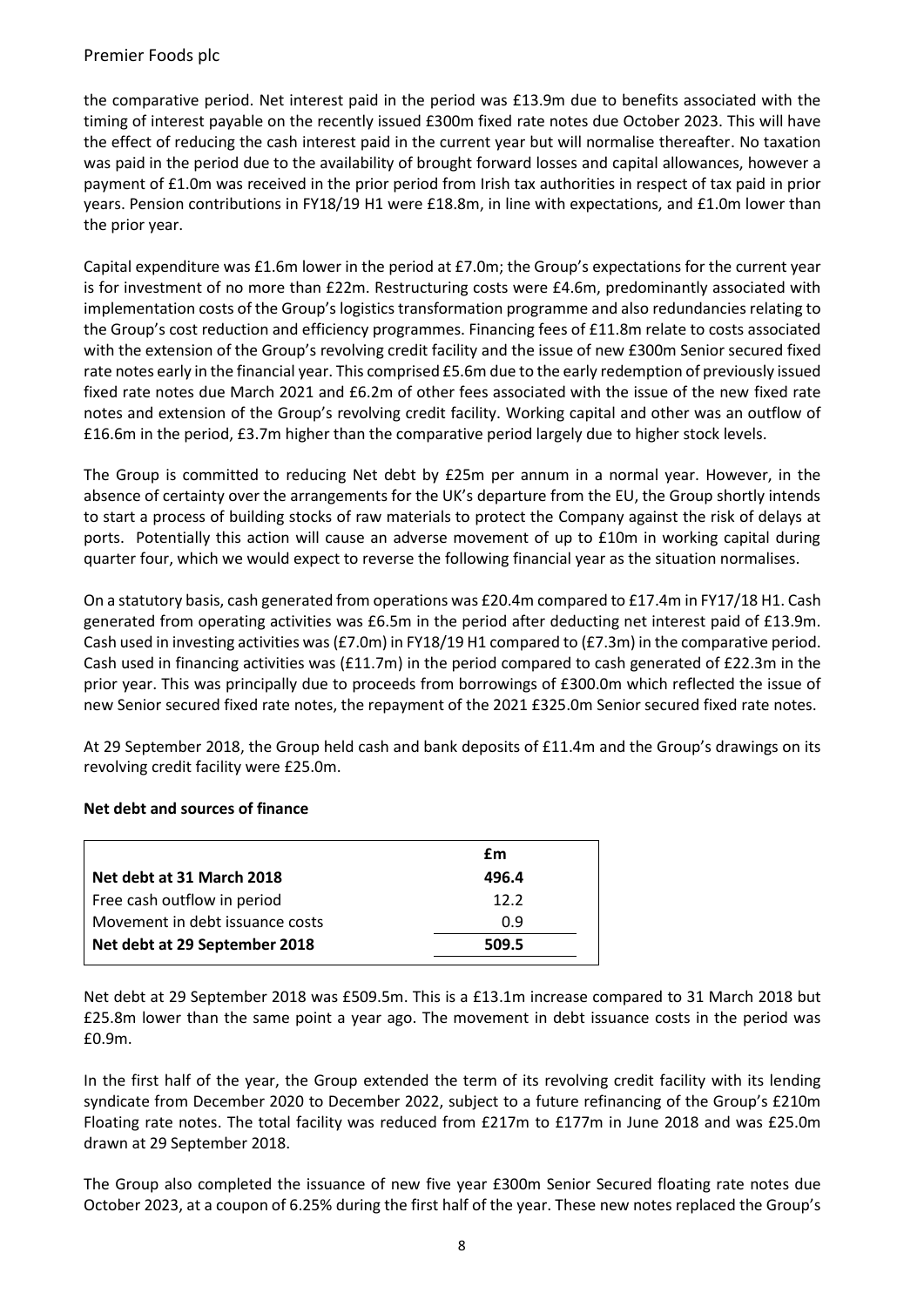£325m Senior Secured floating rate notes, previously due to mature March 2021, and which attracted an interest coupon of 6.5%.

## **Pensions**

| <b>IAS 19 Accounting</b>       |            | 29 September 2018 |            |            | 31 March 2018    |           |
|--------------------------------|------------|-------------------|------------|------------|------------------|-----------|
| Valuation (£m)                 | <b>RHM</b> | Premier<br>Foods  | Combined   | <b>RHM</b> | Premier<br>Foods | Combined  |
| Assets                         | 4,057.4    | 667.8             | 4,725.2    | 4,184.5    | 679.1            | 4,863.6   |
| Liabilities                    | (3,341.9)  | (1,100.6)         | (4, 442.5) | (3,430.5)  | (1, 116.1)       | (4,546.6) |
| Surplus/(Deficit)              | 715.5      | (432.8)           | 282.7      | 754.0      | (437.0)          | 317.0     |
| Net of deferred tax<br>(17.0%) | 593.8      | (359.2)           | 234.6      | 625.8      | (362.7)          | 263.1     |

The IAS 19 pension schemes valuation reported a surplus for the combined RHM and Premier Foods' pension schemes at 29 September 2018 of £282.7m, equivalent to £234.6m net of a deferred tax charge of 17.0%. This compares to a combined RHM and Premier Foods' schemes surplus at 31 March 2018 of £317.0m and £263.1m net of deferred tax. A deferred tax rate of 17.0% is deducted from the IAS19 retirement benefit valuation of the Group's schemes to reflect the fact that pension deficit contributions made to the Group's pension schemes are allowable for tax.

The valuation at 29 September 2018 comprised a £715.5m surplus in respect of the RHM schemes and a deficit of £432.8m in relation to the Premier Foods schemes. Assets in the combined schemes declined by £138.4m to £4,725.2m in the period. RHM scheme assets decreased by £127.1m to £4,057.4m while the Premier Foods' schemes assets decreased by £11.3m.

Liabilities in the combined schemes declined by £104.1m in the period to £4,442.5m. The value of liabilities associated with the RHM scheme were £3,341.9m, a reduction of £88.6m while liabilities in the Premier Foods schemes were £15.5m lower at £1,100.6m. The decrease in the value of liabilities in both schemes is due to a slight increase in the discount rate assumption, from 2.70% to 2.85% partly offset by an increase in the inflation rate assumption; from 3.15% to 3.25%.

| <b>Combined pensions schemes (£m)</b> | 29 September 2018 | 31 March 2018 |
|---------------------------------------|-------------------|---------------|
| <b>Assets</b>                         |                   |               |
| <b>Equities</b>                       | 192.1             | 296.5         |
| Government bonds                      | 1,021.8           | 1,046.4       |
| Corporate bonds                       | 20.2              | 20.7          |
| Property                              | 403.3             | 391.0         |
| Absolute return products              | 1,369.1           | 1,323.3       |
| Cash                                  | 48.5              | 32.4          |
| Infrastructure funds                  | 237.1             | 254.6         |
| Swaps                                 | 592.9             | 715.3         |
| Private equity                        | 414.5             | 344.0         |
| Other                                 | 425.7             | 439.4         |
| <b>Total Assets</b>                   | 4,725.2           | 4,863.6       |
| <b>Liabilities</b>                    |                   |               |
| Discount rate                         | 2.85%             | 2.70%         |
| Inflation rate (RPI/CPI)              | 3.25%/2.15%       | 3.15%/2.05%   |

The net present value of future deficit payments, to the end of the respective recovery periods remains at c.£300-320m.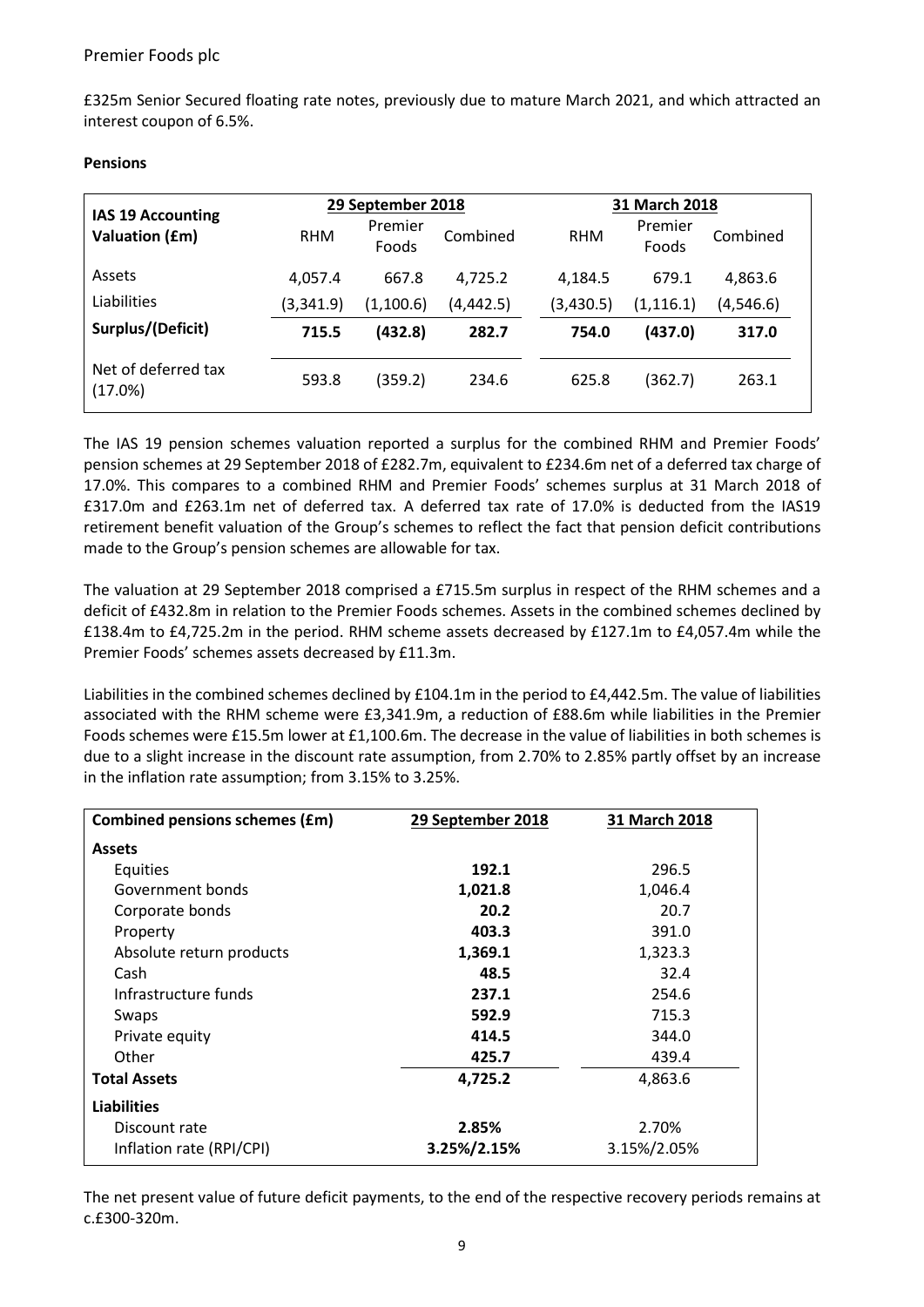The Group notes the recent Guaranteed Minimum Pension (GMP) equalisation ruling following the Lloyds Banking Group Trade Unions case. The Group is working with the Schemes Trustees to assess the impact on the Group's pension schemes and will provide further updates in due course.

### **Principal risks and uncertainties**

The Group's principal risks and uncertainties were disclosed on page 25 to 29 of the annual report and accounts for the financial period ended 31 March 2018 and these remain relevant for the current period. The major strategic and operational risks are summarised under the headings of Market and retailer actions, Brexit & macroeconomic environment, Operational integrity, Technology, Legal compliance, Product portfolio, HR and employee risk, Strategy delivery, International expansion, Treasury and pensions.

#### **Gavin Darby, CEO**

Having today announced an important development in the Group's strategic direction, Gavin Darby will be stepping down as Chief Executive Officer and Director of the Company with effect from 31 January 2019. This will mark the sixth anniversary of Gavin's appointment as CEO and the Board will now commence its search for his successor. Financial arrangements relating to Gavin Darby's departure will be posted on the Company website in accordance with section 430(2B) of the Companies Act 2006 when finalised.

### **Outlook**

The Group's strategy is to improve operating performance through driving profitable revenue growth and deliver cost efficiencies to generate cash. Accordingly, its prime focus is on achieving an initial leverage target of below 3.0x Net debt/EBITDA by March 2020. The Group is committed to reducing Net debt by £25m per annum although it notes that dependent on the nature of a Brexit outcome, it may be impacted by short-term working capital movements over the coming months.

Additionally, the Group continues to work in parallel to identify other strategic opportunities to accelerate the Company's turnaround. The Board has determined that it should focus resources on areas of the business which have the best potential for growth through accelerated investment in consumer marketing and high return capital projects. The Group is pursuing options to fund these plans as well as delivering a meaningful reduction in Net debt, through active discussions with third parties regarding the potential disposal of *Ambrosia*. Although there is no certainty that any transaction may complete, the Board will update shareholders in due course.

The Group has a strong innovation plan in place for the second half of the year, and while it expects the logistics transformation programme to adversely impact Sweet Treats revenues in the third quarter, profit expectations for the full year remain unchanged.

Gavin Darby **Alastair Murray** Chief Executive Officer Chief Financial Officer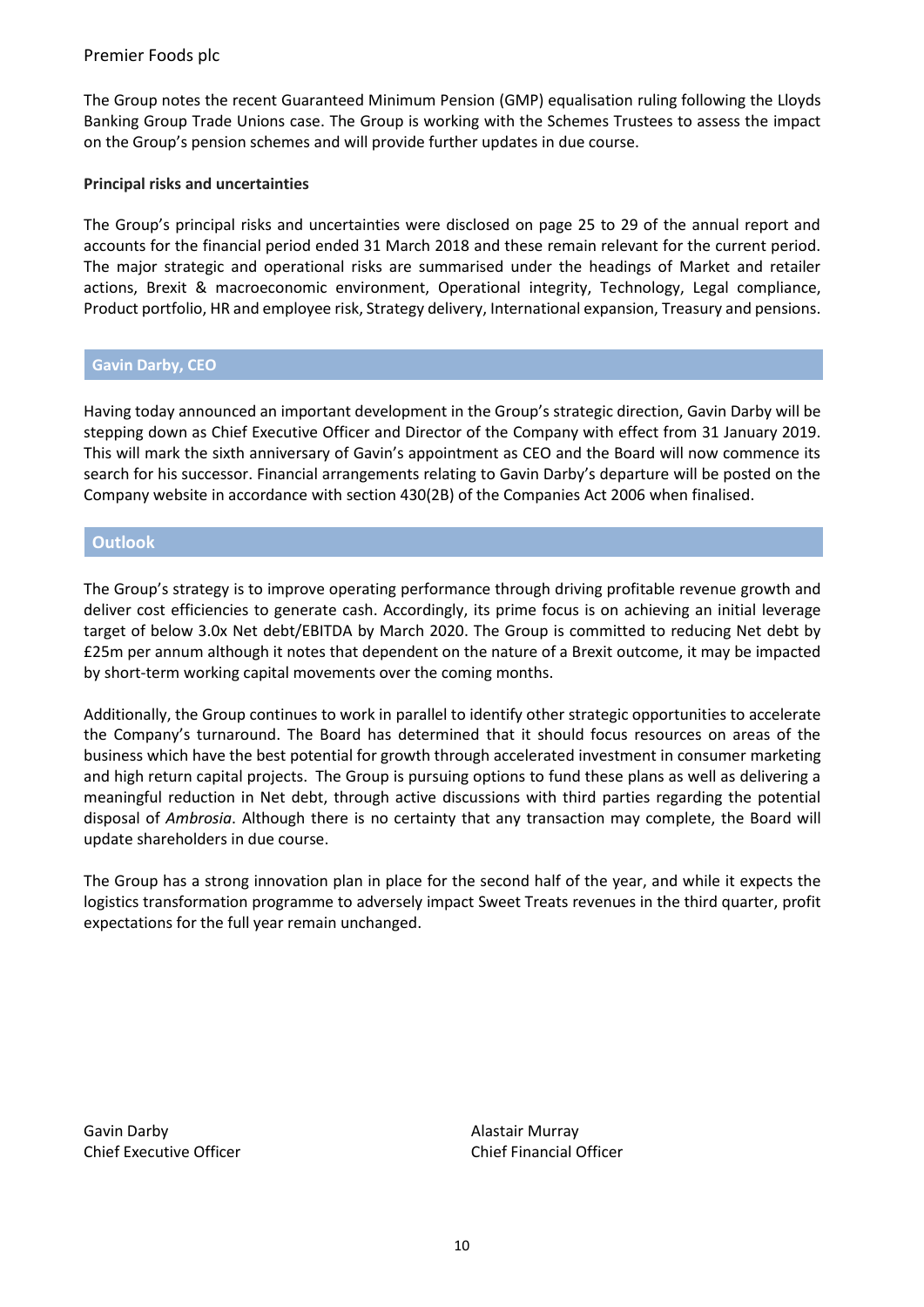#### **Appendices**

The Company's Half year results are presented for the 26 weeks ended 29 September 2018 and the comparative period, 26 weeks ended 30 September 2017. All references to the 'quarter', unless otherwise stated, are for the 13 weeks ended 29 September 2018 and the comparative period, 13 weeks ended 30 September 2017.

| <b>Quarter 2 Sales</b> |         |                     |         |  |  |
|------------------------|---------|---------------------|---------|--|--|
|                        |         |                     |         |  |  |
| Q2 Sales (£m)          | Grocery | <b>Sweet Treats</b> | Group   |  |  |
| <b>Branded</b>         | 109.4   | 42.8                | 152.2   |  |  |
| Non-branded            | 25.0    | 7.9                 | 32.9    |  |  |
| <b>Total</b>           | 134.4   | 50.7                | 185.1   |  |  |
| % change               |         |                     |         |  |  |
| <b>Branded</b>         | (2.7%)  | $+7.3%$             | 0.0%    |  |  |
| Non-branded            | 17.8%   | (19.0%)             | $+6.5%$ |  |  |
| <b>Total</b>           | $+0.6%$ | $+2.1%$             | $+1.0%$ |  |  |

#### **Notes and definitions of Non-GAAP measures**

The Company uses a number of non-GAAP measures to measure and assess the financial performance of the business. The Directors believe that these non-GAAP measures assist in providing additional useful information on the underlying trends, performance and position of the Group. These non-GAAP measures are used by the Group for reporting and planning purposes and it considers them to be helpful indicators for investors to assist them in assessing the strategic progress of the Group.

- 1. Trading profit is defined as profit/(loss) before tax before net finance costs, amortisation of intangible assets, impairment, fair value movements on foreign exchange and other derivative contracts, restructuring costs, and net interest on pensions and administration expenses.
- 2. Divisional contribution refers to Gross Profit less selling, distribution and marketing expenses directly attributable to the relevant business unit.
- 3. Adjusted EBITDA is Trading profit as defined in (1) above excluding depreciation.
- 4. Adjusted profit before tax is Trading profit as defined in (1) above less net regular interest.
- 5. Net regular interest is defined as net finance cost after excluding write-off of financing costs, the early redemption fee paid in the period, fair value movements on interest rate financial instruments and other interest.
- 6. Adjusted profit after tax is Adjusted profit before tax as defined in (4) above less a notional tax charge of 19.0% (2017/18 H1: 19.0%).
- 7. Adjusted earnings per share is Adjusted profit after tax as defined in (6) above divided by the weighted average of the number of shares of 840.8million (26 weeks ended 30 September 2017: 834.2 million).
- 8. International sales remove the impact of foreign currency fluctuations and adjusts prior year sales to ensure comparability in geographic market destinations. The constant currency calculation is made by adjusting the current year's sales to the same exchange rate as the prior year.
- 9. Net debt is defined as total borrowings, less cash and cash equivalents and less capitalised debt issuance costs.
- 10. Free cash flow is defined as the change in Net debt as defined in (9) above before the movement in debt issuance costs.
- 11. References to 'Underlying results' in previous financial periods have been removed as there are no adjustments required to be made to statutory results for FY18/19 H1 or FY17/18 H1.

#### **Additional notes:**

- Group & corporate costs refer to group and corporate expenses which are not directly attributable to a business unit and are reported at total Group level.
- In line with accounting standards, the International and Knighton business units, the results of which are aggregated within the Grocery business unit, are not required to be separately disclosed for reporting purposes.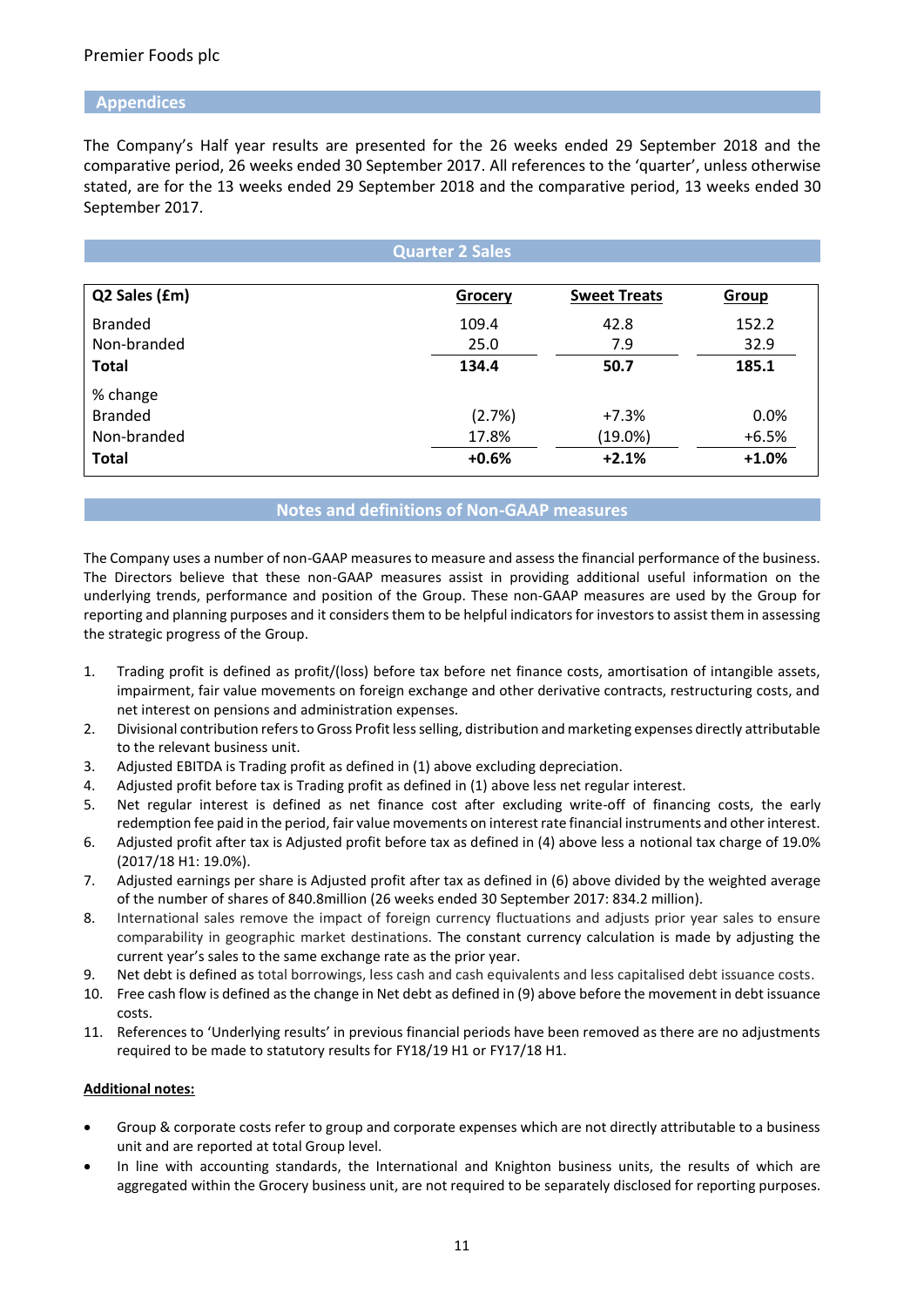| £m                          | Future pension cash payments schedule |         |          |          |          |  |  |
|-----------------------------|---------------------------------------|---------|----------|----------|----------|--|--|
|                             | 2018/19                               | 2019/20 | 2020/21  | 2021/22  | 2022/23  |  |  |
| Deficit contributions       | 35                                    | 37      | 38       | 38       | 38       |  |  |
| <b>Administration costs</b> | $6 - 8$                               | $6 - 8$ | $8 - 10$ | $8 - 10$ | $8 - 10$ |  |  |
| <b>Total</b>                | 41-43                                 | 43-45   | 46-48    | 46-48    | 46-48    |  |  |
|                             |                                       |         |          |          |          |  |  |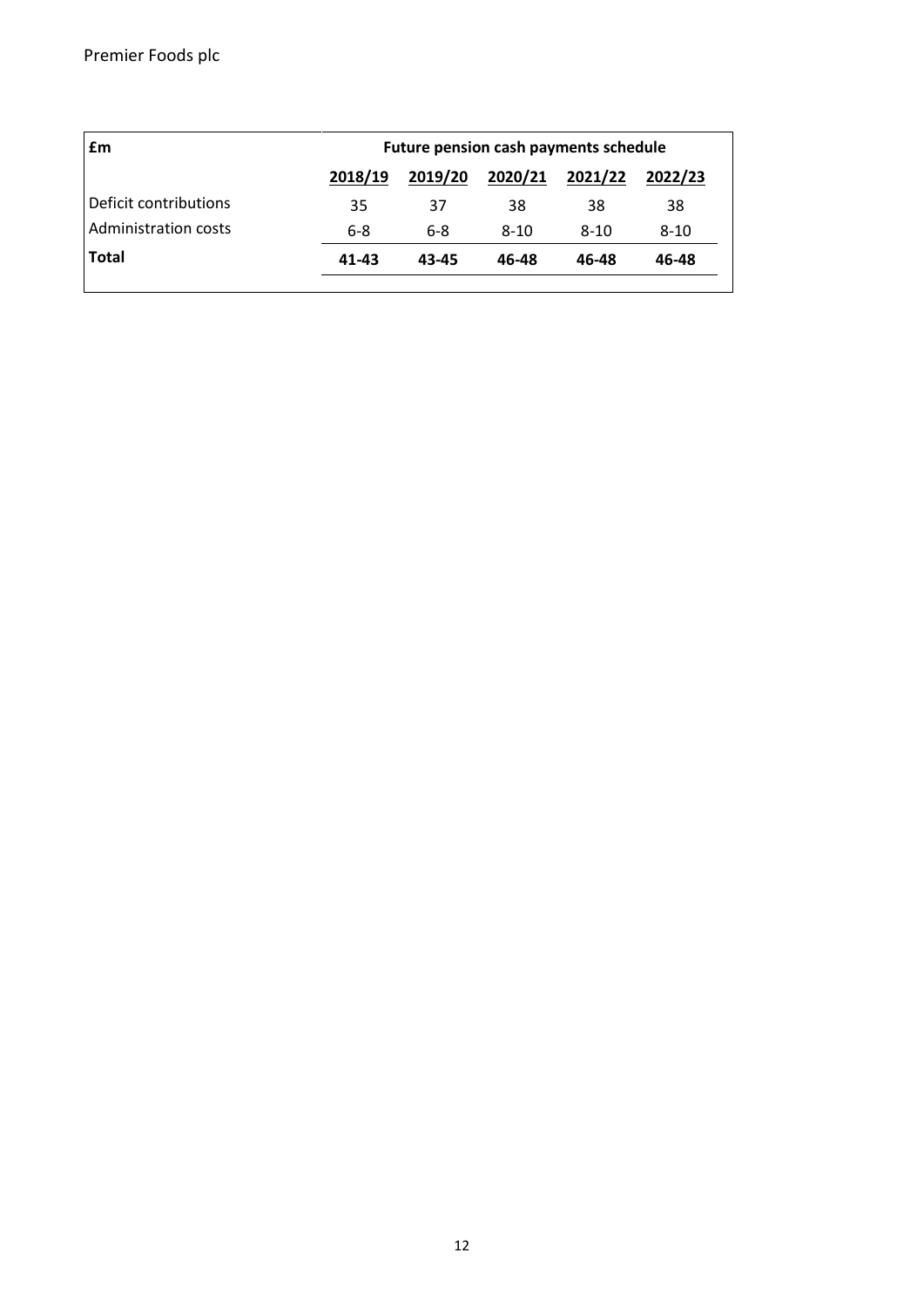## **Responsibility Statement of the Directors**

We confirm that to the best of our knowledge:

- the condensed set of financial statements has been prepared in accordance with IAS 34 Interim Financial Reporting as adopted by the EU
- the interim management report includes a fair review of the information required by:
	- (a) DTR 4.2.7R of the *Disclosure and Transparency Rules*, being an indication of important events that have occurred during the first twenty-six weeks of the financial year and their impact on the condensed set of financial statements; and a description of the principal risks and uncertainties for the remaining six months of the year; and
	- (b) DTR 4.2.8R of the *Disclosure and Transparency Rules*, being related party transactions that have taken place in the first twenty-six weeks of the current financial year and that have materially affected the financial position or performance of the entity during that period; and any changes in the related party transactions described in the last annual report that could do so.

The Directors of Premier Foods plc are listed on page 31 of the Premier Foods plc annual report and accounts for the financial period ended 31 March 2018.

Approved by the Board on 12 November 2018 and signed on its behalf by:

**Gavin Darby Chief Executive Officer**

**Alastair Murray Chief Financial Officer**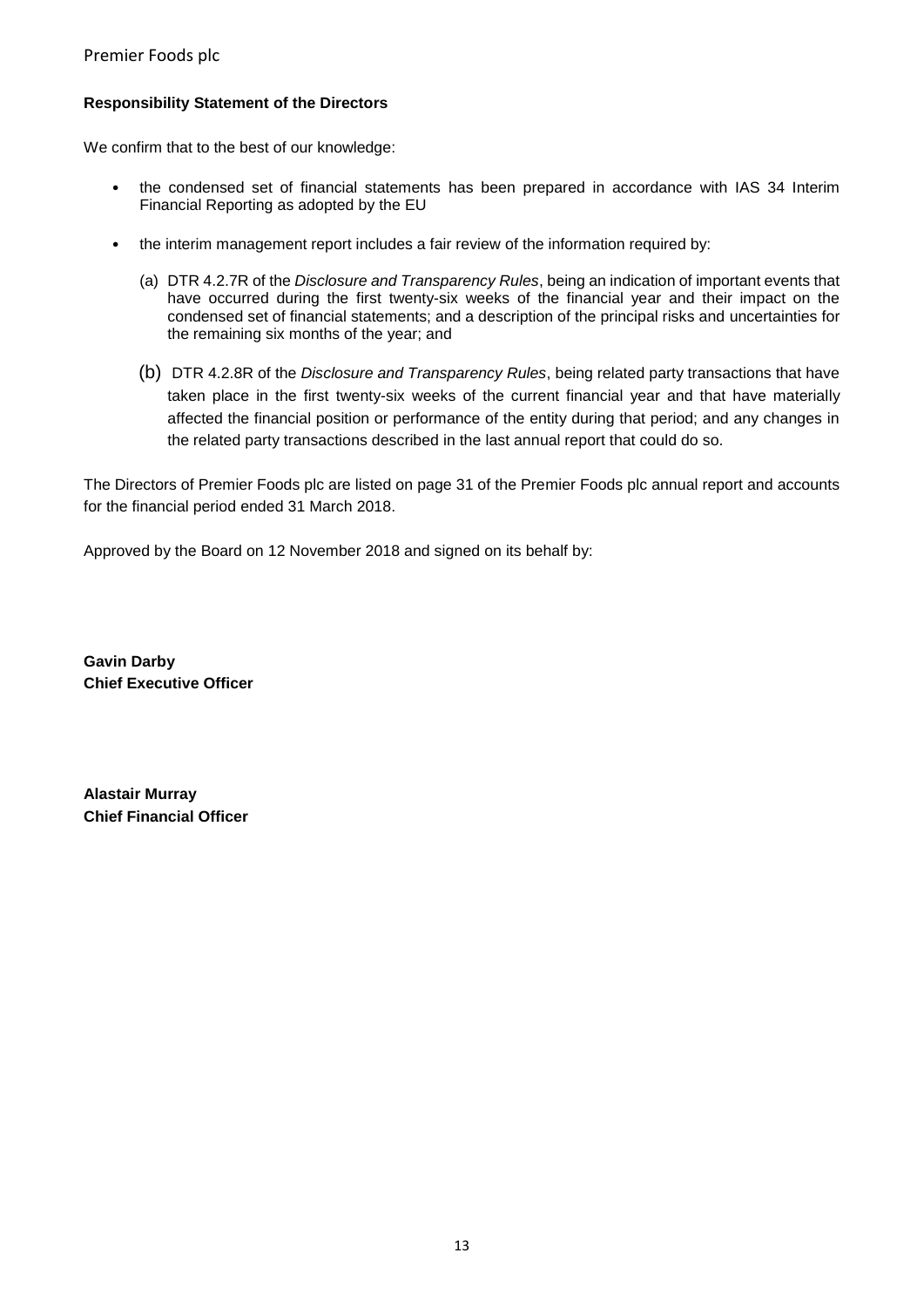#### **INDEPENDENT REVIEW REPORT TO PREMIER FOODS PLC**

#### **Conclusion**

We have been engaged by the company to review the condensed set of financial statements in the half-yearly financial report for the 26 weeks ended 29 September 2018 which comprises the condensed consolidated balance sheet, the related condensed consolidated statement of profit or loss, statement of comprehensive income, statement of cash flows, statement of changes in equity and the related explanatory notes.

Based on our review, nothing has come to our attention that causes us to believe that the condensed set of financial statements in the half-yearly financial report for the 26 weeks ended 29 September 2018 is not prepared, in all material respects, in accordance with IAS 34 *Interim Financial Reporting* as adopted by the EU and the Disclosure Guidance and Transparency Rules ("the DTR") of the UK's Financial Conduct Authority ("the UK FCA").

#### **Scope of review**

We conducted our review in accordance with International Standard on Review Engagements (UK and Ireland) 2410 *Review of Interim Financial Information Performed by the Independent Auditor of the Entity* issued by the Auditing Practices Board for use in the UK. A review of interim financial information consists of making enquiries, primarily of persons responsible for financial and accounting matters, and applying analytical and other review procedures. We read the other information contained in the half-yearly financial report and consider whether it contains any apparent misstatements or material inconsistencies with the information in the condensed set of financial statements.

A review is substantially less in scope than an audit conducted in accordance with International Standards on Auditing (UK) and consequently does not enable us to obtain assurance that we would become aware of all significant matters that might be identified in an audit. Accordingly, we do not express an audit opinion.

#### **Directors' responsibilities**

The half-yearly financial report is the responsibility of, and has been approved by, the directors. The directors are responsible for preparing the half-yearly financial report in accordance with the DTR of the UK FCA.

As disclosed in note 2, the annual financial statements of the group are prepared in accordance with International Financial Reporting Standards as adopted by the EU. The directors are responsible for preparing the condensed set of financial statements included in the half-yearly financial report in accordance with IAS 34 as adopted by the EU.

#### **Our responsibility**

Our responsibility is to express to the company a conclusion on the condensed set of financial statements in the half-yearly financial report based on our review.

#### **The purpose of our review work and to whom we owe our responsibilities**

This report is made solely to the company in accordance with the terms of our engagement to assist the company in meeting the requirements of the DTR of the UK FCA. Our review has been undertaken so that we might state to the company those matters we are required to state to it in this report and for no other purpose. To the fullest extent permitted by law, we do not accept or assume responsibility to anyone other than the company for our review work, for this report, or for the conclusions we have reached.

**Richard Pinckard for and on behalf of KPMG LLP**  *Chartered Accountants* 15 Canada Square London E14 5GL

12 November 2018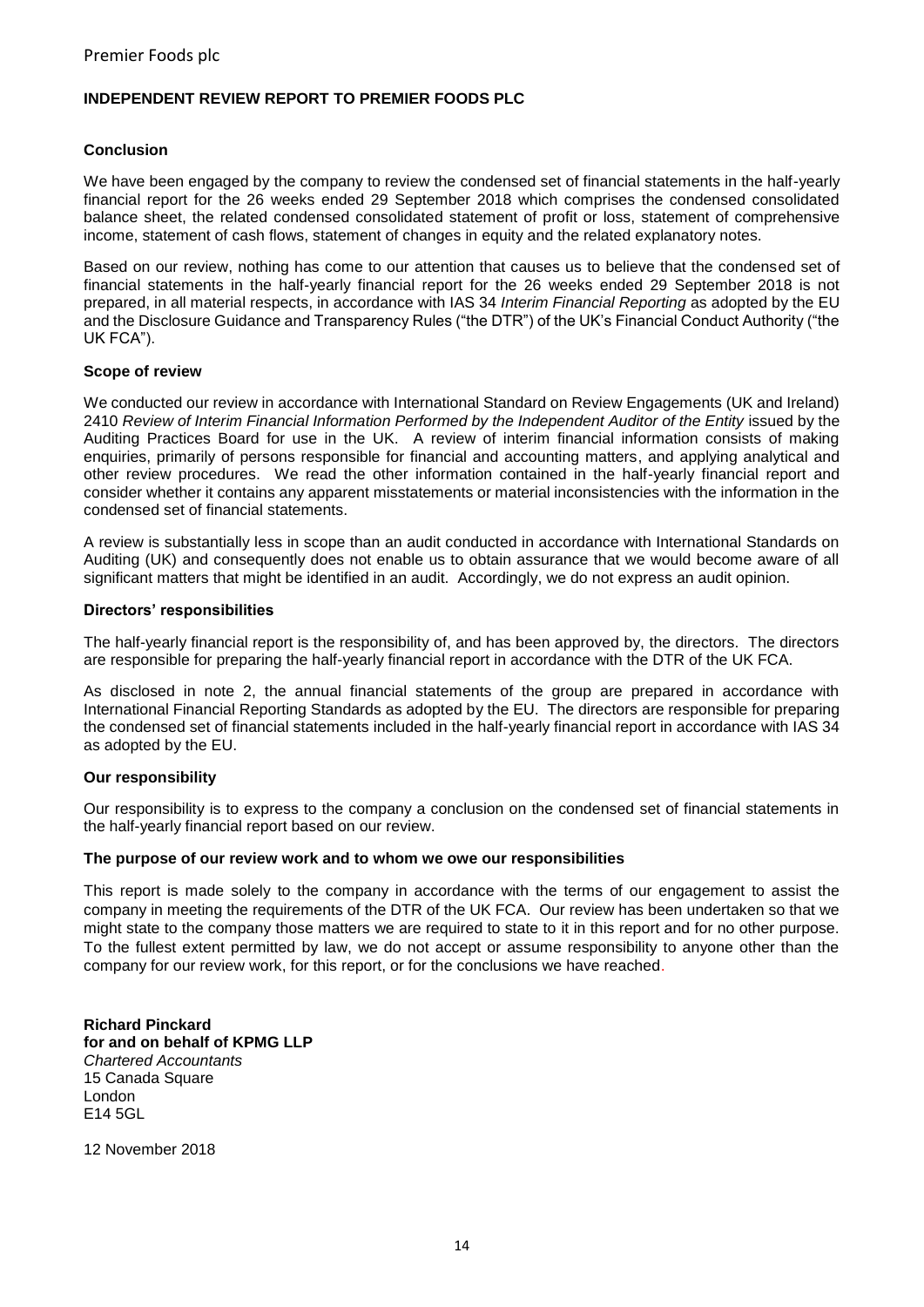## **Condensed consolidated statement of profit or loss (unaudited)**

|                                                                   |             | 26 weeks ended | 26 weeks ended |
|-------------------------------------------------------------------|-------------|----------------|----------------|
|                                                                   |             | 29 Sept 2018   | 30 Sept 2017   |
|                                                                   | <b>Note</b> | £m             | £m             |
| Revenue                                                           | 4           | 358.0          | 353.3          |
| Cost of sales                                                     |             | (237.0)        | (240.4)        |
| <b>Gross profit</b>                                               |             | 121.0          | 112.9          |
| Selling, marketing and distribution costs                         |             | (52.8)         | (50.0)         |
| Administrative costs                                              |             | (39.9)         | (40.4)         |
| <b>Operating profit</b>                                           | 4           | 28.3           | 22.5           |
|                                                                   |             |                |                |
| Operating profit before impairment                                |             | 28.3           | 26.8           |
| Impairment of goodwill                                            | 8           |                | (4.3)          |
|                                                                   |             |                |                |
| Finance cost                                                      | 5           | (32.9)         | (26.7)         |
| Finance income                                                    | 5           | 2.4            | 2.7            |
| Net movement on interest rate financial instruments               | 5           |                | 0.3            |
| Loss before taxation                                              |             | (2.2)          | (1.2)          |
| <b>Taxation credit</b>                                            | 6           | 1.5            | 1.5            |
| (Loss)/profit for the period attributable to owners of the parent |             | (0.7)          | 0.3            |
|                                                                   |             |                |                |
|                                                                   |             |                |                |
| Basic (loss)/earnings per share (pence)                           | 7           | (0.1)          | 0.0            |
|                                                                   |             |                |                |
| Diluted (loss)/earnings per share (pence)                         | 7           | (0.1)          | 0.0            |
|                                                                   |             |                |                |
| Adjusted earnings per share <sup>1</sup>                          | 7           | 2.91           | 2.56           |

<sup>1</sup>Adjusted earnings per share is defined as trading profit less net regular interest payable, less a notional tax charge at 19.0% (2017/18: 19.0%) divided by the weighted average number of ordinary shares of the Company.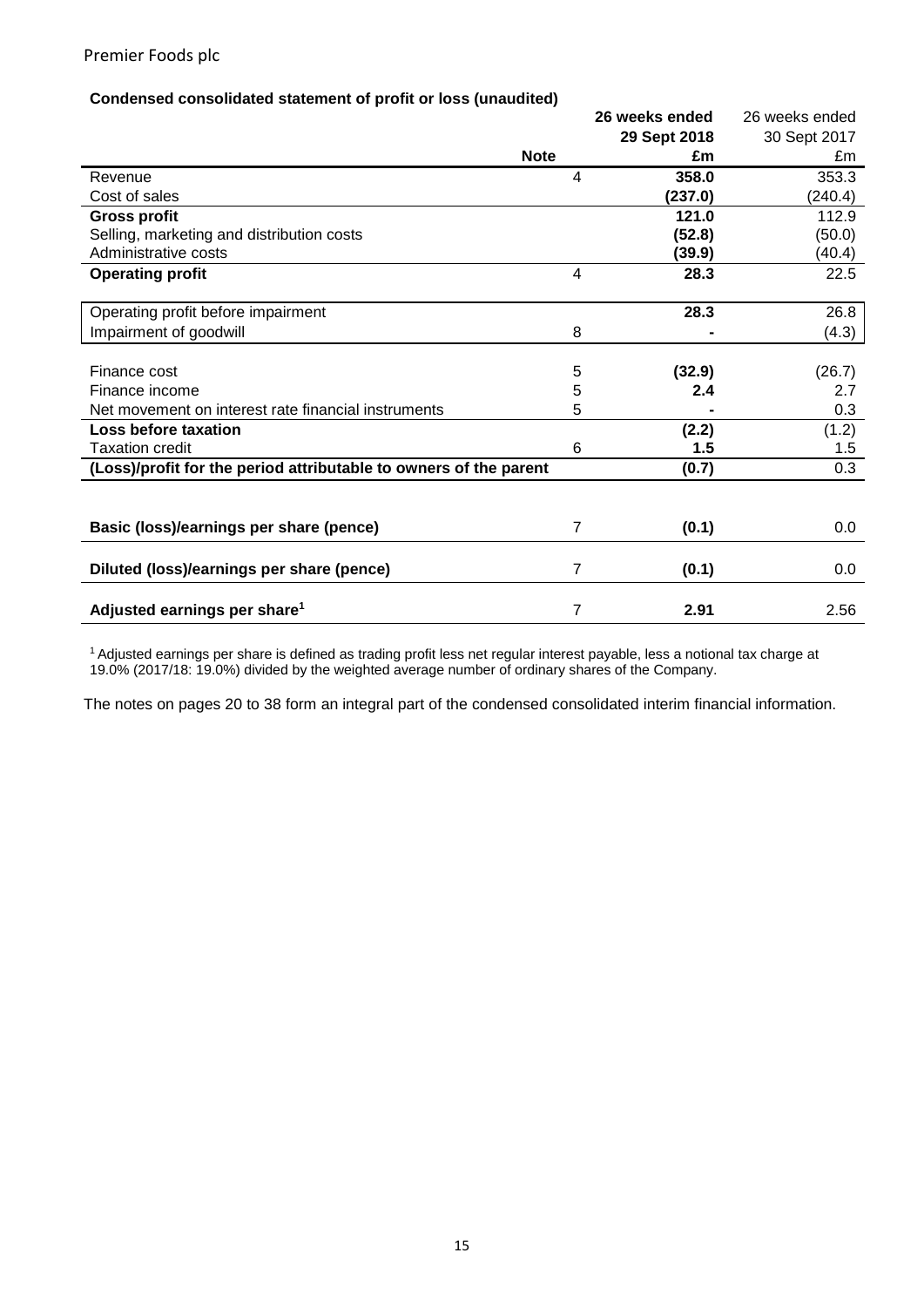# **Condensed consolidated statement of comprehensive income (unaudited)**

|                                                                           |             | 26 weeks ended | 26 weeks ended |
|---------------------------------------------------------------------------|-------------|----------------|----------------|
|                                                                           |             | 29 Sept 2018   | 30 Sept 2017   |
|                                                                           | <b>Note</b> | £m             | £m             |
| (Loss)/profit for the period                                              |             | (0.7)          | 0.3            |
| Other comprehensive income/(losses)                                       |             |                |                |
| Items that will never be reclassified to profit or loss                   |             |                |                |
| Remeasurements of defined benefit schemes                                 | 12          | (52.5)         | 3.2            |
| Deferred tax credit/(charge)                                              |             | 8.9            | (0.3)          |
| Items that are or may be reclassified to profit or loss                   |             |                |                |
| Exchange differences on translation                                       |             |                |                |
| Other comprehensive (loss)/income, net of tax                             |             | (43.6)         | 2.9            |
| Total comprehensive (loss)/income attributable to<br>owners of the parent |             | (44.3)         | 3.2            |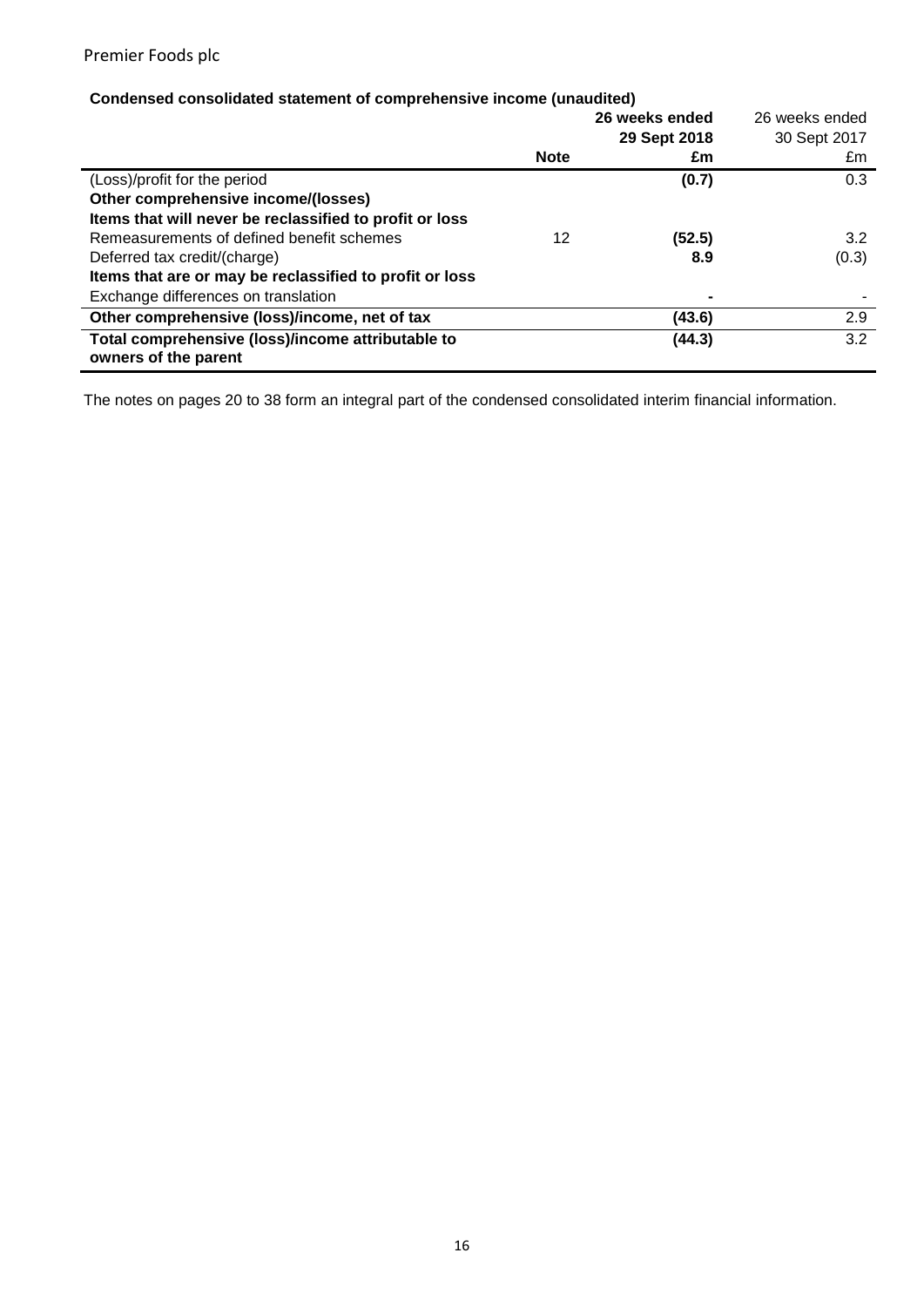# **Condensed consolidated balance sheet (unaudited)**

|                                              |             | As at           | As at       |
|----------------------------------------------|-------------|-----------------|-------------|
|                                              |             | 29 Sept 2018    | 31 Mar 2018 |
|                                              | <b>Note</b> | £m              | £m          |
| <b>ASSETS:</b>                               |             |                 |             |
| <b>Non-current assets</b>                    |             |                 |             |
| Property, plant and equipment                |             | 184.3           | 185.2       |
| Goodwill                                     | 8           | 646.0           | 646.0       |
| Other intangible assets                      |             | 412.3           | 428.4       |
| Net retirement benefit assets                | 12          | 715.5           | 754.0       |
|                                              |             | 1,958.1         | 2,013.6     |
| <b>Current assets</b>                        |             |                 |             |
| Inventories                                  |             | 99.6            | 76.4        |
| Trade and other receivables                  |             | 65.9            | 74.8        |
| Derivative financial instruments             | 10          | 0.4             | 0.1         |
| Cash and cash equivalents                    | 13          | 11.4            | 23.6        |
|                                              |             | 177.3           | 174.9       |
| <b>Total assets</b>                          |             | 2,135.4         | 2,188.5     |
|                                              |             |                 |             |
| <b>LIABILITIES:</b>                          |             |                 |             |
| <b>Current liabilities</b>                   |             |                 |             |
| Trade and other payables                     |             | (220.0)         | (214.4)     |
| <b>Financial liabilities:</b>                |             |                 |             |
| - derivative financial instruments           | 10          | (2.0)           | (2.1)       |
| Provisions for liabilities and charges       | 11          | (7.1)           | (7.9)       |
|                                              |             | (229.1)         | (224.4)     |
| <b>Non-current liabilities</b>               |             |                 |             |
| Financial liabilities - long-term borrowings | 9           | (520.9)         | (520.0)     |
| Net retirement benefit obligations           | 12          | (432.8)         | (437.0)     |
| Provisions for liabilities and charges       | 11          |                 | (35.7)      |
| Deferred tax liabilities                     |             | (32.3)<br>(2.2) | (12.1)      |
| Other liabilities                            |             |                 |             |
|                                              |             | (11.4)          | (10.0)      |
|                                              |             | (999.6)         | (1,014.8)   |
| <b>Total liabilities</b>                     |             | (1, 228.7)      | (1, 239.2)  |
| <b>Net assets</b>                            |             | 906.7           | 949.3       |
|                                              |             |                 |             |
| <b>EQUITY:</b>                               |             |                 |             |
| <b>Capital and reserves</b>                  |             |                 |             |
| Share capital                                |             | 84.1            | 84.1        |
| Share premium                                |             | 1,407.7         | 1,407.6     |
| Merger reserve                               |             | 351.7           | 351.7       |
| Other reserves                               |             | (9.3)           | (9.3)       |
| Profit and loss reserve                      |             | (927.5)         | (884.8)     |
| <b>Total equity</b>                          |             | 906.7           | 949.3       |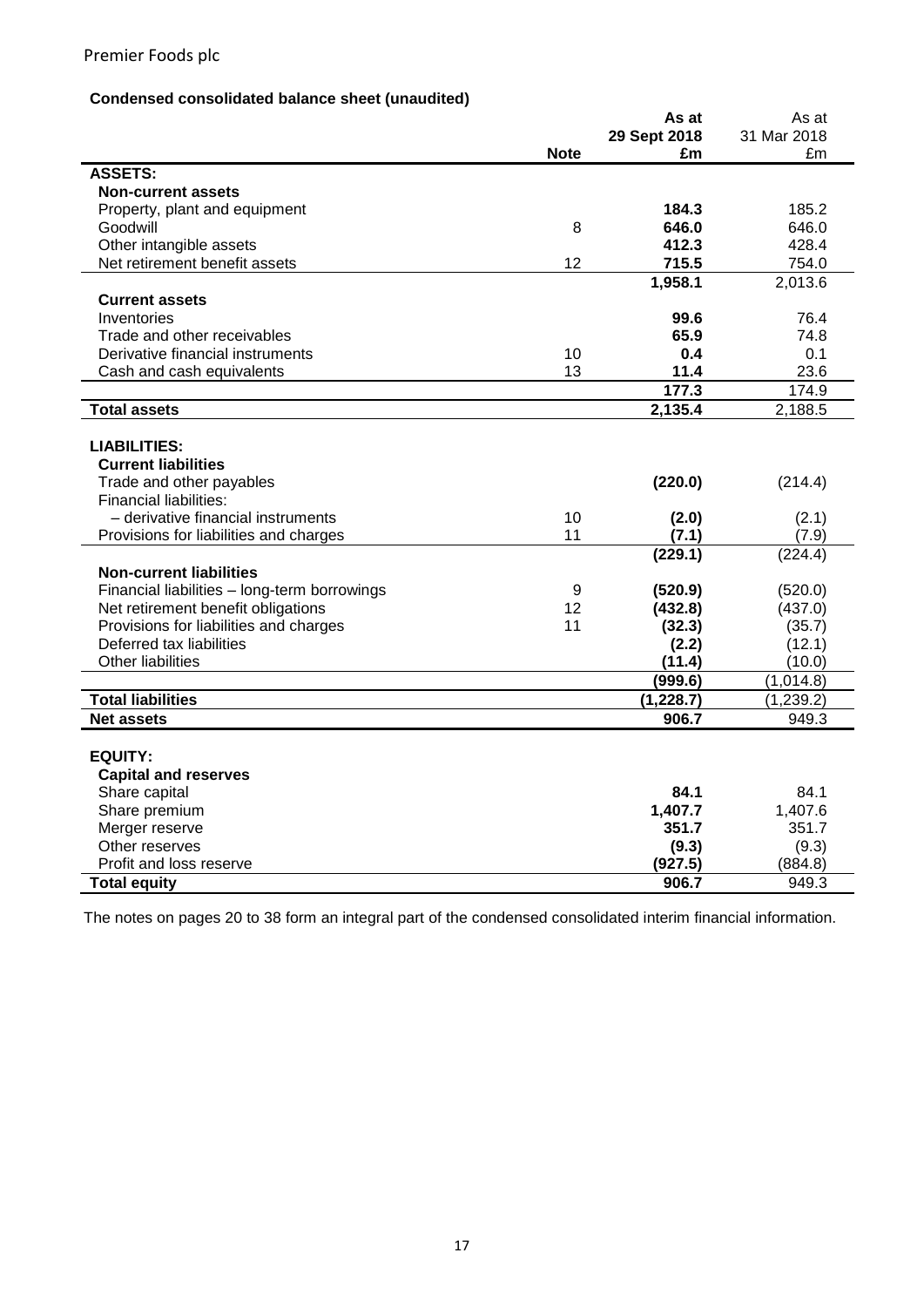# **Condensed consolidated statement of cash flows (unaudited)**

|                                                                   |             | 26 weeks ended | 26 weeks ended |
|-------------------------------------------------------------------|-------------|----------------|----------------|
|                                                                   |             | 29 Sept 2018   | 30 Sept 2017   |
|                                                                   | <b>Note</b> | £m             | £m             |
|                                                                   |             |                |                |
| Cash generated from operations                                    | 13          | 20.4           | 17.4           |
| Interest paid                                                     |             | (14.7)         | (17.9)         |
| Interest received                                                 |             | 0.8            | 0.7            |
| <b>Taxation received</b>                                          |             |                | 1.0            |
| Cash generated from operating activities                          |             | 6.5            | 1.2            |
|                                                                   |             |                |                |
| Purchase of property, plant and equipment                         |             | (6.5)          | (7.0)          |
| Purchase of intangible assets                                     |             | (0.5)          | (1.6)          |
| Sale of property, plant and equipment                             |             |                | 1.3            |
| Cash used in investing activities                                 |             | (7.0)          | (7.3)          |
|                                                                   |             |                |                |
| Repayment of borrowings                                           |             | (325.0)        | (181.0)        |
| Proceeds from borrowings                                          |             | 325.0          | 210.0          |
| Financing fees                                                    |             | (11.8)         | (6.8)          |
| Proceeds from share issue                                         |             | 0.1            | 0.1            |
| Cash (used in)/generated from financing activities                |             | (11.7)         | 22.3           |
|                                                                   |             |                |                |
| Net (decrease)/increase of cash and cash equivalents              |             | (12.2)         | 16.2           |
| Cash, cash equivalents and bank overdrafts at beginning of period |             | 23.6           | (18.1)         |
| Cash, cash equivalents and bank overdrafts at end of period       | 13          | 11.4           | (1.9)          |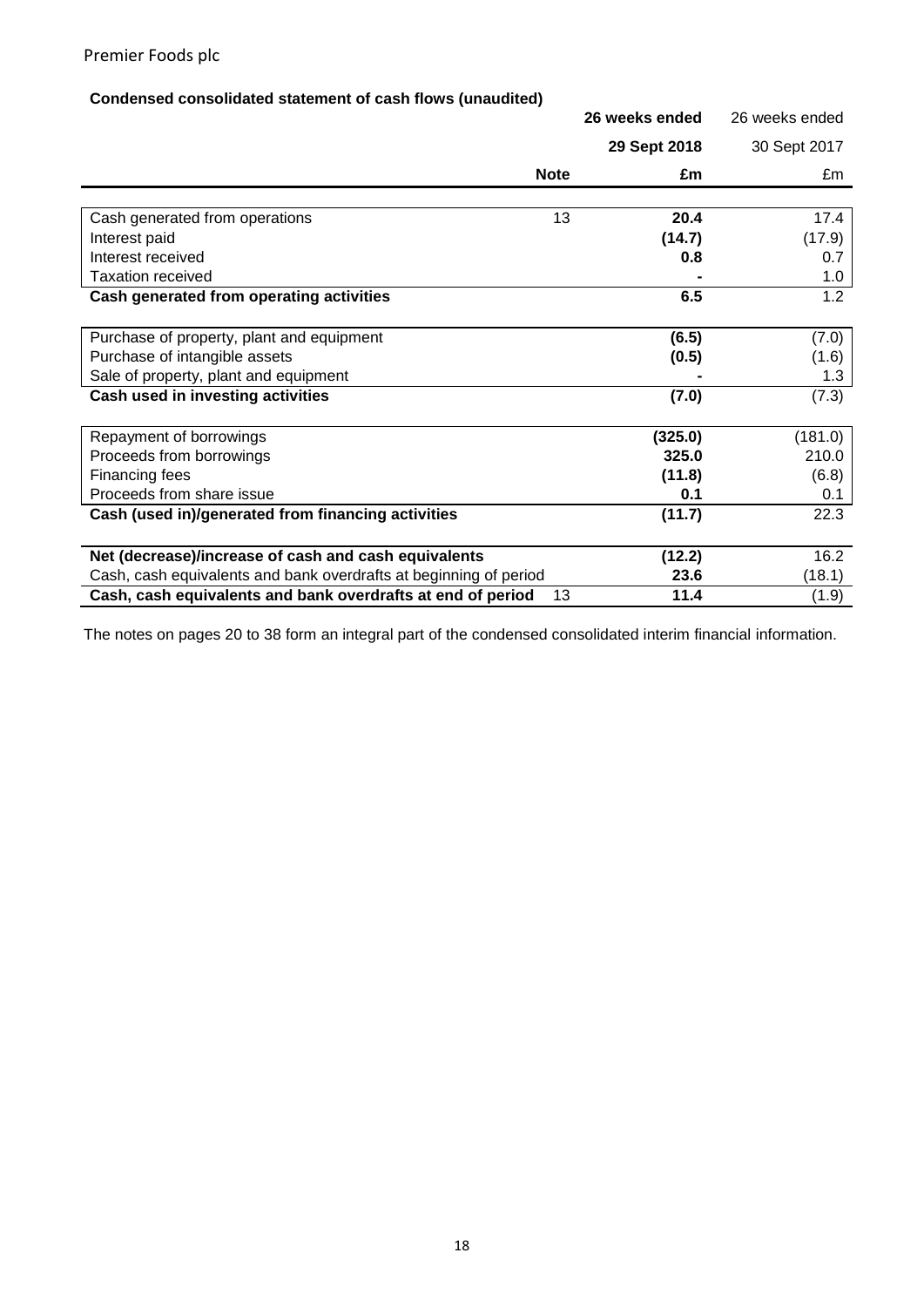# **Condensed consolidated statement of changes in equity (unaudited)**

|                                           | <b>Share</b><br>capital | <b>Share</b><br>premium | <b>Merger</b><br>reserve | Other<br>reserves        | <b>Profit</b><br>and loss<br>reserve | <b>Total</b><br>equity |
|-------------------------------------------|-------------------------|-------------------------|--------------------------|--------------------------|--------------------------------------|------------------------|
| <b>Note</b>                               |                         |                         |                          |                          |                                      |                        |
|                                           | £m                      | £m                      | £m                       | £m                       | £m                                   | £m                     |
| <b>At 2 April 2017</b>                    | 83.3                    | 1,406.7                 | 351.7                    | (9.3)                    | (1,039.6)                            | 792.8                  |
| Profit for the period                     |                         |                         |                          |                          | 0.3                                  | 0.3                    |
| Remeasurements of defined benefit schemes |                         |                         |                          |                          | 3.2                                  | 3.2                    |
| Deferred tax charge                       |                         |                         |                          |                          | (0.3)                                | (0.3)                  |
| Other comprehensive income                | ۰                       | $\blacksquare$          |                          |                          | 2.9                                  | 2.9                    |
| <b>Total comprehensive income</b>         | $\blacksquare$          | $\overline{a}$          | $\blacksquare$           | $\overline{\phantom{a}}$ | 3.2                                  | 3.2                    |
| Shares issued                             | 0.3                     | 0.1                     |                          |                          |                                      | 0.4                    |
| Share-based payments                      |                         |                         |                          |                          | 1.5                                  | 1.5                    |
| Deferred tax movements on share-based     |                         |                         |                          |                          |                                      |                        |
| payments                                  |                         |                         |                          |                          | (0.9)                                | (0.9)                  |
| At 30 September 2017                      | 83.6                    | 1,406.8                 | 351.7                    | (9.3)                    | (1,035.8)                            | 797.0                  |
|                                           |                         |                         |                          |                          |                                      |                        |
| <b>At 1 April 2018</b>                    | 84.1                    | 1,407.6                 | 351.7                    | (9.3)                    | (884.8)                              | 949.3                  |
| Loss for the period                       |                         |                         |                          |                          | (0.7)                                | (0.7)                  |
| 12<br>Remeasurements of defined benefit   |                         |                         |                          |                          |                                      |                        |
| schemes                                   |                         |                         |                          |                          | (52.5)                               | (52.5)                 |
| Deferred tax charge                       |                         |                         |                          |                          | 8.9                                  | 8.9                    |
| Exchange differences on translation       |                         |                         |                          |                          |                                      |                        |
| Other comprehensive income                | $\blacksquare$          | $\blacksquare$          | $\blacksquare$           | $\blacksquare$           | (43.6)                               | (43.6)                 |
| <b>Total comprehensive income</b>         |                         | $\blacksquare$          | $\blacksquare$           | $\blacksquare$           | (44.3)                               | (44.3)                 |
| Shares issued                             | 0.0                     | 0.1                     |                          |                          |                                      | 0.1                    |
| Share-based payments                      |                         |                         |                          |                          | 1.1                                  | 1.1                    |
| Deferred tax movements on share-based     |                         |                         |                          |                          |                                      |                        |
| payments                                  |                         |                         |                          |                          | 0.5                                  | 0.5                    |
| At 29 September 2018                      | 84.1                    | 1,407.7                 | 351.7                    | (9.3)                    | (927.5)                              | 906.7                  |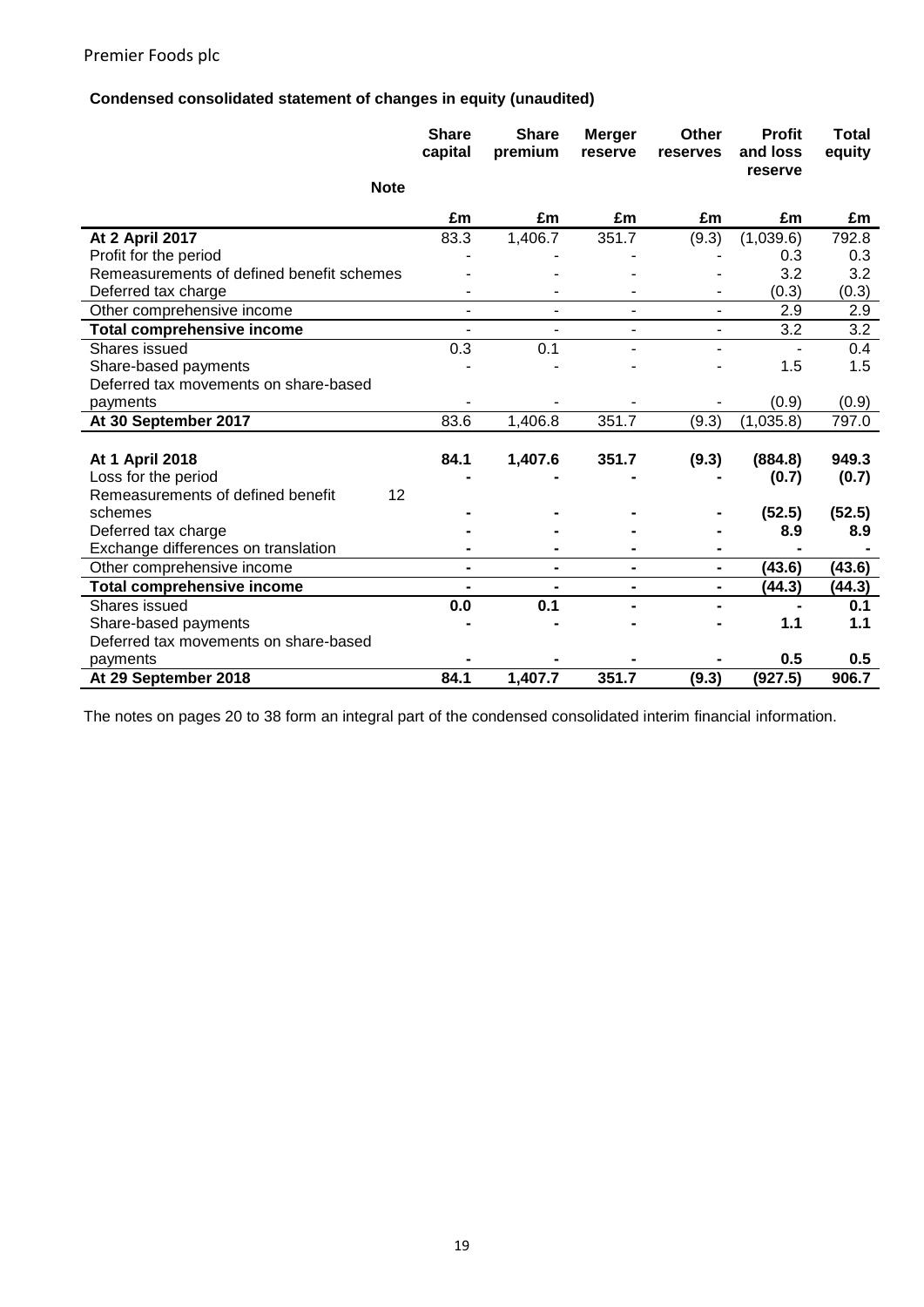# **1. General information**

Premier Foods plc (the "Company") is a public limited company incorporated and domiciled in England and Wales, registered number 5160050, with its registered office at Premier House, Centrium Business Park, Griffiths Way, St Albans, Hertfordshire AL1 2RE. The principal activity of the Company and its subsidiaries (the "Group") is the manufacture and distribution of branded and own label food products as described in the Group's annual report and accounts for the financial period ended 31 March 2018.

## **2. Significant accounting policies**

## **Basis of preparation**

The condensed consolidated financial information ("financial information") for the period ended 29 September 2018 has been prepared in accordance with the Disclosure and Transparency Rules of the Financial Conduct Authority and with IAS 34, "Interim Financial Reporting" as adopted by the European Union. The financial information for the 26 weeks ended 29 September 2018 should be read in conjunction with the Group's financial statements for the 52 weeks ended 31 March 2018, which have been prepared in accordance with International Financial Reporting Standards ("IFRSs") as adopted by the European Union. They have been prepared applying the accounting policies and presentation as applied in the preparation of the Group's published consolidated financial statements for the 52 weeks ended 31 March 2018, except where new or revised accounting standards have been applied. There has been no significant impact on the Group profit or net assets on adoption of new or revised accounting standards in the period.

The financial information for the period ended 29 September 2018 is unaudited but has been subject to an independent review by KPMG LLP.

The Group's financial statements for the 52 weeks ended 31 March 2018, which were approved by the Board of Directors on 15 May 2018, were reported on by KPMG LLP and delivered to the Registrar of Companies. The report of the auditor was unqualified, did not contain a reference to any matters to which the auditors drew attention by way of emphasis without qualifying their report and did not contain any statement under section 498 (2) or (3) of the Companies Act 2006.

This financial information was approved for issue on 12 November 2018.

## **New accounting standards**

On 1 April 2018 the Group adopted IFRS 9 'Financial Instruments', which replaced IAS 39 'Financial Instruments – Recognition and Measurement'. The Group has not restated comparative information for prior periods as permitted by the standard.

\* Classification and Measurement: On 1 April 2018, the Group reclassified its financial assets to the new categories based on the Group's reason for holding the assets and the nature of the cash flows from the assets. See note 10 for further information. There were no changes to the carrying values of the Group's financial assets from adopting the new classification model. There have been no changes to the classification or measurement of the Group's financial liabilities.

\* Impairment: From 1 April 2018 the Group implemented an expected credit loss impairment model for financial assets. For trade receivables, the calculation methodology has been updated to consider expected losses based on the ageing profile and forward-looking information. The adoption of the expected credit loss approach has not resulted in any material change in the impairment provision for any financial asset.

On 1 April 2018 the Group adopted IFRS 15 'Revenue from Contracts with Customers' with no material impact as accounting policies were materially in line with IFRS 15.

IFRS 16 'Leases' has been issued by the IASB and endorsed by the EU but is not yet adopted by the Group, it is effective for the Group from 31 March 2019. Work on implementing the new lease model prescribed is progressing as planned, and the Group continues to consider the implications of the standard on its consolidated results and financial position. Work is ongoing, and the Group has not yet estimated the amount of right of use assets and lease liabilities that will be recognised on the balance sheet or decided which exemptions and transition options will be adopted.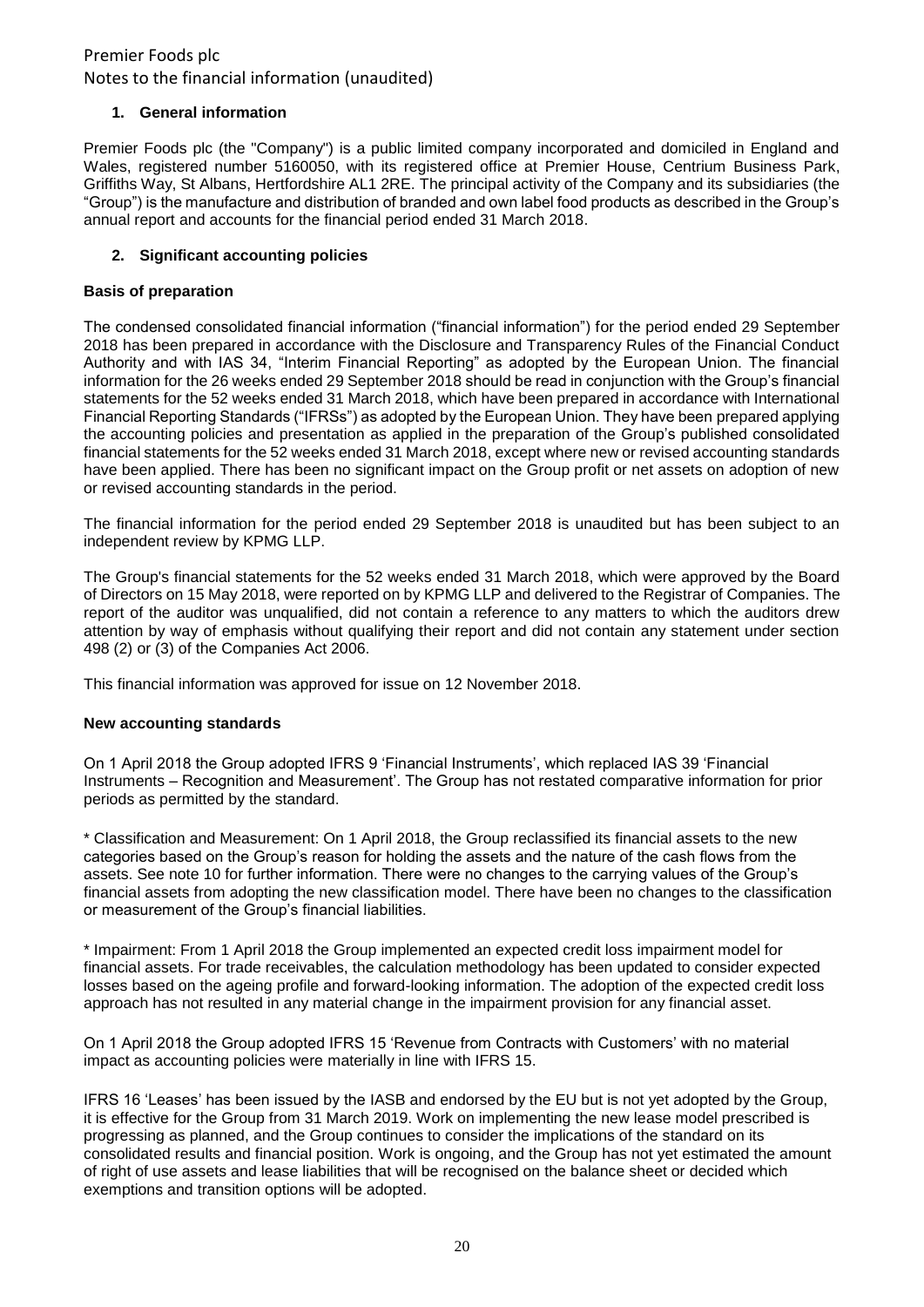#### **Basis for preparation of financial statements on a going concern basis**

The Group's revolving credit facility includes net debt/EBITDA and EBITDA/interest covenants. In the event these covenants are not met then the Group would be in breach of its financing agreement and, as would be the case in any covenant breach, the banking syndicate could withdraw funding to the Group. The Group was in compliance with its covenant tests as at 31 March 2018 and 29 September 2018. The Group's forecasts, taking into account reasonably possible changes in trading performance, show that the Group should be able to operate within the level of its current facilities including covenant tests. Notwithstanding the net current liabilities position of the Group, the directors have a reasonable expectation that the Group has adequate resources to continue in operational existence for the next 12 months. The Group therefore continues to adopt the going concern basis in preparing its financial information.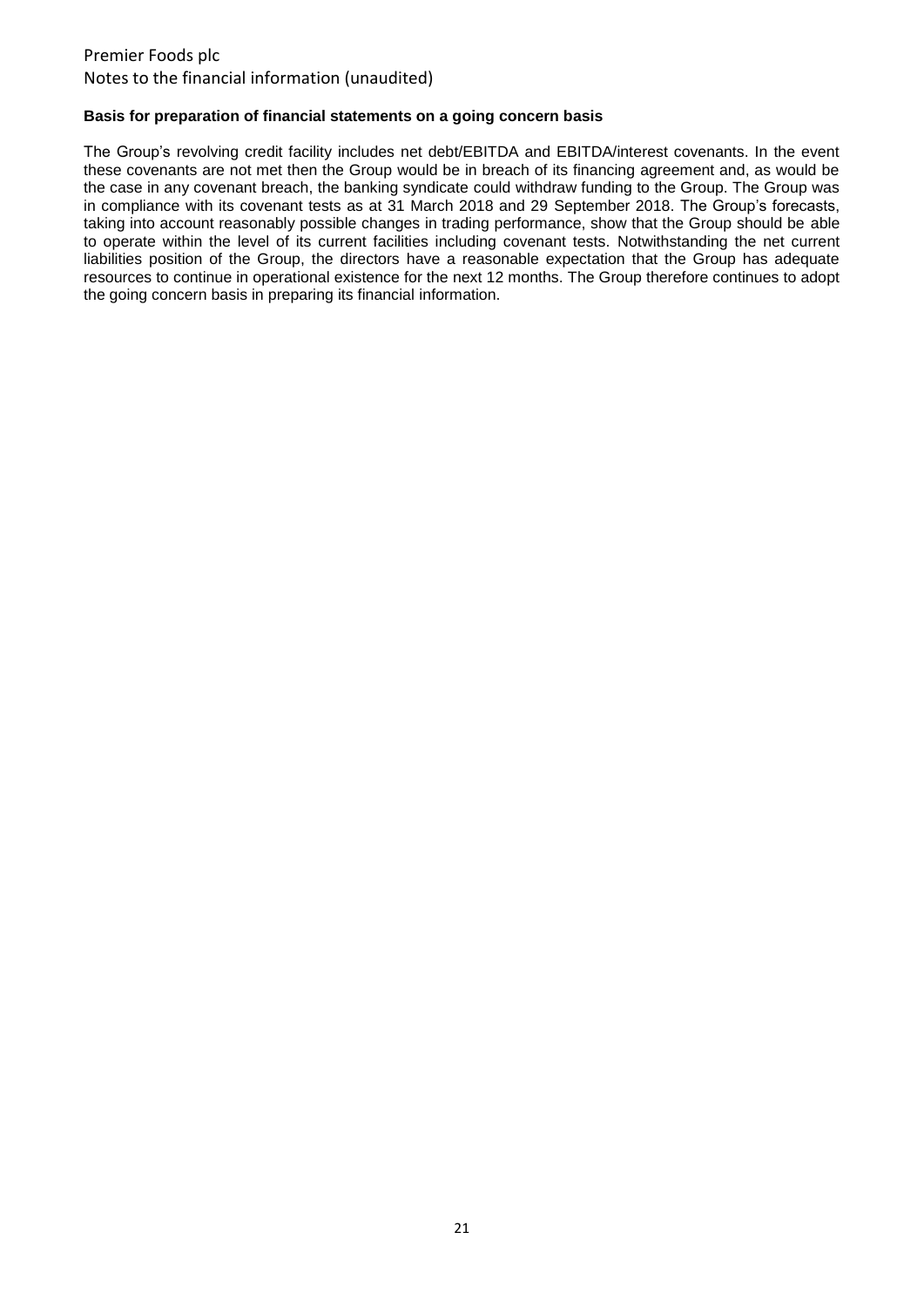### **3. Critical accounting policies, estimates and judgements**

The following are areas of particular significance to the Group's interim financial information and include the use of estimates, which is fundamental to the preparation of this financial information.

#### **Employee benefits**

The present value of the Group's defined benefit pension obligations depends on a number of actuarial assumptions. The primary assumptions used include the discount rate applicable to scheme liabilities, the longterm rate of inflation and estimates of the mortality applicable to scheme members. Each of the underlying assumptions is set out in more detail in note 12.

At each reporting date, and on a continuous basis, the Group reviews the macro-economic, Company and scheme specific factors influencing each of these assumptions, using professional advice, in order to record the Group's ongoing commitment and obligation to defined benefit schemes in accordance with IAS 19 (Revised).

Plan assets of the defined benefit schemes include a number of assets for which quoted prices are not available. At each reporting date, the Group determines the fair value of these assets with reference to most recently available asset statements from fund managers. To the extent a surplus arises under IAS 19, the Group ensures that it can recognise the associated asset in line with IFRIC 14.

#### **Goodwill and other intangible assets**

Impairment reviews in respect of goodwill are performed annually unless an event indicates that an impairment review is necessary. Impairment reviews in respect of intangible assets are performed when an event indicates that an impairment review is necessary. Examples of such triggering events include a significant planned restructuring, a major change in market conditions or technology, expectations of future operating losses, or a significant reduction in cash flows. In performing its impairment analysis, the Group takes into consideration these indicators including the difference between its market capitalisation and net assets.

The Group reviews its identified CGUs for the purposes of testing goodwill on an annual basis, taking into consideration whether assets generate independent cash inflows. The recoverable amounts of CGUs are determined based on the higher of fair value less costs of disposal and value in use calculations. These calculations require the use of estimates.

The Group has considered the impact of the assumptions used on the calculations and conducts sensitivity analysis on the value in use calculations of the CGUs carrying values for the purposes of testing goodwill.

Acquired brands, trademarks and licences are considered to have finite lives that range from 20 to 40 years for brands and trademarks and 10 years for licences. The determination of the useful lives takes into account certain quantitative factors such as sales expectations and growth prospects, and many qualitative factors such as history and heritage, and market positioning, hence the determination of useful lives are subject to estimates and judgement. The brands, trademarks and licences are deemed to be individual CGUs.

#### **Commercial arrangements**

Sales rebates and discounts are accrued on each relevant promotion or customer agreement and are charged to the statement of profit or loss at the time of the relevant promotional buy-in as a deduction from revenue. Accruals for each individual promotion or rebate arrangement are based on the type and length of promotion and nature of customer agreement. At the time an accrual is made the nature and timing of the promotion is typically known. Areas of estimation are sales volume/activity and the amount of product sold on promotion.

For short term promotions, the Group performs a true up of estimates where necessary on a monthly basis, using real time sales information where possible and finally on receipt of a customer claim which typically follows 1-2 months after the end of a promotion. For longer term discounts and rebates, the Group uses actual and forecast sales to estimate the level of rebate. These accruals are updated monthly based on the latest actual and forecast sales.

Expenditure on advertising is charged to the statement of profit or loss when incurred, except in the case of airtime costs when a particular campaign is used more than once. In this case they are charged in line with the airtime profile.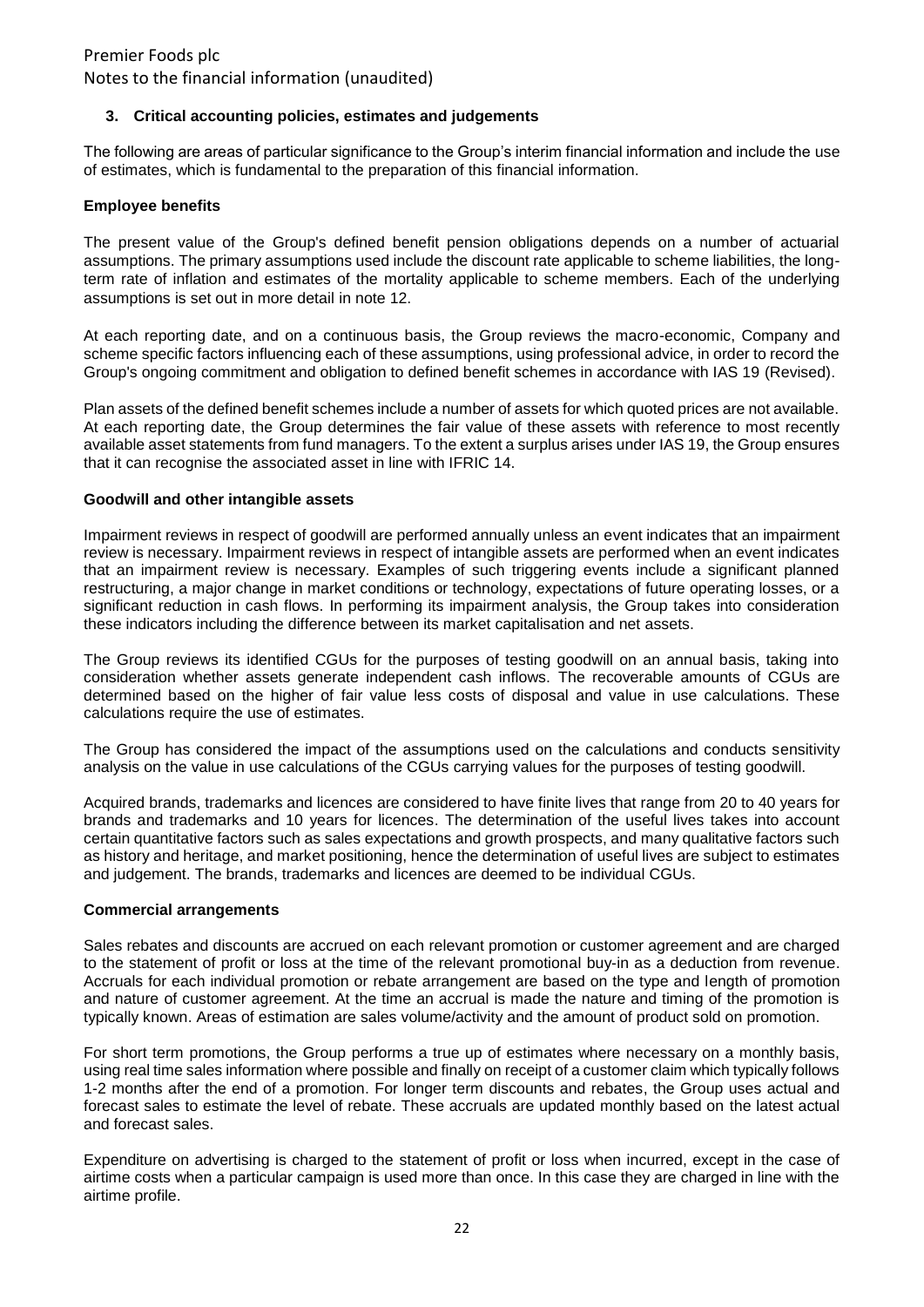Judgements apart from those involving estimation as above, do not have a significant impact on the financial statements.

#### **4. Segmental analysis**

IFRS 8 requires operating segments to be determined based on the Group's internal reporting to the Chief Operating Decision Maker ("CODM"). The CODM has been determined to be the Executive Leadership Team as it is primarily responsible for the allocation of resources to segments and the assessment of performance of the segments.

The Group's operating segments are defined as "Grocery", "Sweet Treats", "International" and "Knighton". The Grocery segment primarily sells savoury ambient food products and the Sweet Treats segment sells sweet ambient food products. The International and Knighton segments have been aggregated within the Grocery segment for reporting purposes as revenue is below 10 percent of the Group's total revenue and the segments are considered to have similar characteristics to that of Grocery. This is in accordance with the criteria set out in IFRS 8.

The CODM uses Divisional contribution as the key measure of the segments' results. Divisional contribution is defined as gross profit after selling, marketing and distribution costs. Divisional contribution is a consistent measure within the Group and reflects the segments' underlying trading performance for the period under evaluation.

The Group uses trading profit to review overall Group profitability. Trading profit is defined as profit/loss before tax before net finance costs, amortisation of intangible assets, impairment, fair value movements on foreign exchange and other derivative contracts, restructuring costs and net interest on pensions and administrative expenses.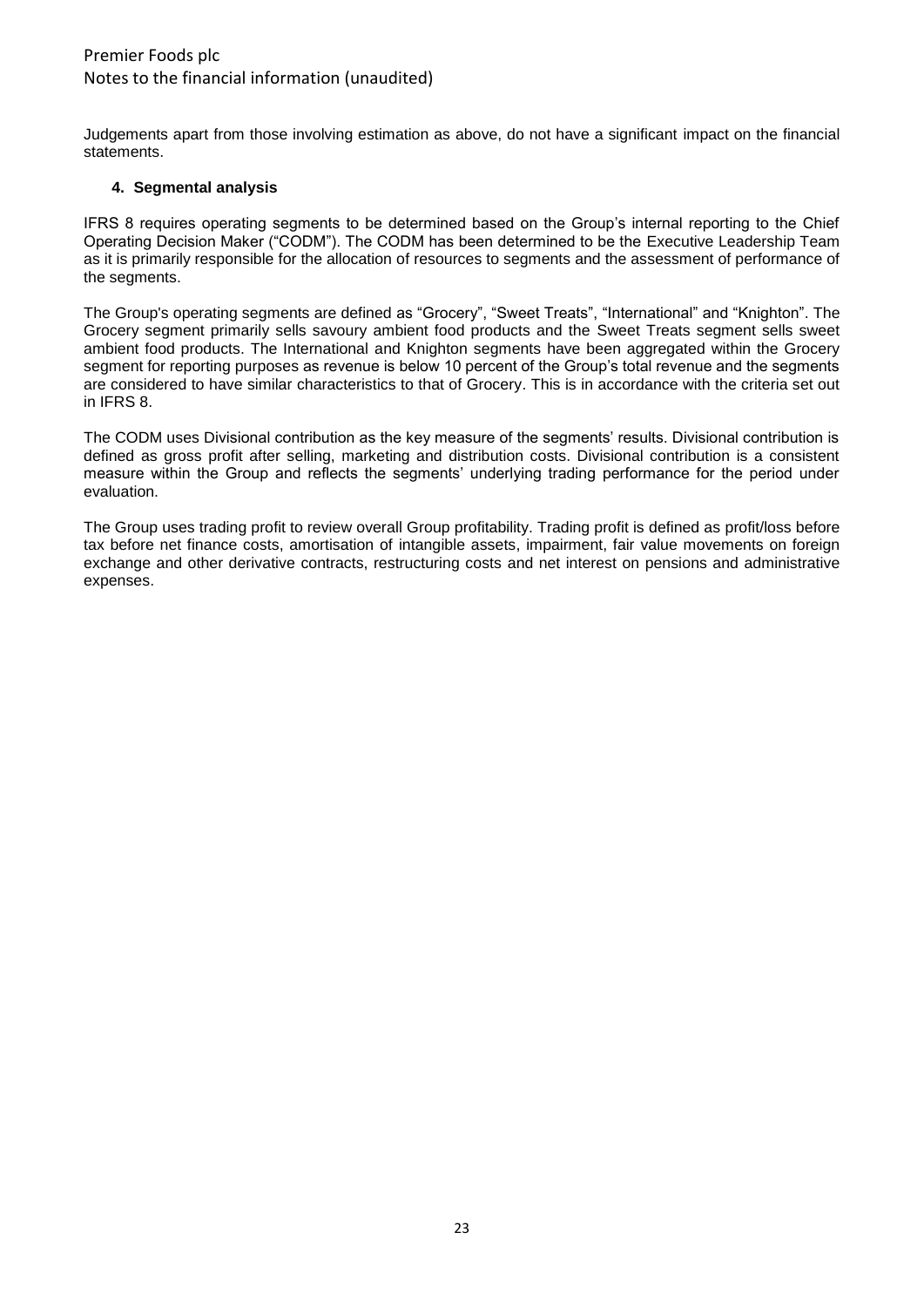The segment results for the period ended 29 September 2018 and 30 September 2017, and the reconciliation of the segment measures to the respective statutory items included in the financial information, are as follows:

|                                                                         | 26 weeks ended 29 Sept 2018 |                               |              |  |
|-------------------------------------------------------------------------|-----------------------------|-------------------------------|--------------|--|
|                                                                         | Grocery                     | <b>Sweet</b><br><b>Treats</b> | <b>Total</b> |  |
|                                                                         | £m                          | £m                            | £m           |  |
| Revenue                                                                 | 256.0                       | 102.0                         | 358.0        |  |
| <b>Divisional contribution</b>                                          | 57.0                        | 11.3                          | 68.3         |  |
| Group and corporate costs                                               |                             |                               | (17.3)       |  |
| <b>Trading profit</b>                                                   |                             |                               | 51.0         |  |
| Amortisation of intangible assets                                       |                             |                               | (17.8)       |  |
| Fair value movements on foreign exchange and other derivative contracts |                             |                               | 0.8          |  |
| <b>Restructuring costs</b>                                              |                             |                               | (5.1)        |  |
| Net interest on pensions and administrative expenses                    |                             |                               | (0.6)        |  |
| <b>Operating profit</b>                                                 |                             |                               | 28.3         |  |
| Finance cost                                                            |                             |                               | (32.9)       |  |
| Finance income                                                          |                             |                               | 2.4          |  |
| Loss before taxation                                                    |                             |                               | (2.2)        |  |
|                                                                         |                             |                               |              |  |
| Depreciation                                                            | (4.1)                       | (4.3)                         | (8.4)        |  |
|                                                                         |                             |                               |              |  |
|                                                                         |                             | 26 weeks ended 30 Sept 2017   |              |  |
|                                                                         | Grocery                     | Sweet<br>Treats               | Total        |  |
|                                                                         | £m                          | £m                            | £m           |  |
| Revenue                                                                 | 255.0                       | 98.3                          | 353.3        |  |
| <b>Divisional contribution</b>                                          | 51.4                        | 11.5                          | 62.9         |  |
| Group and corporate costs                                               |                             |                               | (14.9)       |  |
| <b>Trading profit</b>                                                   |                             |                               | 48.0         |  |
| Amortisation of intangible assets                                       |                             |                               | (18.0)       |  |
| Fair value movements on foreign exchange and other derivative contracts |                             |                               | 0.9          |  |
| <b>Restructuring costs</b>                                              |                             |                               | (3.1)        |  |
| Net interest on pensions and administrative expenses                    |                             |                               | (1.0)        |  |
| <b>Operating profit before impairment</b>                               |                             |                               | 26.8         |  |
| Impairment of property, plant and equipment                             |                             |                               | (4.3)        |  |
| <b>Operating profit</b>                                                 |                             |                               | 22.5         |  |
| Finance cost                                                            |                             |                               | (26.7)       |  |
| Finance income                                                          |                             |                               | 2.7          |  |
| Net movement on interest rate financial instruments                     |                             |                               | 0.3          |  |
| Loss before taxation                                                    |                             |                               | (1.2)        |  |
|                                                                         |                             |                               |              |  |
| Depreciation                                                            | (3.7)                       | (4.4)                         | (8.1)        |  |

Inter-segment transfers or transactions are entered into under the same terms and conditions that would be available to unrelated third parties.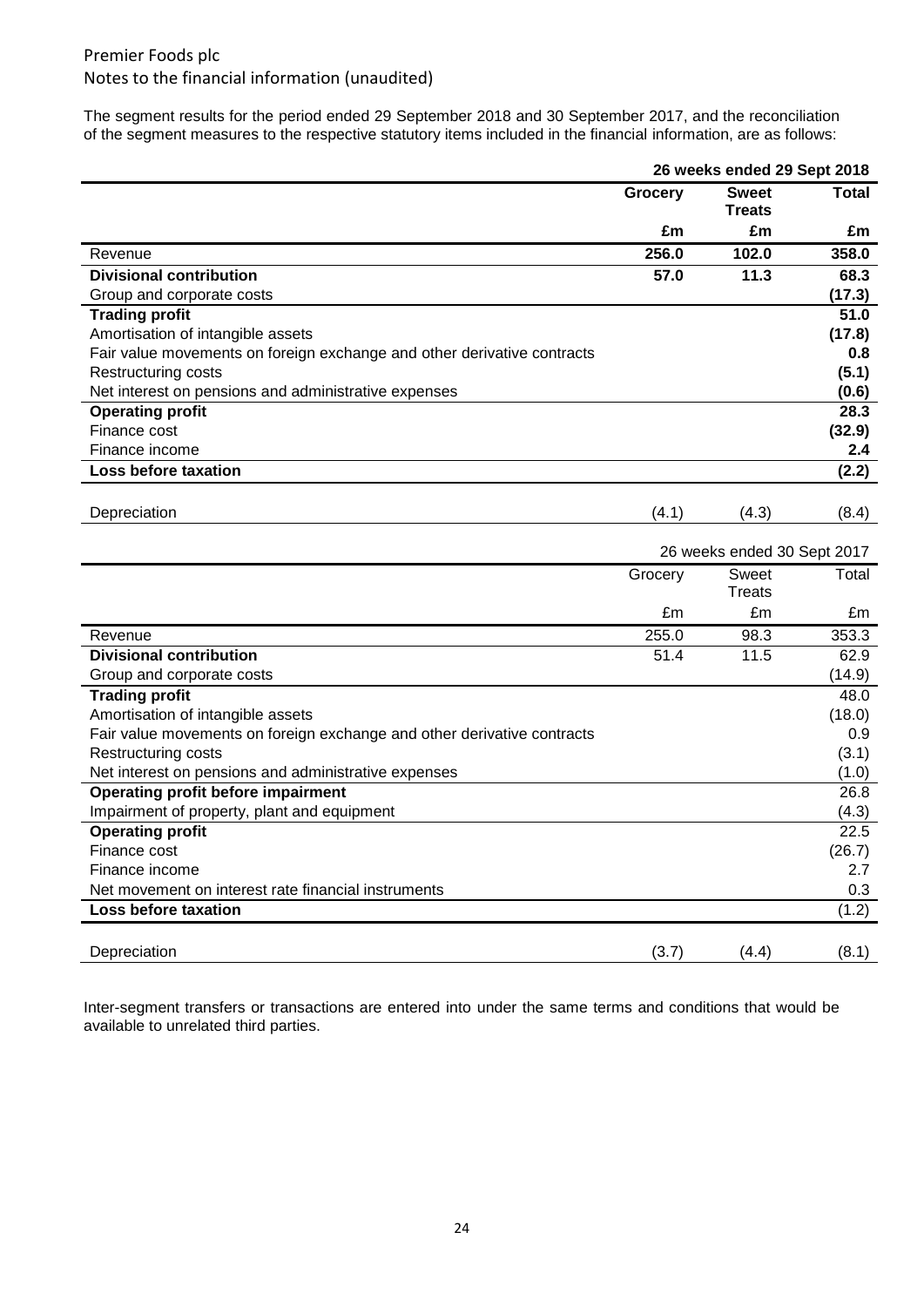# Notes to the financial information (unaudited)

#### **5. Finance income and costs**

|                                                             | 26 weeks ended<br>29 Sept 2018<br>£m | 26 weeks ended<br>30 Sept 2017<br>£m |
|-------------------------------------------------------------|--------------------------------------|--------------------------------------|
| Interest payable on bank loans and overdrafts               | (3.1)                                | (3.1)                                |
| Interest payable on senior secured notes                    | (16.1)                               | (15.9)                               |
| Interest payable on revolving facility                      | (0.5)                                | (0.9)                                |
| Interest payable on interest rate financial instruments     |                                      | (0.3)                                |
| Other interest payable                                      |                                      | (0.4)                                |
| Amortisation of debt issuance costs                         | (1.9)                                | (2.1)                                |
|                                                             | (21.6)                               | (22.7)                               |
| Write off of financing costs <sup>1</sup>                   | (5.7)                                | (4.0)                                |
| Early redemption fee <sup>2</sup>                           | (5.6)                                |                                      |
| <b>Total finance cost</b>                                   | (32.9)                               | (26.7)                               |
| Interest receivable on bank deposits                        | 0.8                                  | 0.7                                  |
| Other interest receivable <sup>3</sup>                      | 1.6                                  | 2.0                                  |
| <b>Total finance income</b>                                 | 2.4                                  | 2.7                                  |
| Fair value movements on interest rate financial instruments |                                      | 0.3                                  |
| <b>Net finance cost</b>                                     | (30.5)                               | (23.7)                               |

<sup>1</sup>Relates to the refinancing of the senior secured fixed rate notes due 2021 and revolving credit facility in the current period and senior secured floating rate notes due 2020 in the previous period.

 $^2$  Relates to a non-recurring payment arising on the early redemption of the £325m senior secured fixed rate notes due 2021 as part of the refinancing of the Group's debt in the period.

<sup>3</sup> Included in other interest receivable is £1.6m (2017/18: £2.0m) relating to the unwind of the discount on certain of the Group's long term provisions.

#### **6. Taxation**

The taxation credit for the period ended 29 September 2018 of £1.5m (2017/18: £1.5m) includes a deferred tax credit of £0.5m (2017/18: £0.9m charge), which is based upon management's best estimate of the effective annual income tax rate expected for the full financial year and a credit of £1.1m (2017/18: £1.9m) largely relating to repayment of foreign taxes paid in prior years. In addition, a charge of £0.1m (2017/18: £0.5m credit) relating to adjustments to prior years arose in the period.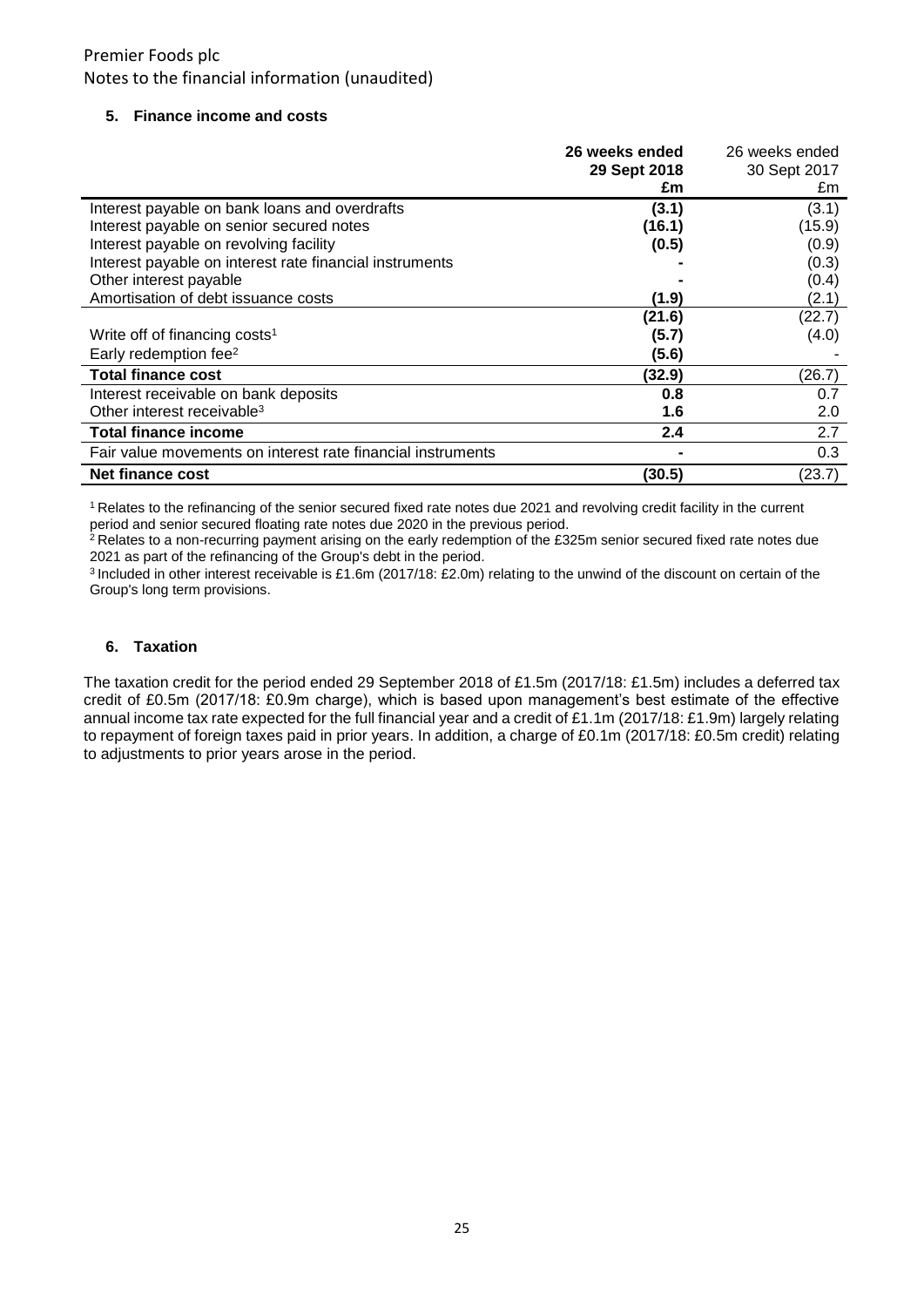# **7. (Loss)/earnings per share**

Basic (loss)/earnings per share has been calculated by dividing the loss for the period ended 29 September 2018 attributable to owners of the parent of £0.7m (2017/18: £0.3m profit) by the weighted average number of ordinary shares of the Company.

|                                                                     | 26 weeks ended<br>29 Sept 2018<br><b>Number</b> | 26 weeks ended<br>30 Sept 2017<br>Number |
|---------------------------------------------------------------------|-------------------------------------------------|------------------------------------------|
| Weighted average number of ordinary shares for the purpose of basic |                                                 |                                          |
| earnings per share                                                  | 840,823,495                                     | 834,183,666                              |
| Effect of dilutive potential ordinary shares                        | 4,927,124                                       | 9,134,664                                |
| Weighted average number of ordinary shares for the purpose of       |                                                 |                                          |
| diluted earnings per share                                          | 845,750,619                                     | 843,318,330                              |

|                                   |              | 26 weeks ended 29 Sept                           | 2018           |              | 26 weeks ended 30 Sept 2017                      |                |
|-----------------------------------|--------------|--------------------------------------------------|----------------|--------------|--------------------------------------------------|----------------|
|                                   | <b>Basic</b> | <b>Dilutive</b><br>effect of<br>share<br>options | <b>Diluted</b> | <b>Basic</b> | <b>Dilutive</b><br>effect of<br>share<br>options | <b>Diluted</b> |
| (Loss)/profit after tax (£m)      | (0.7)        |                                                  | (0.7)          | 0.3          |                                                  | 0.3            |
| (Loss)/earnings per share (pence) | (0.1)        |                                                  | (0.1)          | 0.0          |                                                  | 0.0            |

### **Dilutive effect of share options**

The dilutive effect of share options is calculated by adjusting the weighted average number of ordinary shares outstanding to assume conversion of all dilutive potential ordinary shares. The only dilutive potential ordinary shares of the Company are share options and share awards. A calculation is performed to determine the number of shares that could have been acquired at fair value (determined as the average annual market share price of the Company's shares) based on the monetary value of the share awards and the subscription rights attached to the outstanding share options.

No adjustment is made to the profit or loss in calculating basic and diluted (loss)/earnings per share.

There is no dilutive effect of share options or share awards in the 26 weeks ended 29 September 2018 as the Group made a loss in the period.

#### **Adjusted earnings per share ("Adjusted EPS")**

Adjusted earnings per share is defined as trading profit less net regular interest payable, less a notional tax charge at 19.0% (2017/18: 19.0%) divided by the weighted average number of ordinary shares of the Company.

Net regular interest is defined as net finance cost after excluding write-off of financing costs, the early redemption fee paid in the period, fair value movements on interest rate financial instruments and other interest.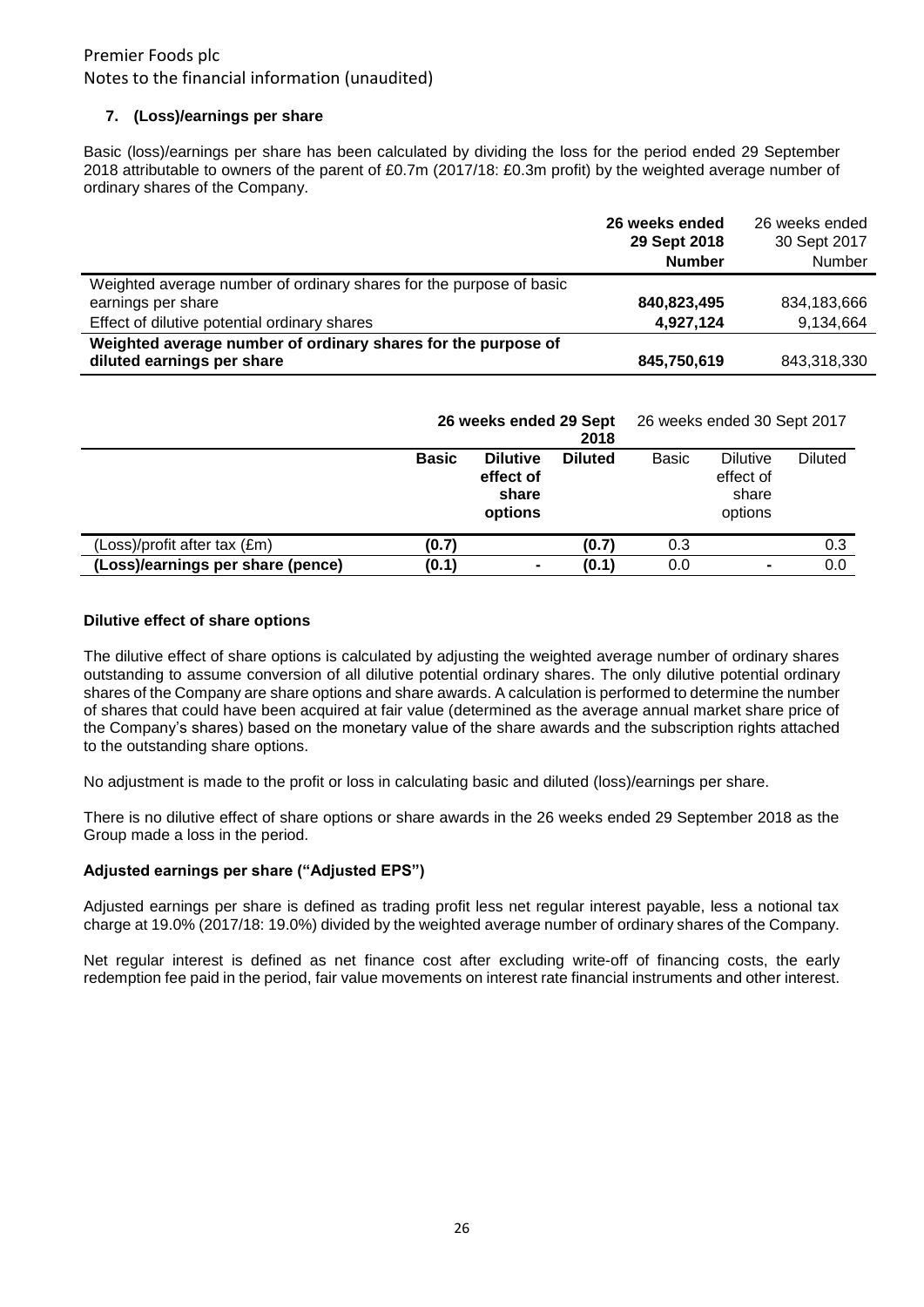Trading profit and Adjusted EPS have been reported as the directors believe these assist in providing additional useful information on the underlying trends and performance of the Group.

|                                                                     | 26 weeks ended<br>29 Sept 2018 | 26 weeks ended<br>30 Sept 2017 |
|---------------------------------------------------------------------|--------------------------------|--------------------------------|
|                                                                     | £m                             | £m                             |
| <b>Trading profit</b>                                               | 51.0                           | 48.0                           |
| Less net regular interest                                           | (20.8)                         | (21.6)                         |
| Adjusted profit before tax                                          | 30.2                           | 26.4                           |
| Notional tax at 19% (2017/18: 19%)                                  | (5.7)                          | (5.0)                          |
| Adjusted profit after tax                                           | 24.5                           | 21.4                           |
| Average shares in issue (m)                                         | 840.8                          | 834.2                          |
| <b>Adjusted EPS (pence)</b>                                         | 2.91                           | 2.56                           |
| Net regular interest                                                |                                |                                |
| Net finance cost                                                    | (30.5)                         | (23.7)                         |
| Exclude fair value movements on interest rate financial instruments |                                | (0.3)                          |
| Exclude write off of financing costs                                | 5.7                            | 4.0                            |
| Exclude early redemption fee                                        | 5.6                            |                                |
| Exclude other interest                                              | (1.6)                          | (1.6)                          |
| Net regular interest                                                | (20.8)                         | (21.6)                         |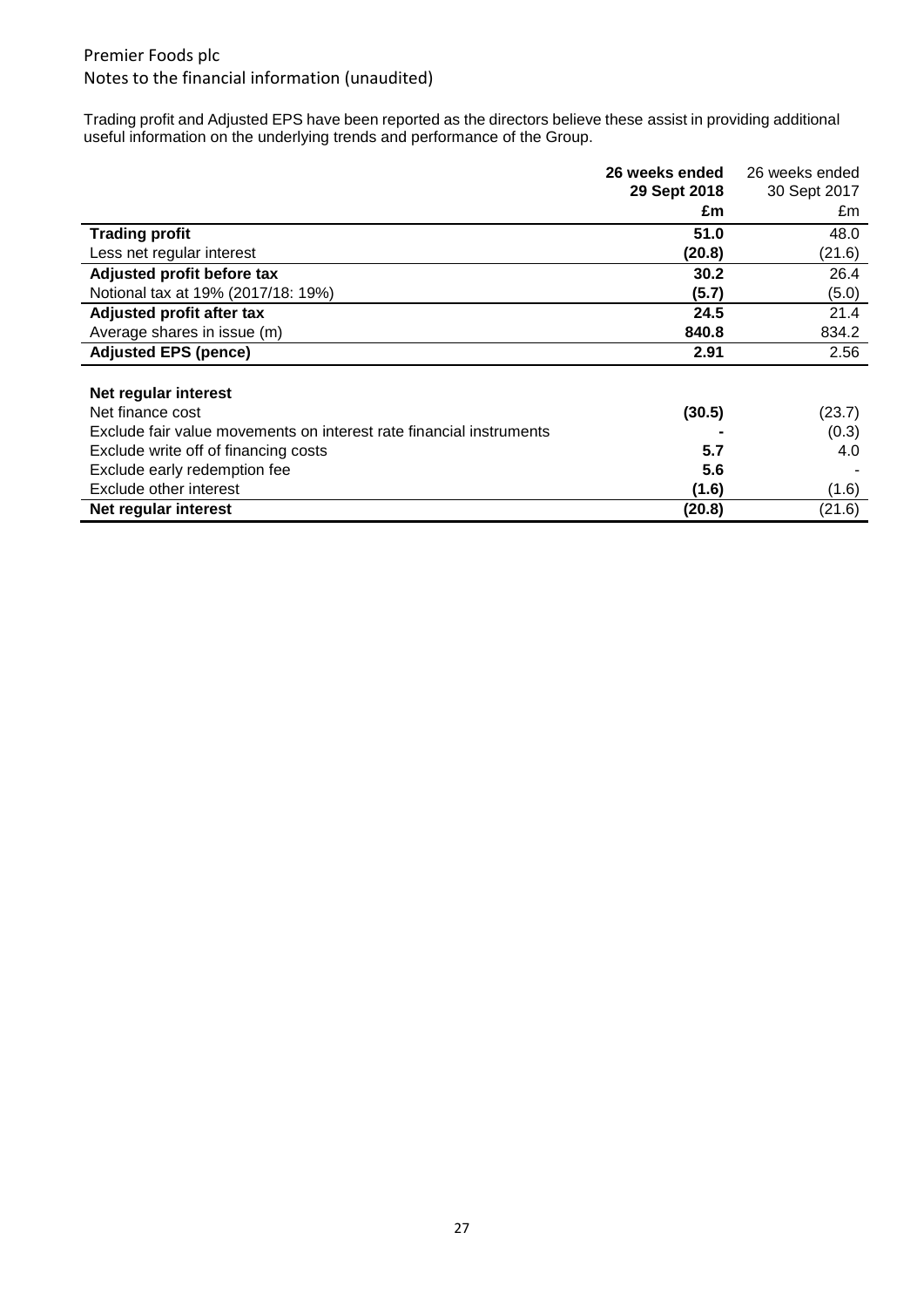## Notes to the financial information (unaudited)

### **8. Impairment of goodwill**

An impairment charge of £4.3m was recognised during the prior period. This was related to the write off of goodwill relating to Knighton Foods Investments Limited ('Knighton'). The impairment reflected the challenging trading conditions faced by the Knighton business.

#### **9. Bank and other borrowings**

|                                               | As at        | As at       |
|-----------------------------------------------|--------------|-------------|
|                                               | 29 Sept 2018 | 31 Mar 2018 |
|                                               | £m           | £m          |
| Current:                                      |              |             |
| <b>Bank overdrafts</b>                        |              |             |
| Finance lease obligations                     |              |             |
| Total borrowings due within one year          |              |             |
| Non-current:                                  |              |             |
| Secured senior credit facility - revolving    | (25.0)       |             |
| <b>Transaction costs</b>                      | 6.5          | 5.6         |
|                                               | (18.5)       | 5.6         |
| Senior secured notes                          | (510.0)      | (535.0)     |
| <b>Transaction costs</b>                      | 7.6          | 9.4         |
|                                               | (502.4)      | (525.6)     |
| Total borrowings due after more than one year | (520.9)      | (520.0)     |
| Total bank and other borrowings               | (520.9)      | (520.0)     |

#### **Revolving credit facility**

The revolving credit facility of £177m is due to mature in December 2022 and attracts a leverage based margin of between 2.25% and 3.75% above LIBOR. Banking covenants of net debt / EBITDA and EBITDA / interest are in place and are tested biannually.

#### **Senior secured notes**

The senior secured notes are listed on the Irish GEM Stock Exchange. The notes totalling £510m are split between fixed and floating tranches. The fixed note of £300m matures in October 2023 and attracts an interest rate of 6.25%. The floating note of £210m matures in July 2022 and attracts an interest rate of 5.00% above LIBOR.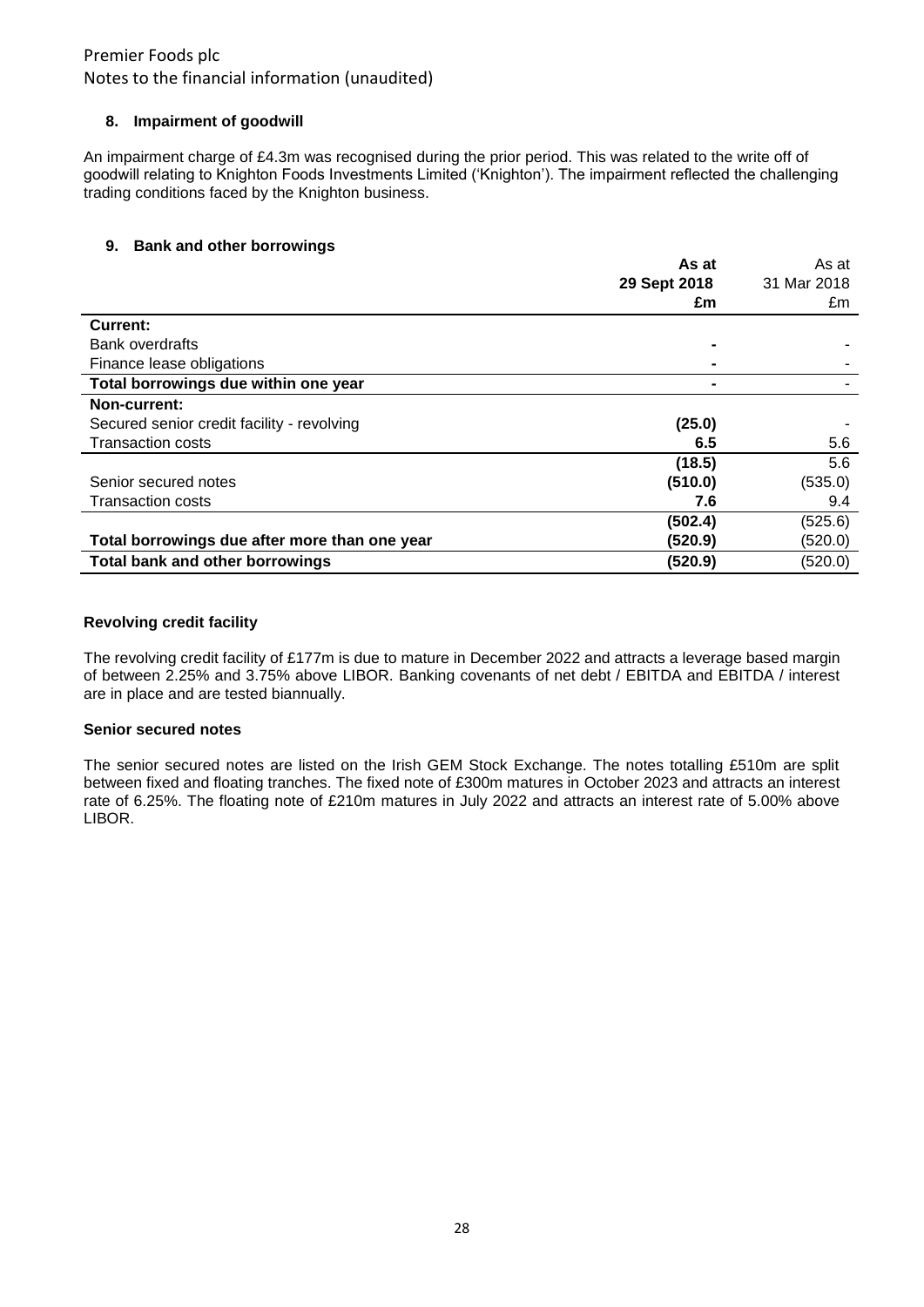## **10. Financial instruments**

The following table shows the carrying amounts (which approximate to fair value except as noted below) of the Group's financial assets and financial liabilities. Fair value is the price that would be received to sell an asset or paid to transfer a liability in an orderly transaction between market participants at the measurement date. Set out below is a summary of methods and assumptions used to value each category of financial instrument.

|                                                             | As at 29 Sept 2018 |         |          | As at 31 Mar 2018 |
|-------------------------------------------------------------|--------------------|---------|----------|-------------------|
|                                                             | Carrying           | Fair    | Carrying | Fair              |
|                                                             | amount             | value   | amount   | value             |
|                                                             | £m                 | £m      | £m       | £m                |
| Loans and receivables:                                      |                    |         |          |                   |
| Cash and cash equivalents                                   | 11.4               | 11.4    | 23.6     | 23.6              |
| Trade and other receivables <sup>1</sup>                    |                    |         | 56.6     | 56.6              |
| <b>Financial assets at amortised cost:</b>                  |                    |         |          |                   |
| Trade and other receivables <sup>1</sup>                    | 36.9               | 36.9    |          |                   |
| Financial assets at fair value through profit or loss:      |                    |         |          |                   |
| Trade and other receivables <sup>1</sup>                    | 5.7                | 5.6     |          |                   |
| Derivative financial instruments                            |                    |         |          |                   |
| - Forward foreign currency exchange contracts               | 0.2                | 0.2     |          |                   |
| - Commodity and energy derivatives                          | 0.2                | 0.2     | 0.1      | 0.1               |
| Financial liabilities at fair value through profit or loss: |                    |         |          |                   |
| Derivative financial instruments                            |                    |         |          |                   |
| - Forward foreign currency exchange contracts               |                    |         | (0.4)    | (0.4)             |
| Other financial liabilities                                 | (2.0)              | (2.0)   | (1.7)    | (1.7)             |
| <b>Financial liabilities at amortised cost:</b>             |                    |         |          |                   |
| Trade and other payables                                    | (215.4)            | (215.4) | (209.7)  | (209.7)           |
| Senior secured notes                                        | (510.0)            | (515.0) | (535.0)  | (539.3)           |
| Senior secured credit facility - revolving                  | (25.0)             | (25.0)  |          |                   |

<sup>1</sup> Refer to "Adoption of IFRS 9" section below.

The following table presents the Group's assets and liabilities that are measured at fair value using the following fair value measurement hierarchy:

- Quoted prices (unadjusted) in active markets for identical assets or liabilities (level 1).
- Inputs other than quoted prices included within level 1 that are observable for the asset or liability, either directly (that is, as prices) or indirectly (that is, derived from prices) (level 2).
- Inputs for the asset or liability that are not based on observable market data (that is, unobservable inputs) (level 3).

|                                                             | As at 29 Sept 2018 |         | As at 31 Mar 2018 |         |
|-------------------------------------------------------------|--------------------|---------|-------------------|---------|
|                                                             | Level 1            | Level 2 | Level 1           | Level 2 |
|                                                             | £m                 | £m      | £m                | £m      |
| Financial assets at fair value through profit or loss:      |                    |         |                   |         |
| Derivative financial instruments                            |                    |         |                   |         |
| - Forward foreign currency exchange contracts               | $\blacksquare$     | 0.2     |                   |         |
| - Commodity and energy derivatives                          |                    | 0.2     |                   | 0.1     |
| Financial liabilities at fair value through profit or loss: |                    |         |                   |         |
| Derivative financial instruments                            |                    |         |                   |         |
| - Forward foreign currency exchange contracts               | ۰                  |         |                   | (0.4)   |
| Other financial liabilities                                 | $\blacksquare$     | (2.0)   |                   | (1.7)   |
| <b>Financial liabilities at amortised cost:</b>             |                    |         |                   |         |
| Senior secured notes                                        | (515.0)            |         | (539.3)           |         |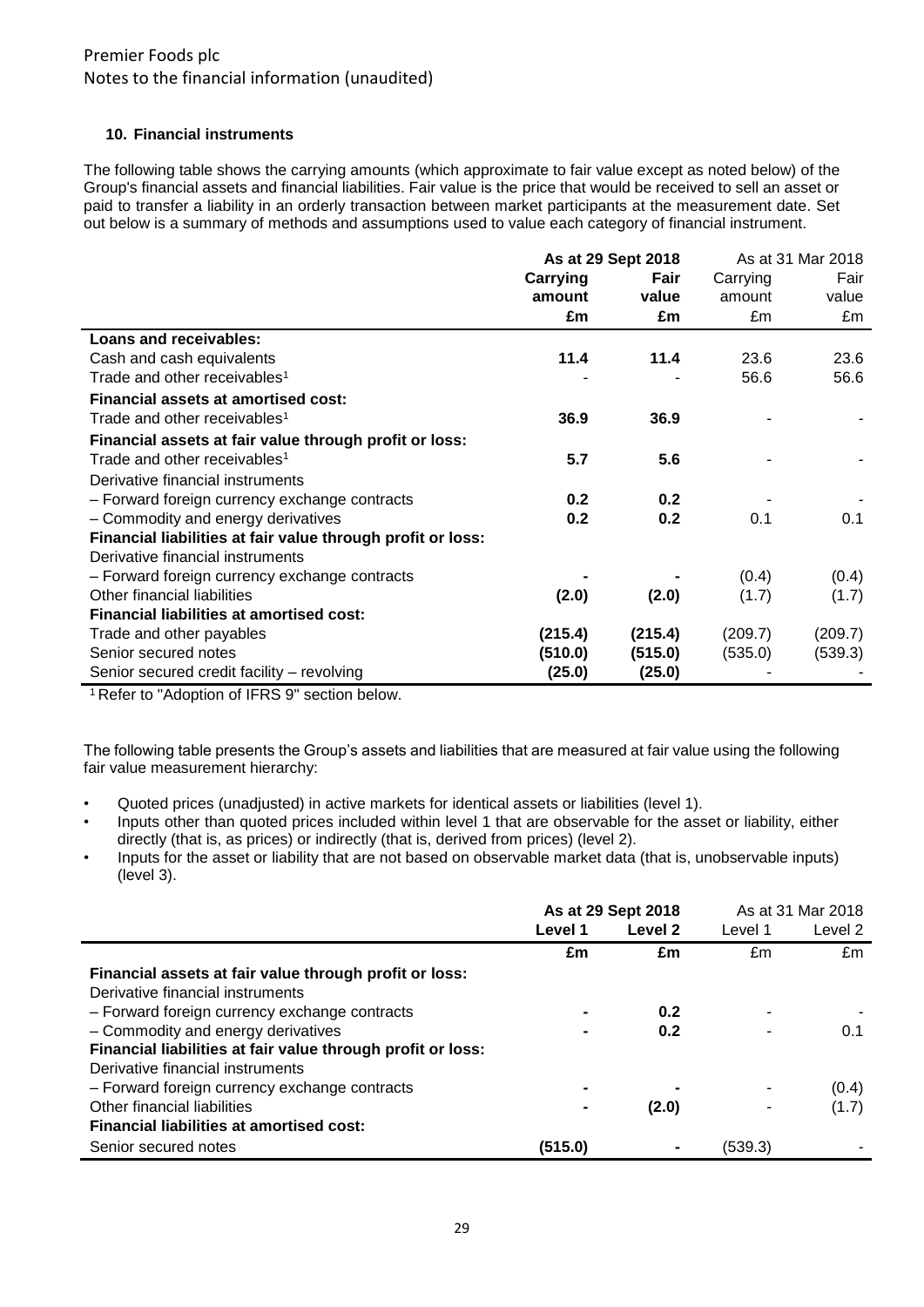The fair value of trade and other receivables and trade and other payables is considered to be equal to the carrying amount of these items due to their short-term nature.

#### **Calculation of fair values**

The fair values of the financial assets and liabilities are defined as the price that would be received to sell an asset or paid to transfer a liability in an orderly transaction between market participants at the measurement date. Methods and assumptions used to estimate the fair values are consistent with those used in the 52 weeks ended 31 March 2018.

#### **Adoption of IFRS 9 – Impact on measurement of financial assets**

On the date of initial application of IFRS 9, 1 April 2018, financial assets of £56.6m previously measured as loans and receivables were reclassified, £6.2m to fair value through profit or loss under IFRS 9 and £50.4m to amortised cost under IFRS 9.

#### **11. Provisions for liabilities and charges**

|              | As at        | As at       |
|--------------|--------------|-------------|
|              | 29 Sept 2018 | 31 Mar 2018 |
|              | £m           | £m          |
| Non-current  | (32.3)       | (35.7)      |
| Current      | (7.1)        | (7.9)       |
| <b>Total</b> | (39.4)       | (43.6)      |

Total provisions for liabilities and charges of £39.4m at 29 September 2018 (31 March 2018: £43.6m) comprise property provisions of £29.7m (31 March 2018: £32.1m) which primarily relate to provisions for non-operational leasehold properties and dilapidations provisions which will be incurred over a number of years in accordance with the length of the leases. Other provisions of £9.7m (31 March 2018: £11.5m) primarily relate to insurance claims and provisions for restructuring costs.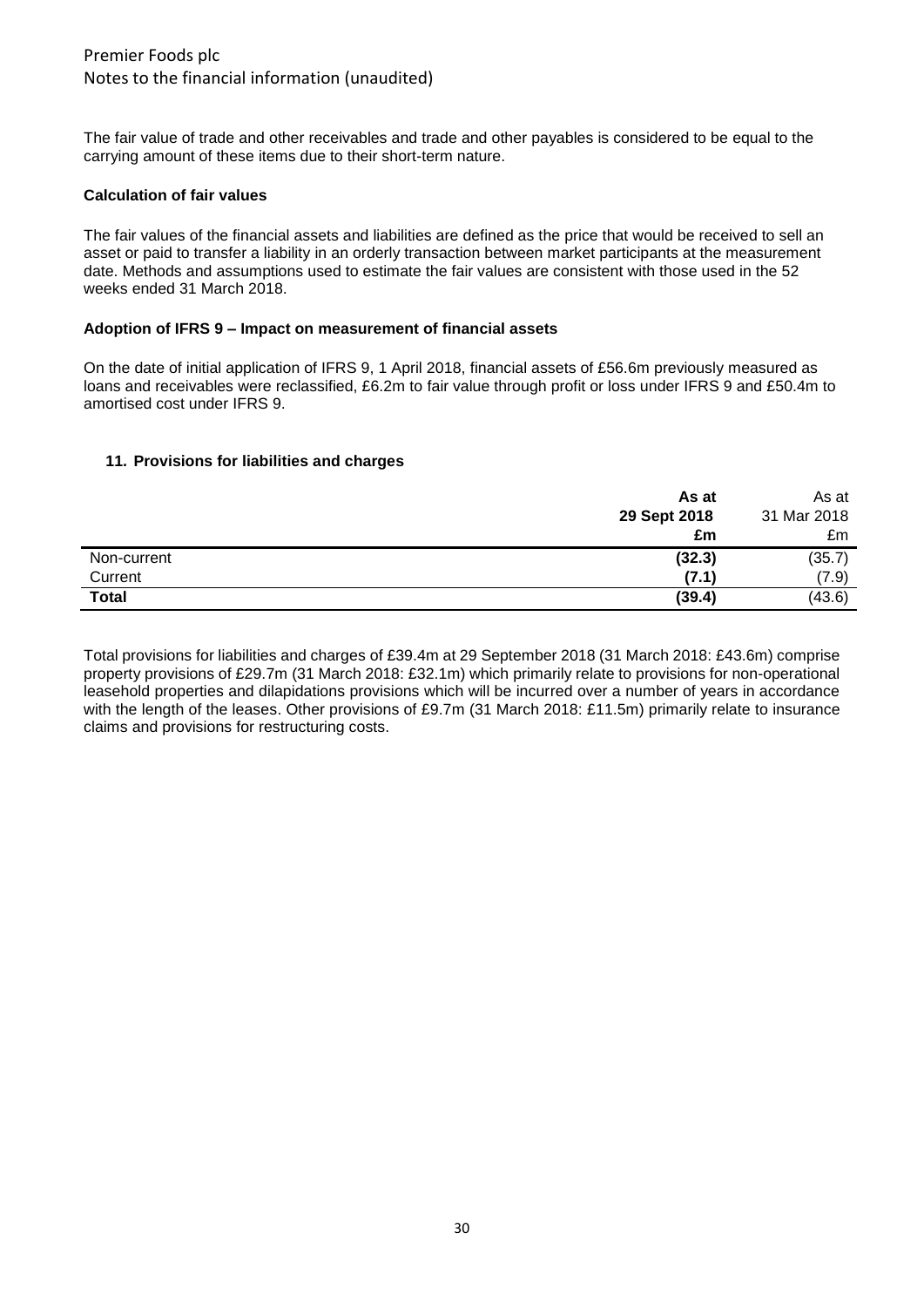### **12. Retirement benefit schemes**

### **Defined benefit schemes**

The Group operates a number of defined benefit schemes under which current and former employees have built up an entitlement to pension benefits on their retirement. These are as follows:

#### **(a) The Premier schemes, which comprise:**

Premier Foods Pension Scheme ("PFPS") Premier Grocery Products Pension Scheme ("PGPPS") Premier Grocery Products Ireland Pension Scheme ("PGPIPS") Chivers 1987 Pension Scheme Chivers 1987 Supplementary Pension Scheme.

### **(b) The RHM schemes, which comprise:**

RHM Pension Scheme Premier Foods Ireland Pension Scheme

The most recent triennial actuarial valuations of the PFPS, the PGPPS and RHM pension schemes were carried out on 31 March 2016 / 5 April 2016 to establish ongoing funding arrangements. Deficit recovery plans have been agreed with the Trustees of each of the PFPS and PGPPS. The RHM Pension Scheme was in surplus and no deficit contributions are payable. On 28 March 2017, and following the finalisation of the triennial actuarial valuation, the Group announced it had agreed a revised schedule of pension payments with the Trustees of the pension schemes.

Actuarial valuations for the schemes based in Ireland took place during the course of 2016 and 2017.

The exchange rates used to translate the overseas Euro based schemes are £1.00 =  $\epsilon$ 1.1294 for the average rate during the period, and  $£1.00 = £1.1261$  for the closing position at 29 September 2018.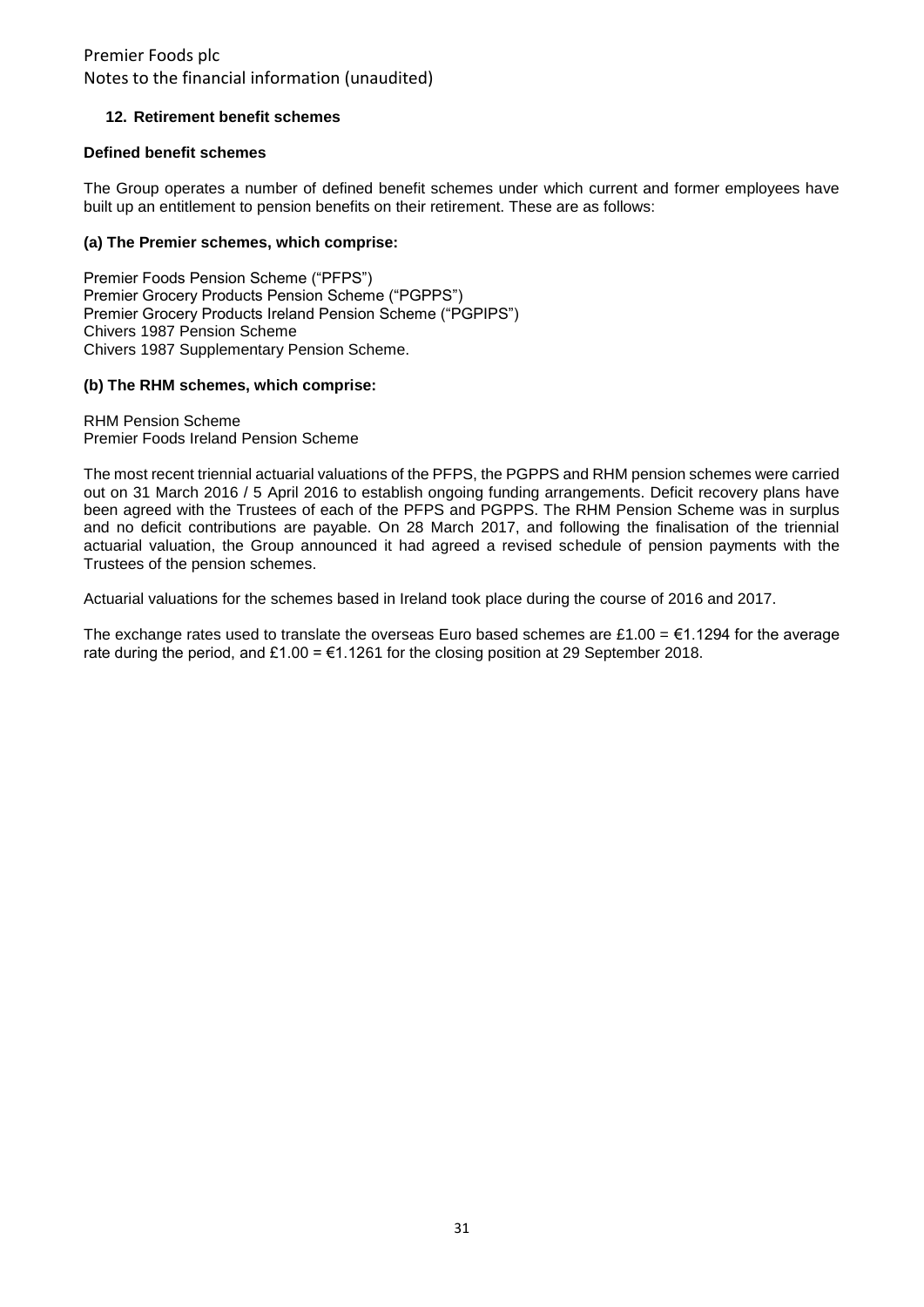At the balance sheet date, the combined principal actuarial assumptions were as follows:

|                           | <b>Premier</b><br>schemes | <b>RHM</b><br>schemes |
|---------------------------|---------------------------|-----------------------|
| At 29 September 2018      |                           |                       |
| Discount rate             | 2.85%                     | 2.85%                 |
| Inflation - RPI           | 3.25%                     | 3.25%                 |
| Inflation - CPI           | 2.15%                     | 2.15%                 |
| Expected salary increases | n/a                       | n/a                   |
| Future pension increases  | 2.10%                     | 2.10%                 |
| At 31 March 2018          |                           |                       |
| Discount rate             | 2.70%                     | 2.70%                 |
| Inflation - RPI           | 3.15%                     | 3.15%                 |
| Inflation - CPI           | 2.05%                     | 2.05%                 |
| Expected salary increases | n/a                       | n/a                   |
| Future pension increases  | 2.10%                     | 2.10%                 |

For the smaller overseas schemes, the discount rate used was 1.85% (2017/18: 1.95%) and future pension increases were 1.45% (2017/18: 1.45%).

The mortality assumptions are based on standard mortality tables and allow for future mortality improvements. The assumptions are as follows:

|                                         | <b>Premier</b><br>schemes | <b>RHM</b><br>schemes |
|-----------------------------------------|---------------------------|-----------------------|
| Life expectancy at 29 September 2018    |                           |                       |
| Male pensioner, currently aged 65       | 87.6                      | 85.8                  |
| Female pensioner, currently aged 65     | 89.5                      | 88.3                  |
| Male non-pensioner, currently aged 45   | 88.6                      | 86.7                  |
| Female non-pensioner, currently aged 45 | 90.7                      | 89.5                  |
| Life expectancy at 31 March 2018        |                           |                       |
| Male pensioner, currently aged 65       | 87.6                      | 85.8                  |
| Female pensioner, currently aged 65     | 89.5                      | 88.3                  |
| Male non-pensioner, currently aged 45   | 88.6                      | 86.7                  |
| Female non-pensioner, currently aged 45 | 90.7                      | 89.5                  |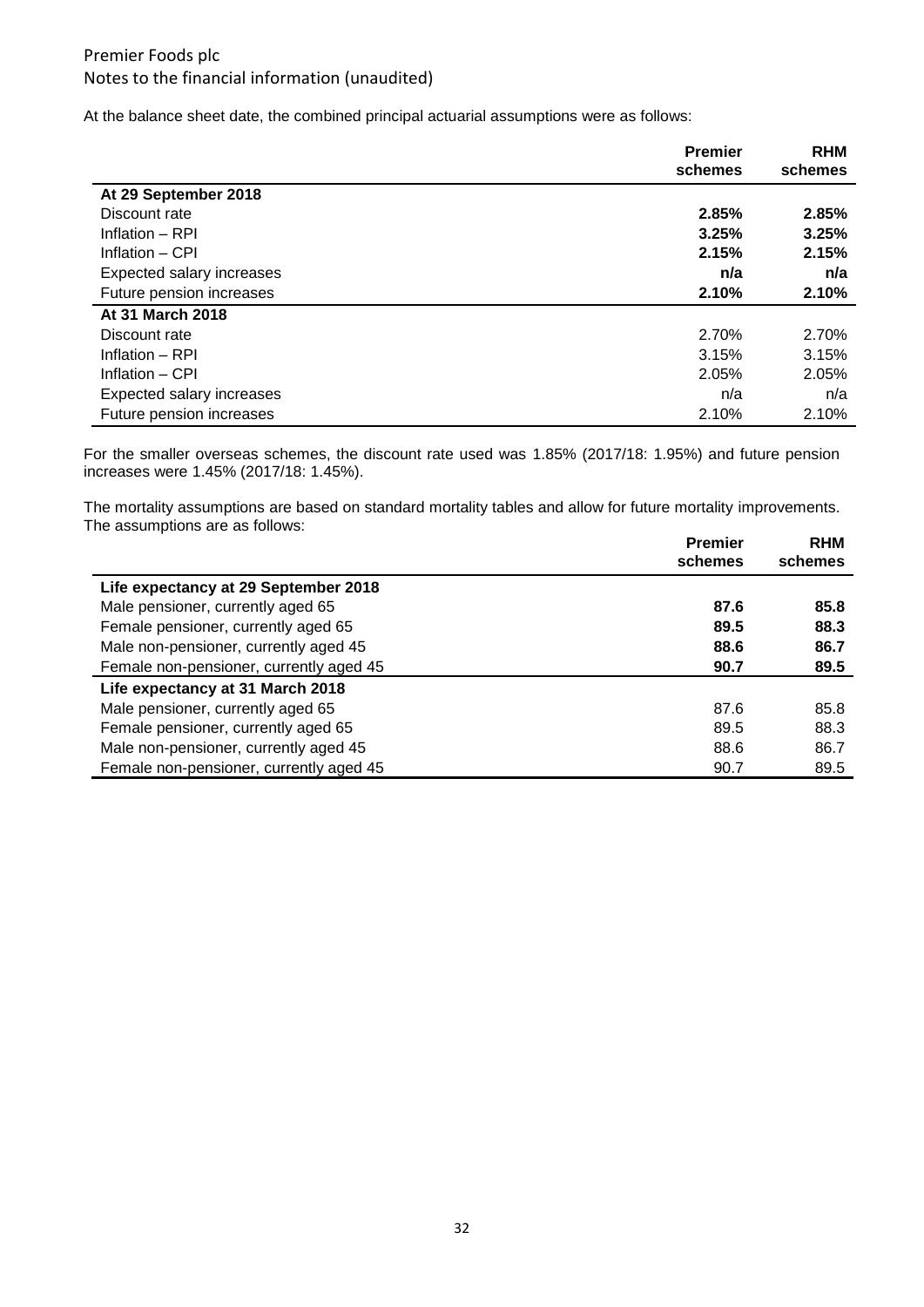The fair values of plan assets split by type of asset are as follows:

|                                                                         | <b>Premier</b><br>schemes | $%$ of<br>total | <b>RHM</b> schemes | $%$ of<br>total | <b>Total</b> | $%$ of<br>total |
|-------------------------------------------------------------------------|---------------------------|-----------------|--------------------|-----------------|--------------|-----------------|
|                                                                         | £m                        | $\%$            | £m                 | %               | £m           | $\%$            |
| Assets with a quoted price in an active market at 29 September 2018:    |                           |                 |                    |                 |              |                 |
| UK equities                                                             | 0.5                       | 0.0             | 0.4                | 0.0             | 0.9          | 0.0             |
| Global equities                                                         | 8.4                       | 1.3             | 182.8              | 4.5             | 191.2        | 4.0             |
| Government bonds                                                        | 28.9                      | 4.3             | 992.9              | 24.5            | 1,021.8      | 21.6            |
| Corporate bonds                                                         | 20.2                      | 3.0             |                    |                 | 20.2         | 0.4             |
| Property                                                                | 7.7                       | 1.2             | 395.6              | 9.8             | 403.3        | 8.5             |
| Absolute return products                                                | 397.1                     | 59.5            | 972.0              | 24.0            | 1,369.1      | 29.0            |
| Cash                                                                    | 6.6                       | 1.0             | 41.9               | 1.0             | 48.5         | 1.0             |
| Other                                                                   | 195.0                     | 29.2            | 2.8                | 0.1             | 197.8        | 4.2             |
| Assets without a quoted price in an active market at 29 September 2018: |                           |                 |                    |                 |              |                 |
| Infrastructure funds                                                    |                           |                 | 237.1              | 5.8             | 237.1        | 5.0             |
| Swaps                                                                   |                           |                 | 592.9              | 14.6            | 592.9        | 12.5            |
| Private equity                                                          |                           |                 | 414.5              | 10.2            | 414.5        | 8.8             |
| Other                                                                   | 3.4                       | 0.5             | 224.5              | 5.5             | 227.9        | 4.8             |
| Fair value of scheme assets                                             | 667.8                     | 100             | 4,057.4            | 100             | 4,725.2      | 100             |
| as at 29 September 2018                                                 |                           |                 |                    |                 |              |                 |
| Assets with a quoted price in an active market at 31 March 2018:        | 0.2                       | 0.0             | 0.3                | 0.0             | 0.5          | 0.0             |
| UK equities                                                             | 7.6                       | 1.1             | 288.4              | 6.9             | 296.0        | 6.1             |
| Global equities                                                         | 25.0                      | 3.7             | 1021.4             | 24.3            | 1,046.4      | 21.5            |
| Government bonds                                                        |                           |                 |                    |                 |              |                 |
| Corporate bonds                                                         | 20.7                      | 3.0             |                    |                 | 20.7         | 0.4             |
| Property                                                                | 7.5                       | 1.1             | 383.5              | 9.2             | 391.0        | 8.0             |
| Absolute return products                                                | 391.0                     | 57.7            | 932.3              | 22.3            | 1,323.3      | 27.2            |
| Cash                                                                    | 12.8                      | 1.9             | 19.6               | 0.5             | 32.4         | 0.7             |
| Other                                                                   | 214.1                     | 31.5            | 3.0                | 0.1             | 217.1        | 4.5             |
| Assets without a quoted price in an active market at 31 March 2018:     |                           |                 |                    |                 |              |                 |
| Infrastructure funds                                                    |                           |                 | 254.6              | 6.1             | 254.6        | 5.2             |
| Swaps                                                                   |                           |                 | 715.3              | 17.1            | 715.3        | 14.7            |
| Private equity                                                          |                           |                 | 344.0              | 8.2             | 344.0        | 7.1             |
| <b>Others</b>                                                           | 0.2                       | 0.0             | 222.1              | 5.3             | 222.3        | 4.6             |
| Fair value of scheme assets<br>as at 31 March 2018                      | 679.1                     | 100             | 4,184.5            | 100             | 4,863.6      | 100             |

The schemes invest in interest rate and inflation swaps to protect from fluctuations in interest and inflation.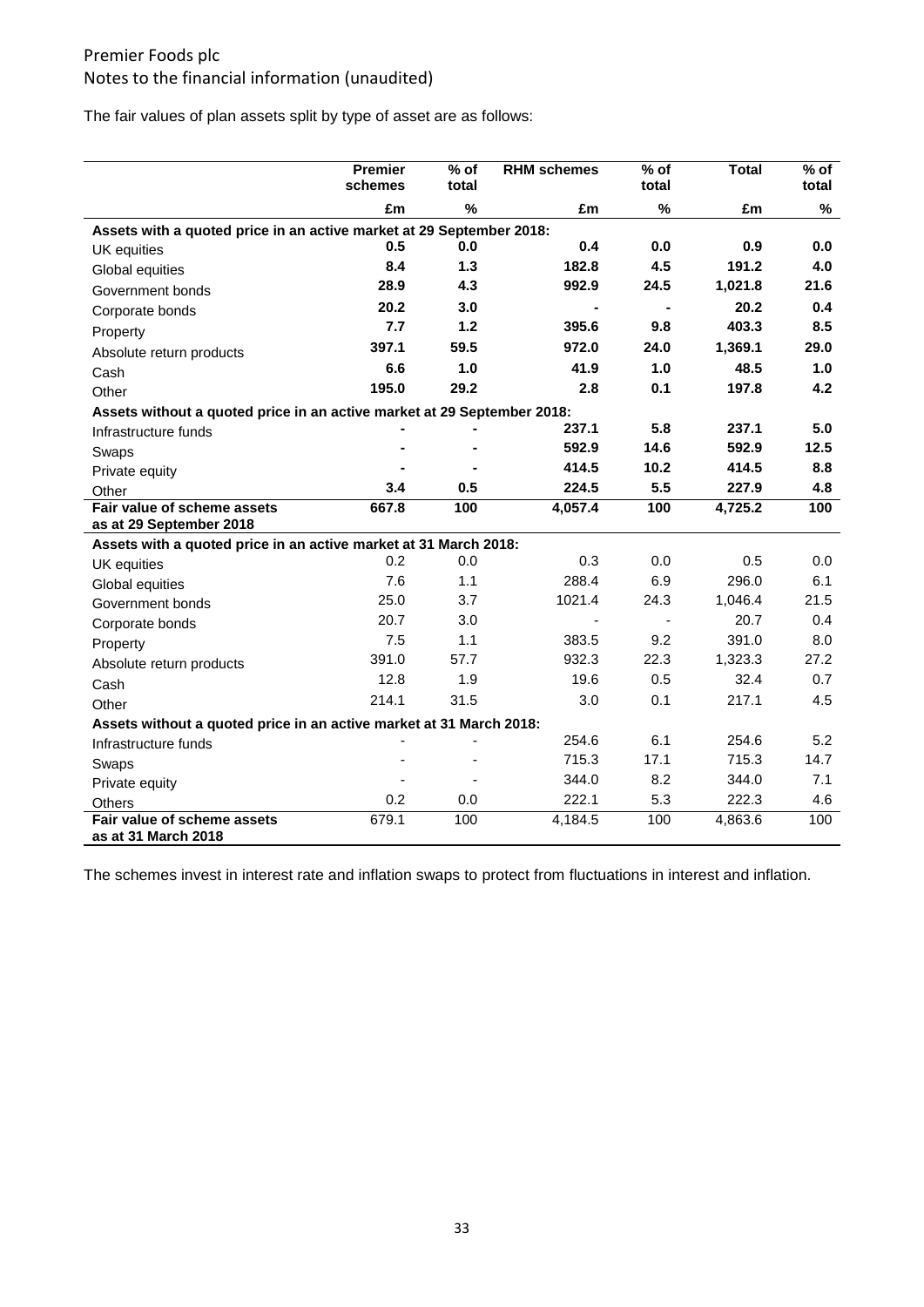The amounts recognised on the balance sheet arising from the Group's obligations in respect of its defined benefit schemes are as follows:

|                                     | <b>Premier</b><br>schemes | <b>RHM</b><br>schemes | Total      |
|-------------------------------------|---------------------------|-----------------------|------------|
|                                     | £m                        | £m                    | £m         |
| At 29 September 2018                |                           |                       |            |
| Present value of funded obligations | (1,100.6)                 | (3,341.9)             | (4, 442.5) |
| Fair value of plan assets           | 667.8                     | 4,057.4               | 4,725.2    |
| (Deficit)/surplus in schemes        | (432.8)                   | 715.5                 | 282.7      |
| At 31 March 2018                    |                           |                       |            |
| Present value of funded obligations | (1, 116.1)                | (3,430.5)             | (4, 546.6) |
| Fair value of plan assets           | 679.1                     | 4,184.5               | 4,863.6    |
| (Deficit)/surplus in schemes        | (437.0)                   | 754.0                 | 317.0      |

The aggregate surplus of £317.0m has decreased to a surplus of £282.7m during the period ended 29 September 2018 (52 weeks ended 31 March 2018: £212.2m increase) primarily due to the impact of a remeasurement loss on plan assets.

Changes in the present value of the defined benefit obligation were as follows:

|                                                 | <b>Premier</b><br>schemes | <b>RHM</b><br>schemes | <b>Total</b> |
|-------------------------------------------------|---------------------------|-----------------------|--------------|
|                                                 | £m                        | £m                    | £m           |
| Defined benefit obligation at 1 April 2017      | (1, 162.8)                | (3,597.0)             | (4,759.8)    |
| Interest cost                                   | (29.9)                    | (93.0)                | (122.9)      |
| Remeasurement gains                             | 36.6                      | 87.6                  | 124.2        |
| Exchange differences                            | (1.2)                     | (0.7)                 | (1.9)        |
| Benefits paid                                   | 41.2                      | 172.6                 | 213.8        |
| Defined benefit obligation at 31 March 2018     | (1, 116.1)                | (3,430.5)             | (4, 546.6)   |
| Interest cost                                   | (14.6)                    | (45.4)                | (60.0)       |
| Remeasurement gains                             | 12.6                      | 62.1                  | 74.7         |
| Exchange differences                            | (0.6)                     | (0.4)                 | (1.0)        |
| Benefits paid                                   | 18.1                      | 72.3                  | 90.4         |
| Defined benefit obligation at 29 September 2018 | (1,100.6)                 | (3,341.9)             | (4,442.5)    |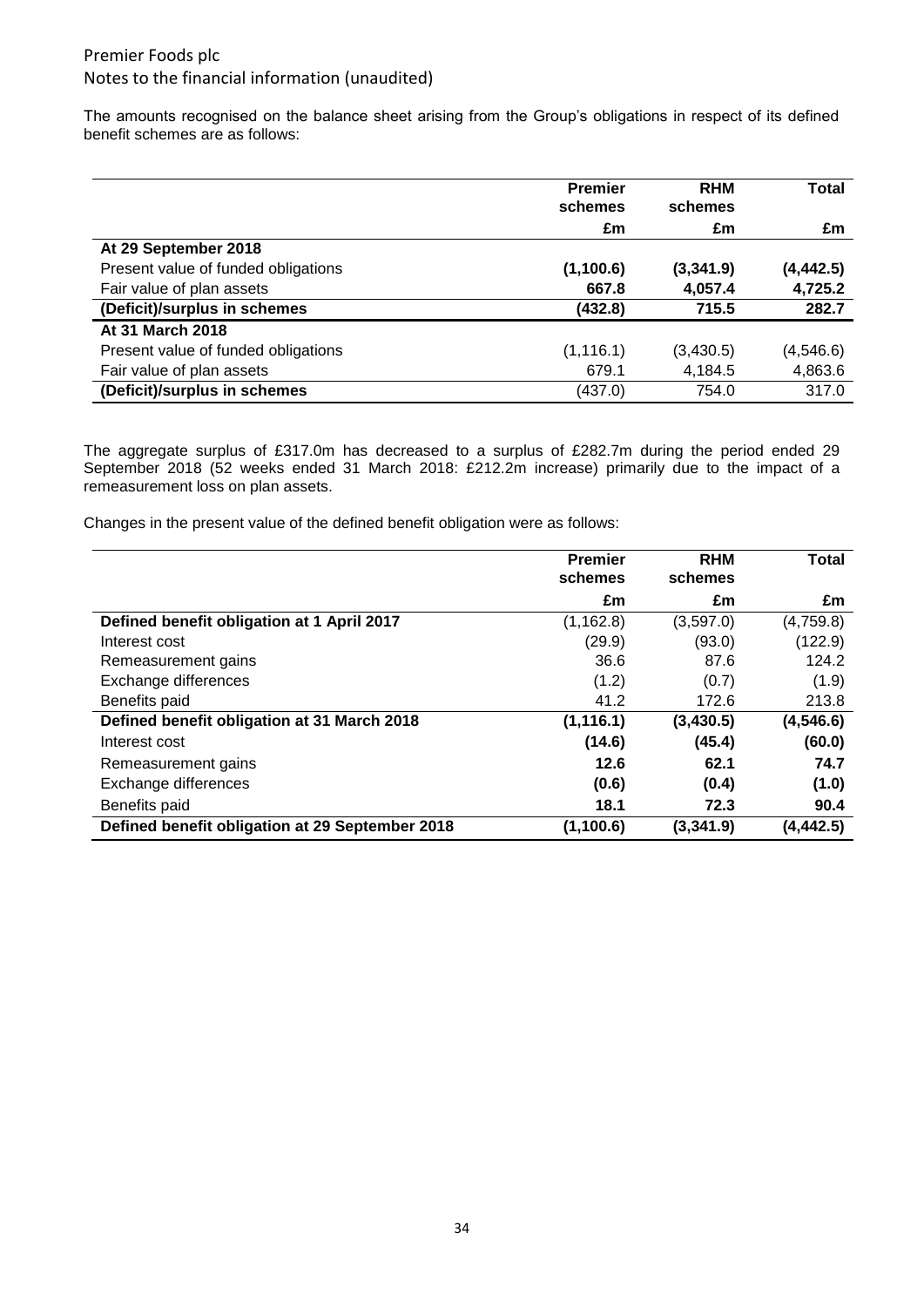Changes in the fair value of plan assets were as follows:

|                                                | <b>Premier</b> | <b>RHM</b> | Total   |
|------------------------------------------------|----------------|------------|---------|
|                                                | schemes        | schemes    |         |
|                                                | £m             | £m         | £m      |
| Fair value of plan assets at 1 April 2017      | 673.7          | 4,190.9    | 4,864.6 |
| Interest income on plan assets                 | 17.3           | 108.6      | 125.9   |
| Remeasurement (losses)/gains                   | (7.6)          | 58.2       | 50.6    |
| Administrative costs                           | (3.0)          | (2.5)      | (5.5)   |
| Contributions by employer                      | 38.6           | 1.2        | 39.8    |
| Exchange differences                           | 1.3            | 0.7        | 2.0     |
| Benefits paid                                  | (41.2)         | (172.6)    | (213.8) |
| Fair value of plan assets at 31 March 2018     | 679.1          | 4,184.5    | 4,863.6 |
| Interest income on plan assets                 | 8.9            | 55.5       | 64.4    |
| Remeasurement losses                           | (17.9)         | (109.3)    | (127.2) |
| Administrative costs                           | (3.1)          | (1.9)      | (5.0)   |
| Contributions by employer                      | 18.3           | 0.5        | 18.8    |
| Exchange differences                           | 0.6            | 0.4        | 1.0     |
| Benefits paid                                  | (18.1)         | (72.3)     | (90.4)  |
| Fair value of plan assets at 29 September 2018 | 667.8          | 4,057.4    | 4,725.2 |

The reconciliation of the net defined benefit liability over the period is as follows:

|                                                         | <b>Premier</b> | <b>RHM</b>    | Total  |
|---------------------------------------------------------|----------------|---------------|--------|
|                                                         | schemes<br>£m  | schemes<br>£m | £m     |
| (Deficit)/surplus in schemes at 1 April 2017            | (489.1)        | 593.9         | 104.8  |
| Amount recognised in profit or loss                     | (15.6)         | 13.1          | (2.5)  |
| Remeasurements recognised in other comprehensive income | 29.0           | 145.8         | 174.8  |
| Contributions by employer                               | 38.6           | 1.2           | 39.8   |
| Exchange differences                                    | 0.1            |               | 0.1    |
| (Deficit)/surplus in schemes at 31 March 2018           | (437.0)        | 754.0         | 317.0  |
| Amount recognised in profit or loss                     | (8.8)          | 8.2           | (0.6)  |
| Remeasurements recognised in other comprehensive income | (5.3)          | (47.2)        | (52.5) |
| Contributions by employer                               | 18.3           | 0.5           | 18.8   |
| Exchange differences                                    |                |               |        |
| (Deficit)/surplus in schemes at 29 September 2018       | (432.8)        | 715.5         | 282.7  |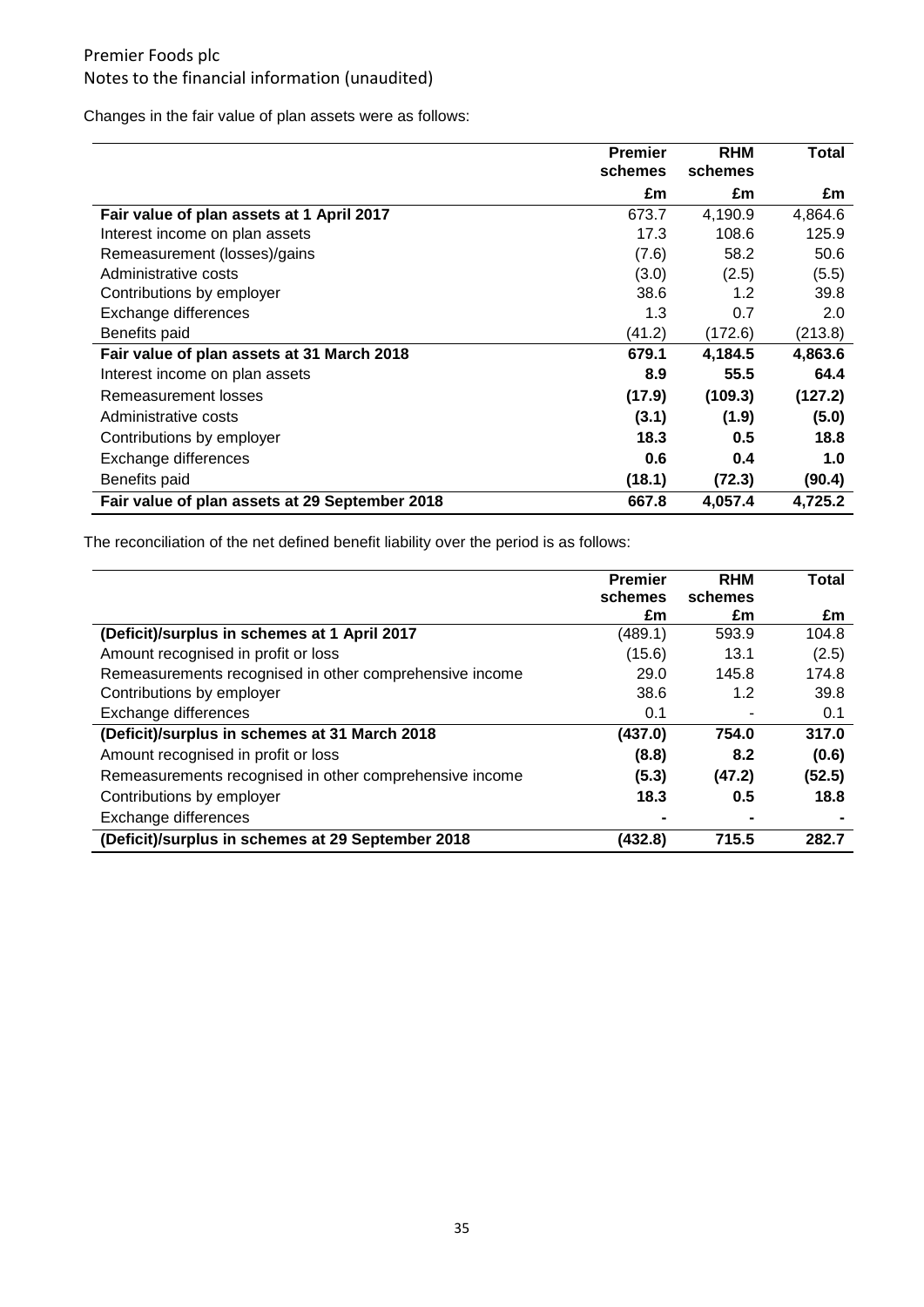The total amounts recognised in the consolidated statement of profit or loss are as follows:

|                                  | <b>Premier</b> | <b>RHM</b> | Total |
|----------------------------------|----------------|------------|-------|
|                                  | schemes        | schemes    |       |
|                                  | £m             | £m         | £m    |
| 26 weeks ended 29 September 2018 |                |            |       |
| <b>Operating profit</b>          |                |            |       |
| Administrative costs             | (3.1)          | (1.9)      | (5.0) |
| Net interest (cost)/credit       | (5.7)          | 10.1       | 4.4   |
| <b>Total for the period</b>      | (8.8)          | 8.2        | (0.6) |
| 26 weeks ended 30 September 2017 |                |            |       |
| <b>Operating profit</b>          |                |            |       |
| Administrative costs             | (1.5)          | (1.0)      | (2.5) |
| Net interest (cost)/credit       | (6.3)          | 7.8        | 1.5   |
| <b>Total for the period</b>      | (7.8)          | 6.8        | (1.0) |
| 52 weeks ended 31 March 2018     |                |            |       |
| <b>Operating profit</b>          |                |            |       |
| Current service costs            |                |            |       |
| Administrative costs             | (3.0)          | (2.5)      | (5.5) |
| Net interest (cost)/credit       | (12.6)         | 15.6       | 3.0   |
| <b>Total</b>                     | (15.6)         | 13.1       | (2.5) |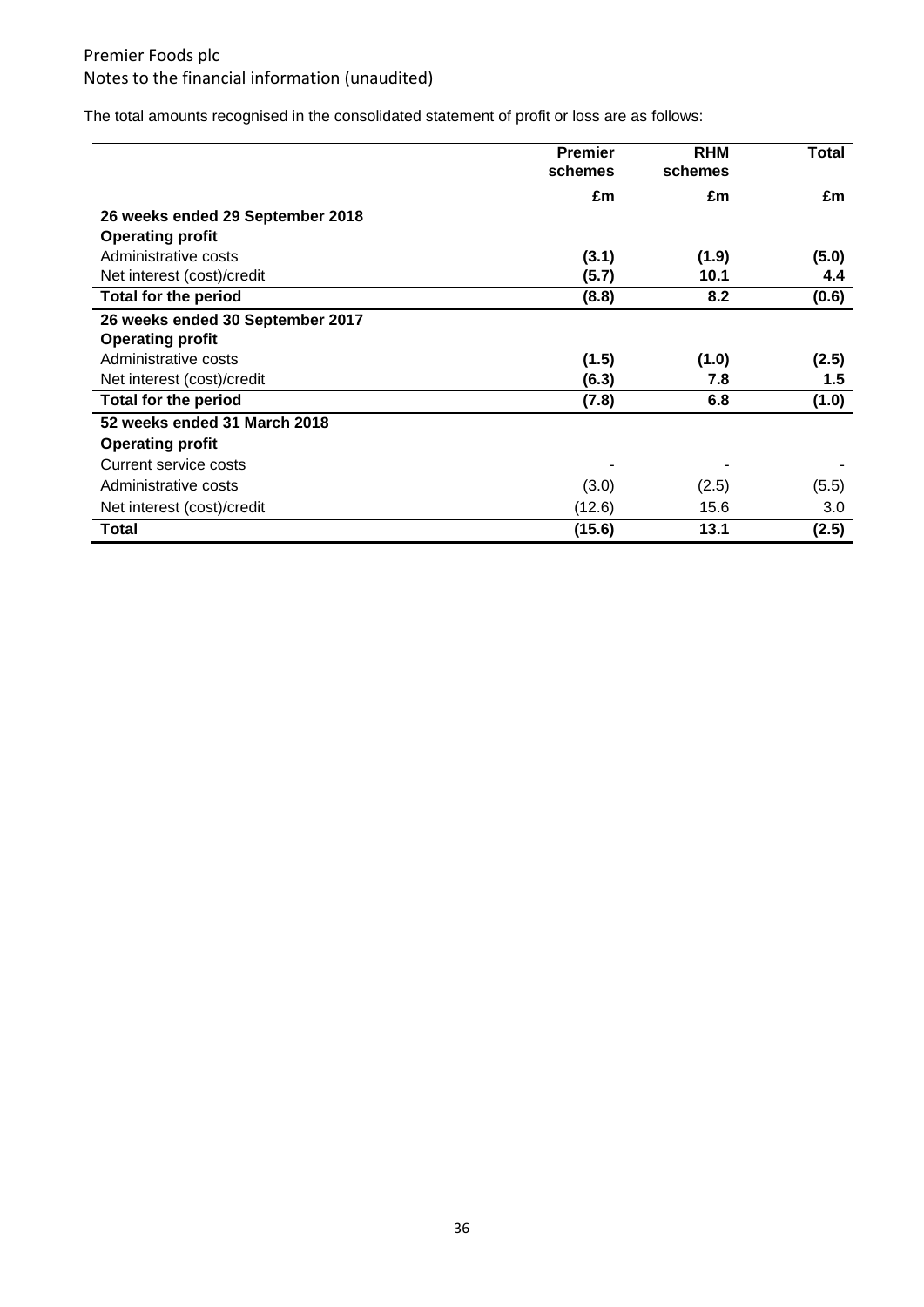## **13. Notes to the cash flow statement**

| <u>Reconciliation of 1033 before taxation to cash hows from operating activities</u> | 26 weeks ended<br>29 Sept 2018<br>£m | 26 weeks ended<br>30 Sept 2017<br>£m |
|--------------------------------------------------------------------------------------|--------------------------------------|--------------------------------------|
| Loss before taxation                                                                 | (2.2)                                | (1.2)                                |
| Net finance cost                                                                     | 30.5                                 | 23.7                                 |
| <b>Operating profit</b>                                                              | 28.3                                 | 22.5                                 |
| Depreciation of property, plant and equipment                                        | 8.4                                  | 8.1                                  |
| Amortisation of intangible assets                                                    | 17.8                                 | 18.0                                 |
| Impairment of goodwill                                                               |                                      | 4.3                                  |
| Loss/(gain) on disposal of property, plant and equipment                             | 0.3                                  | (0.5)                                |
| Fair value movements on financial instruments                                        | (0.8)                                | (0.9)                                |
| Equity settled employee incentive schemes                                            | 1.1                                  | 1.5                                  |
| Increase in inventories                                                              | (23.2)                               | (18.7)                               |
| Decrease/(increase) in trade and other receivables                                   | 9.0                                  | (14.8)                               |
| (Decrease)/increase in trade and other payables and provisions                       | (1.7)                                | 16.7                                 |
| Movement in retirement benefit obligations                                           | (18.8)                               | (18.8)                               |
| Cash generated from operations                                                       | 20.4                                 | 17.4                                 |

# **Reconciliation of loss before taxation to cash flows from operating activities**

#### **Analysis of movement in borrowings**

|                                           | As at<br>31 Mar 2018 | <b>Cash flows</b> | <b>Other</b><br>non-cash<br>movements | As at<br>29 Sept<br>2018 |
|-------------------------------------------|----------------------|-------------------|---------------------------------------|--------------------------|
|                                           | £m                   | £m                | £m                                    | £m                       |
| <b>Bank overdrafts</b>                    |                      |                   |                                       |                          |
| Cash and bank deposits                    | 23.6                 | (12.2)            |                                       | 11.4                     |
| Net cash and cash equivalents             | 23.6                 | (12.2)            | -                                     | 11.4                     |
| Borrowings - revolving credit facilities  |                      | (25.0)            |                                       | (25.0)                   |
| Borrowings - senior secured notes         | (535.0)              | 25.0              | -                                     | (510.0)                  |
| Gross borrowings net of cash <sup>1</sup> | (511.4)              | (12.2)            |                                       | (523.6)                  |
| Debt issuance costs                       | 15.0                 | 6.2               | (7.1)                                 | 14.1                     |
| Total net borrowings <sup>1</sup>         | (496.4)              | (6.0)             | (7.1)                                 | (509.5)                  |

<sup>1</sup>Borrowings excludes derivative financial instruments.

#### **14. Contingencies**

There were no material contingent liabilities as at 29 September 2018 and 31 March 2018.